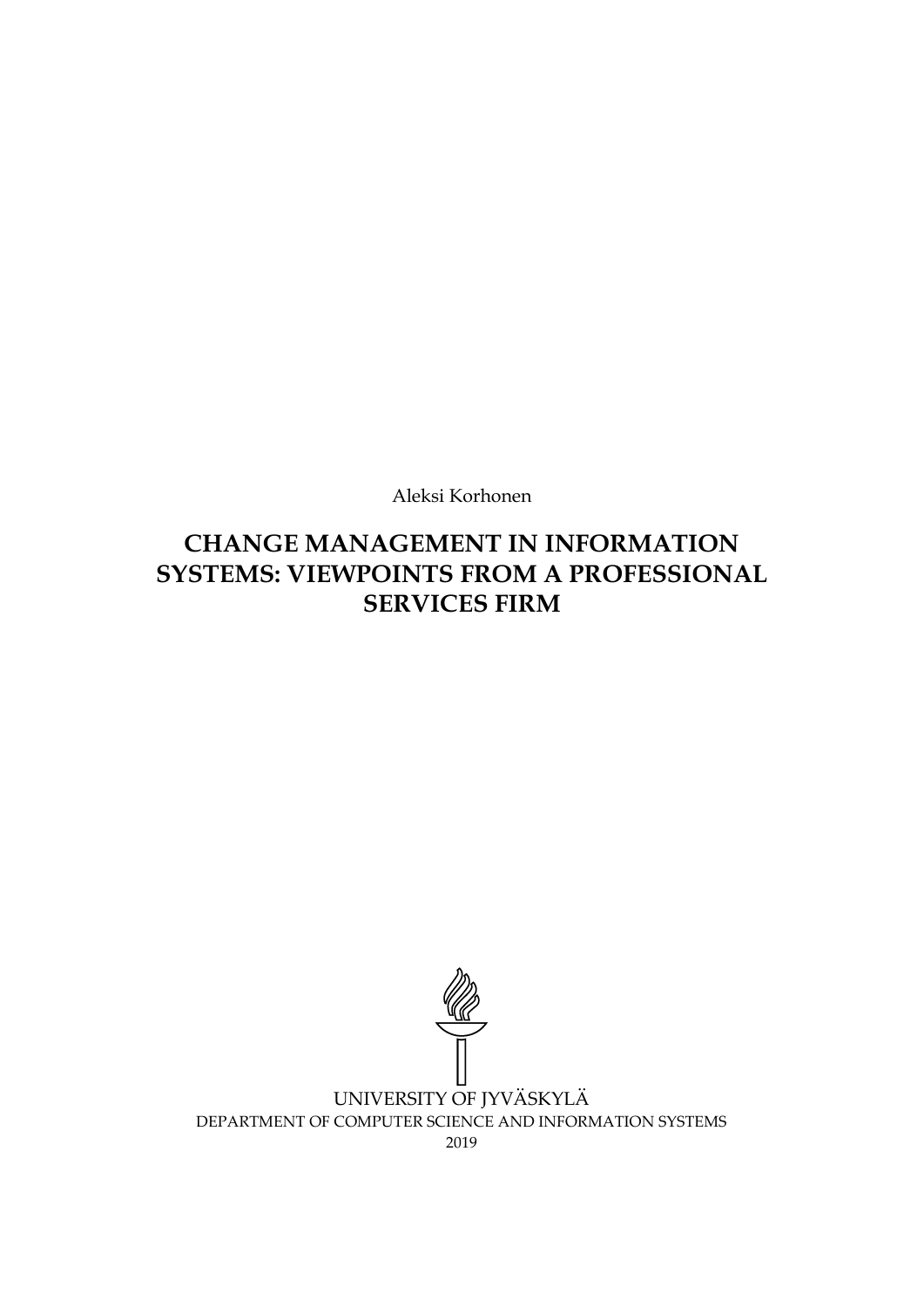### <span id="page-1-0"></span>**ABSTRACT**

Korhonen, Aleksi

Change management in information systems: viewpoints from a professional services firm

Jyväskylä: University of Jyväskylä, 2019, 76 p. Information systems science, Master's Thesis Supervisor: Seppänen, Ville

Change management is a crucial part of organizations' sustaining and refining activities in an ever-changing world. In the modern day, this fact is especially emphasized in information system projects, where increasing digitalization of information and services is the trend. In this thesis, additional knowledge was gathered via qualitative interviews with chosen change management and information systems specialists, on what change management activities are important from information systems viewpoint. The collected information was used to gather critical success factors (CSF) for change management in information systems, which were compared to the current understanding in the literature. This study found many of the currently recognized CSFs in information systems change management to be relevant, and revealed some additional CSFs and areas of interest in IS change management. In addition, utilization of change management models in information systems change management was noticed to be non-standard, with many organizations using ad hoc methods to manage a change endeavor.

Keywords: change management, change management model, critical success factor, change management in information systems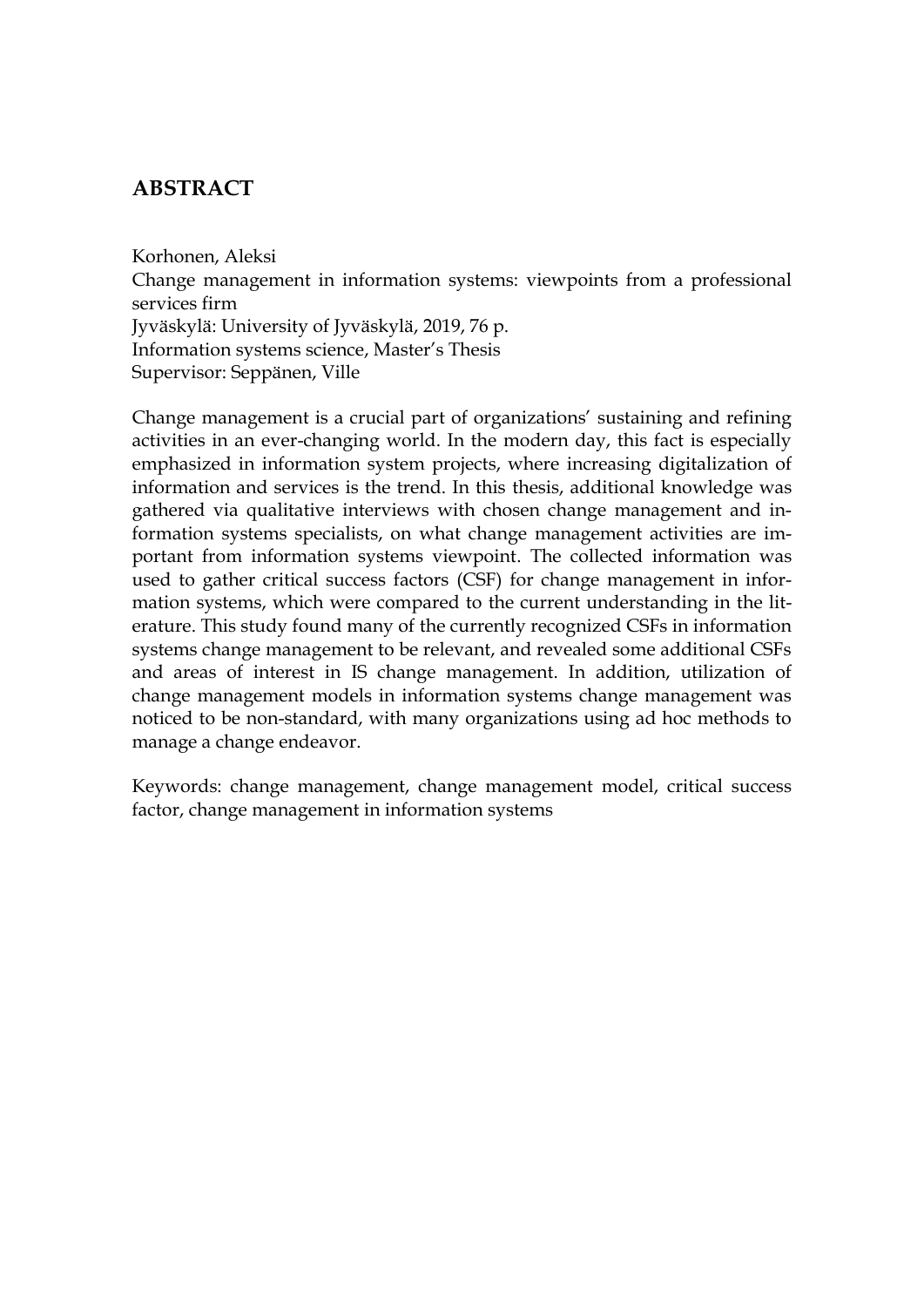## <span id="page-2-0"></span>**TIIVISTELMÄ**

Korhonen, Aleksi

Muutoshallinta tietojärjestelmätieteissä: näkökulmia asiantuntijaorganisaatiosta Jyväskylä: Jyväskylän yliopisto, 2019, 76 s. Tietojärjestelmätiede, Pro Gradu -tutkielma Ohjaaja: Seppänen, Ville

Muutosjohtaminen on organisaatioille tärkeä tehokkuutta ylläpitävä ja toimintoja kehittävä osa-alue alati muuttuvassa maailmassa. Nykypäivänä tämä korostuu etenkin tietojärjestelmäprojekteissa tiedon ja toimintojen siirtyessä yhä enenevissä määrin sähköisiksi kiihtyvän digitalisaation vuoksi. Tässä tutkimuksessa pyrittiin luomaan lisätietoa onnistumisen avaintekijöistä liittyen muutosjohtamiseen tietojärjestelmätieteissä. Tutkimustapana käytettiin laadullista haastattelututkimusta, jossa haastateltiin valikoituja muutosjohtamis- ja tietojärjestelmäasiantuntijoita. Kerättyä tietoa käytettiin muodostamaan onnistumisen avaintekijöitä muutosjohtamisessa tietojärjestelmätieteissä, joita verrattiin jo kirjallisuudessa tunnistettuihin onnistumisen avaintekijöihin. Tässä tutkimuksessa havaittiin usean jo tunnistetun onnistumisen avaintekijän olevan olennaisia, minkä lisäksi pystyttiin tunnistamaan uusia onnistumisen avaintekijöitä ja muita muutoshallinnan osa-alueita, joihin on tärkeä panostaa jotta tietojärjestelmiin liittyvä muutoshallinta on kokonaisuudessaan onnistunut. Lisäksi havaittiin, että organisaatiot eivät hyödynnä muutosjohtamisen malleja säännöllisellä tavalla, vaan jonkinlainen hallintamalli luodaan usein muutoskohtaisesti.

Asiasanat: muutosjohtaminen, muutosjohtamismalli, onnistumisen avaintekijä, muutosjohtaminen tietojärjestelmätieteissä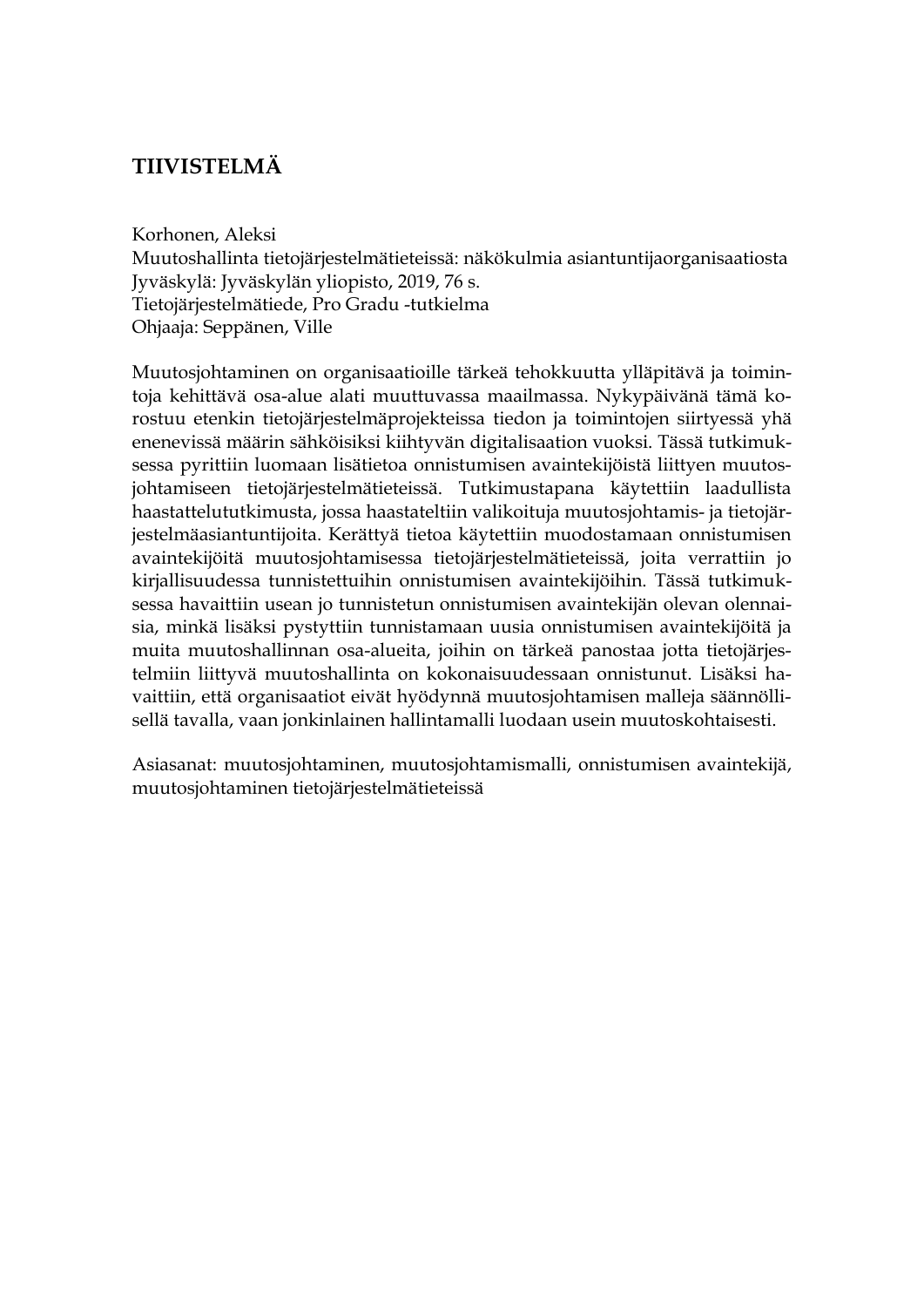# <span id="page-3-0"></span>**FIGURES**

| Figure 2: Preparation, organizing and resulting phases in the content analysis |  |
|--------------------------------------------------------------------------------|--|
|                                                                                |  |

# <span id="page-3-1"></span>**TABLES**

| Table 2: Critical success factors for change management in IS projects 15     |  |
|-------------------------------------------------------------------------------|--|
|                                                                               |  |
| Table 4: The relation between Kolb-Frohman and Lewin's change models  22      |  |
|                                                                               |  |
|                                                                               |  |
|                                                                               |  |
| Table 8: Interviewee roles of chosen change management professionals and      |  |
|                                                                               |  |
|                                                                               |  |
|                                                                               |  |
|                                                                               |  |
|                                                                               |  |
|                                                                               |  |
|                                                                               |  |
| Table 15: Compiled IS change management CSFs recognized in the interviews55   |  |
| Table 16: Compiled list of change management CSFs in IS context and a         |  |
| comparison between the CSFs recognized in the current literature and findings |  |
|                                                                               |  |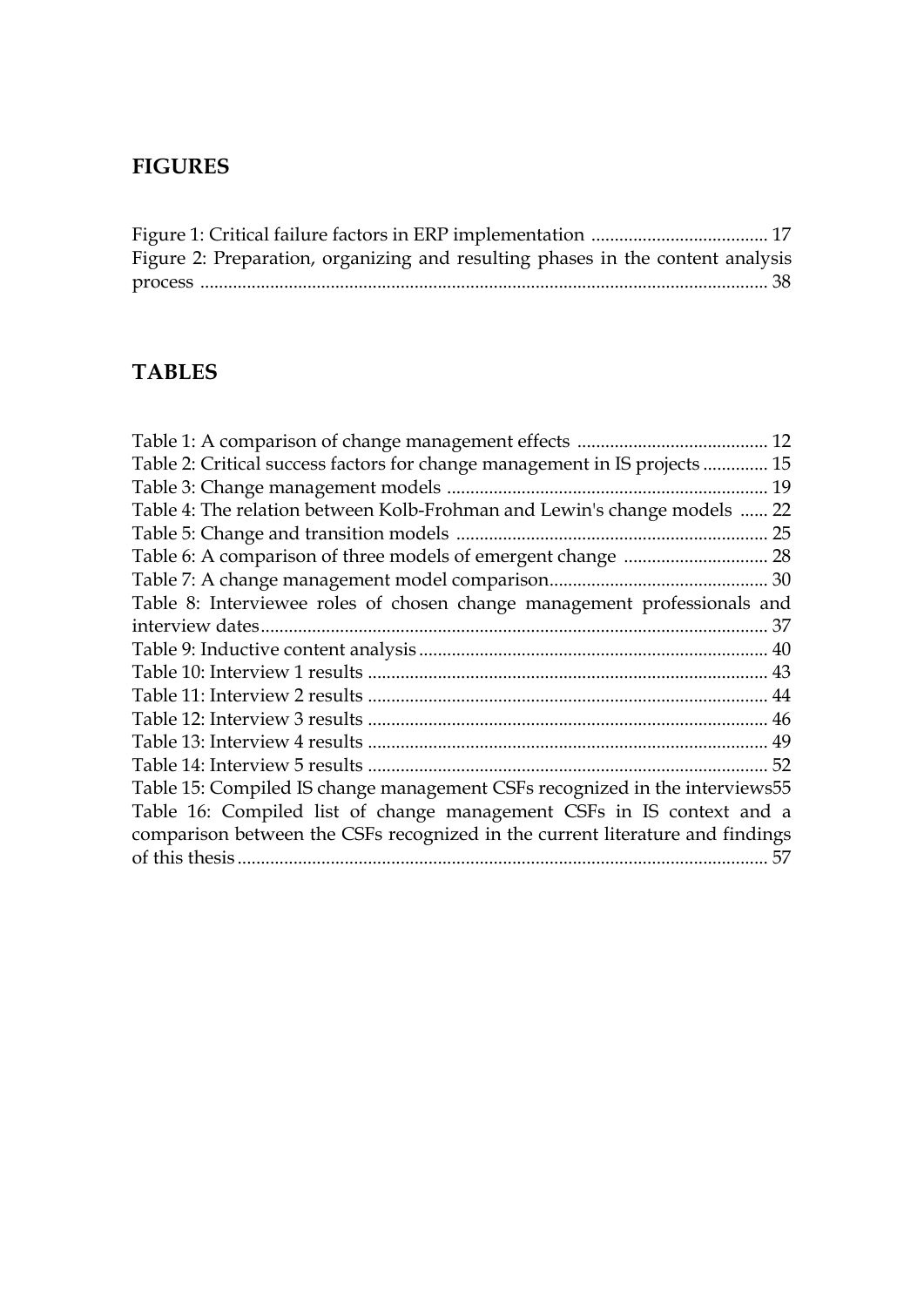# <span id="page-4-0"></span>**CONTENT**

| $\mathbf{1}$   |                         |                                                                                                                                |  |
|----------------|-------------------------|--------------------------------------------------------------------------------------------------------------------------------|--|
| $\overline{2}$ | 2.1<br>2.2              | CHANGE MANAGEMENT IN INFORMATION SYSTEMS SCIENCE  9<br>Observed benefits of change management in information systems           |  |
|                | $2.3\phantom{0}$<br>2.4 | Critical success factor definition and currently recognized CSFs in<br>Poor change management - a key factor for failure in IS |  |
| 3              | 3.1                     | 3.1.2 Lippitt, Watson, Westley, and Spalding model20                                                                           |  |
|                | 3.2<br>3.3<br>3.4       | Compilation of the reviewed change management models29                                                                         |  |
|                | 3.5                     |                                                                                                                                |  |
| 4              | 4.1<br>4.2              | Semi-structured interviews as a data collection method 35<br>4.2.1 Preparation, execution and analysis of the semi-structured  |  |
|                |                         |                                                                                                                                |  |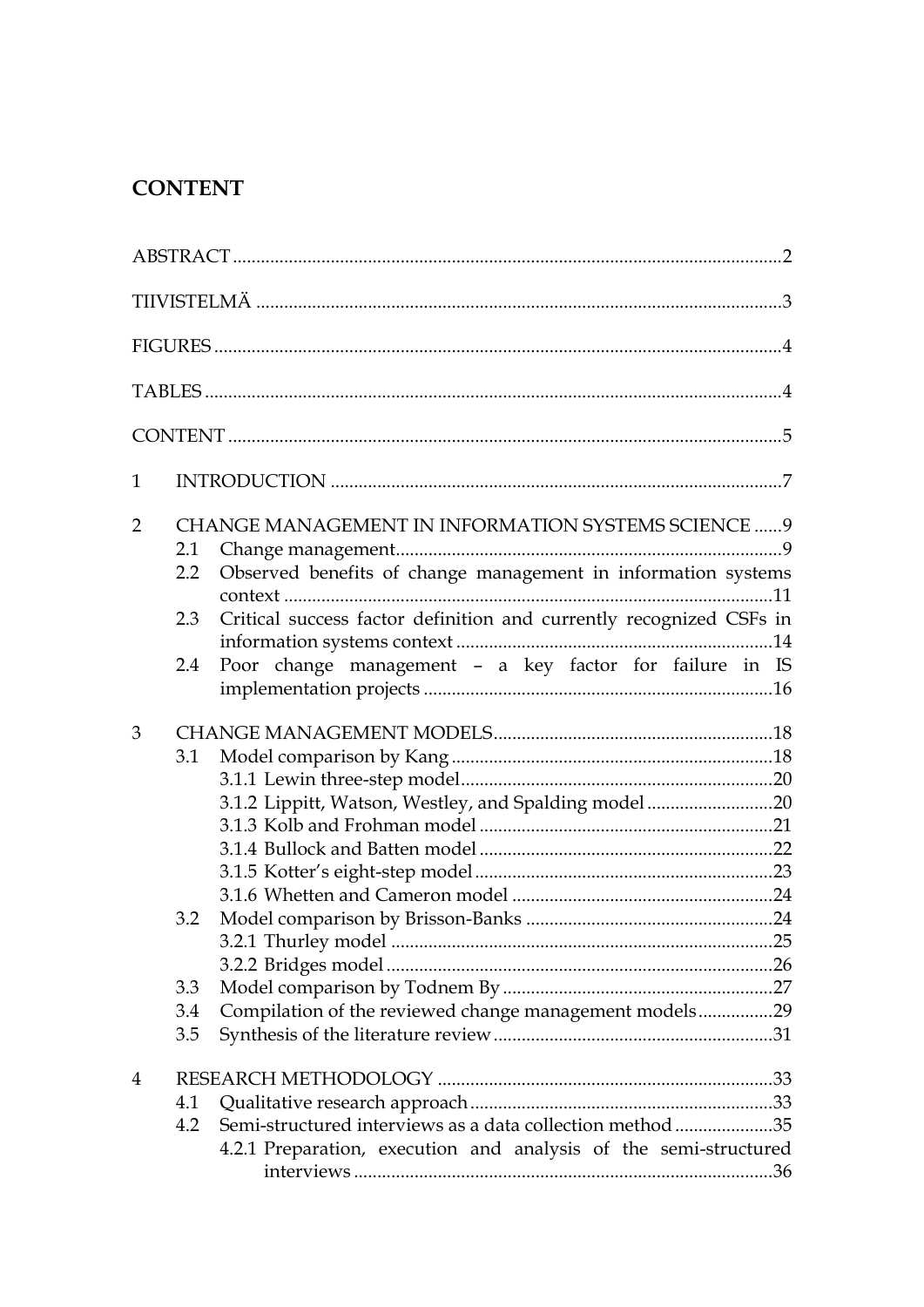|   | 4.3 |                                               |  |
|---|-----|-----------------------------------------------|--|
| 5 |     |                                               |  |
|   | 5.1 |                                               |  |
|   |     |                                               |  |
|   |     |                                               |  |
|   |     |                                               |  |
|   |     |                                               |  |
|   |     |                                               |  |
|   | 5.2 |                                               |  |
|   |     |                                               |  |
| 6 |     |                                               |  |
|   | 6.1 |                                               |  |
|   | 6.2 |                                               |  |
| 7 |     |                                               |  |
|   | 71  |                                               |  |
|   | 72  |                                               |  |
|   |     |                                               |  |
|   |     |                                               |  |
|   |     | APPENDIX 1 SEMI-STRUCTURED INTERVIEW SCHEME75 |  |
|   |     |                                               |  |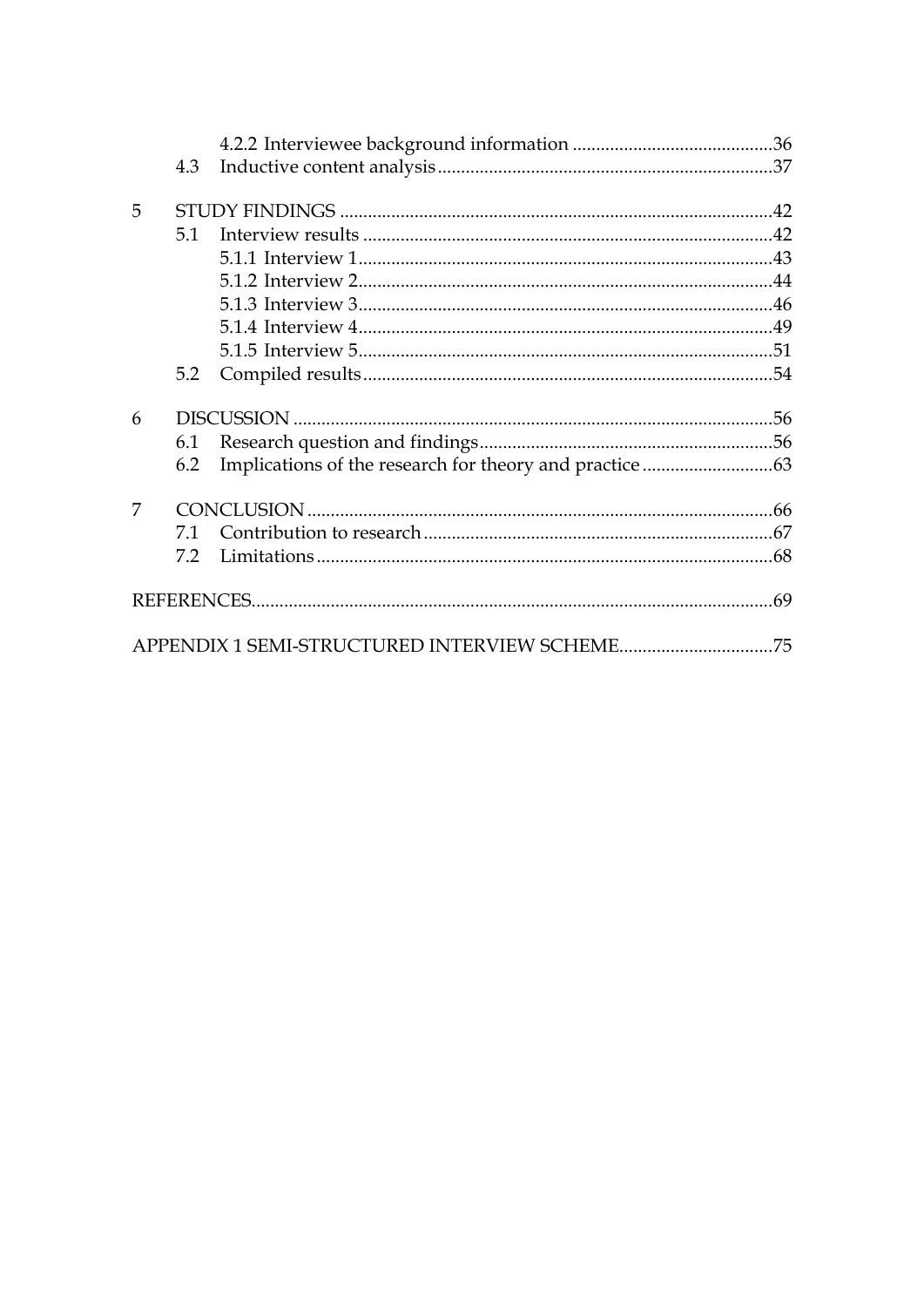### <span id="page-6-0"></span>**1 INTRODUCTION**

In the ongoing digital age, for organizations to be successful and thrive among their numerous competitors, it is crucial to stay on the verge of change. It is easy to see change just as a means to survive, but rather than just staying up with the competition, or attempting to comply with the general regulatory environment, change should be seen as an opportunity as well. As stated by Russell, O'Raghallaigh, O'Reilly and Hayes (2018), the art and science of successful digital transformation lies in the organization's ability to implement change at a pace, across people, processes, and platforms (4Ps). However, despite the recognized need for change, many change projects end up failing According to a report by Balogun and Hailey (2008), there is a failure rate of 70 per cent among all change programs initiated. The reasons behind such high failure rates are of great interest, also in the field of information systems, where a failure to comply with regulations through change projects can implicate massive fines. For example, with the General Data Protection Regulation (GDPR), maximum fines can go up to €20 million or 4% of the business's total annual worldwide turnover (Data protection in the EU, 2017). In addition, in a study by Hughes, Rana and Simintiras (2017), it is made evident that information system projects still have high failure rates in the current day. This can implicate the difficulty of IS projects, but also the lack of fundamental understanding in the change management landscape.

Change management is a field that has been extensively researched. When considering change management in organizations alone, the total of articles rises beyond one million (Van de Ven & Poole, 1995). In addition, a large array of books and guides on how to conduct change (especially in organizations) have been released. Examples include "The theory and practice of change management" By John Hayes (2018), and "Making sense of change management: A complete guide to the models, tools and techniques of organizational change" by Esther Cameron and Mike Green (2015).

There is little doubt about the importance of an organization's ability to identify where it is, where it needs to be in the future, and how to manage the changes required to get there (Todnem By, 2005). Change management is a one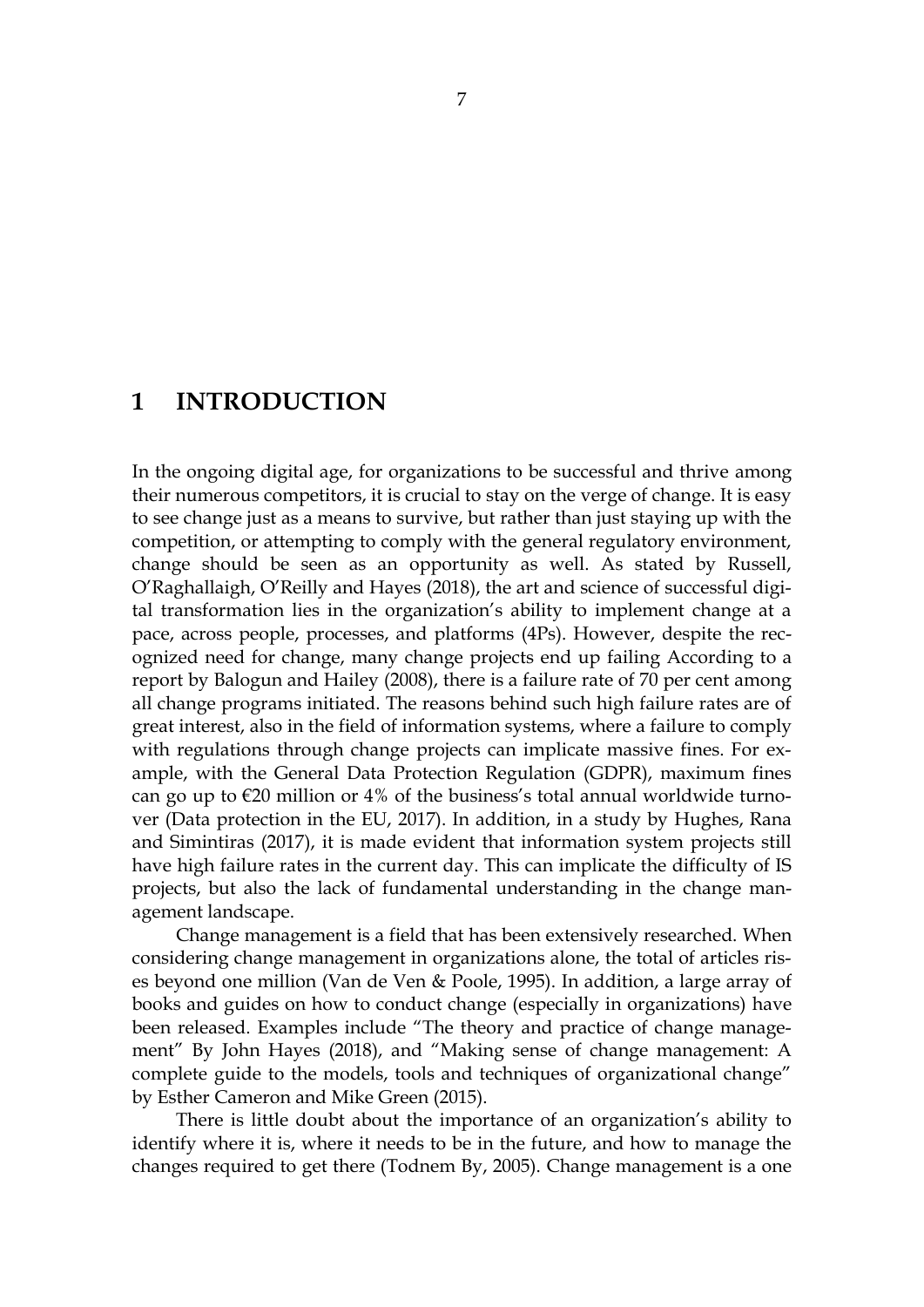way for organizations to consistently deliver on the previous matters. It is noticeable however, that there is little detailed study on the matter of change management from an information systems perspective. Hughes et al. (2017) found in their paper about IS project failure, that IS failure literature referencing change management fails to give details on whether the projects used any change or project methodology, or whether the organizations involved had any change management maturity. Also, Ziemba and Oblak (2015) state that change management continues to have a relatively small representation in project management literature, a stream of literature which would especially benefit running successful IS projects. Additionally, most of the studies on critical success factors (CSFs) around change management have not taken the information systems perspective into account (Ziemba & Oblak, 2015).

This study provides an attempt to rectify the recognized gap in identifying critical success factors in change management from an information systems perspective. Five change management specialists from an international professional services firm are interviewed in order to gather information on the critical success factors surrounding information systems change management. The chosen interviewees have a strong background in change projects involving information systems. They also have significant in information security and change management.

The goal for this study is to compare the currently known critical success factors in information systems change management literature to the current understanding that professionals of the subject have in the field. The results and their significance for information systems change management will be discussed in detail. The end result is an updated view on the CSFs in IS context and added study on a scarcely examined research area. The main research question study is presented below:

#### **What are the critical success factors for change management in information systems context?**

The sub-question used to decipher the answer is the following:

#### **How do the critical success factors recognized in this study differ from the critical success factors currently recognized in the literature?**

The remainder of this thesis is structured as follows. Chapters two and three will form the literature review of the study. First of these consists of defining the term change management, and its observed effects on information systems projects. In chapter three, a look will be taken on most prominent change management models. In addition, a look will be taken on current knowledge about effective change management. Fourth chapter will discuss and synthesize the findings of the literature review. The chapters following the literature review are reserved for research methodology, study findings and discussion. The study will finish with conclusion and the list of used references.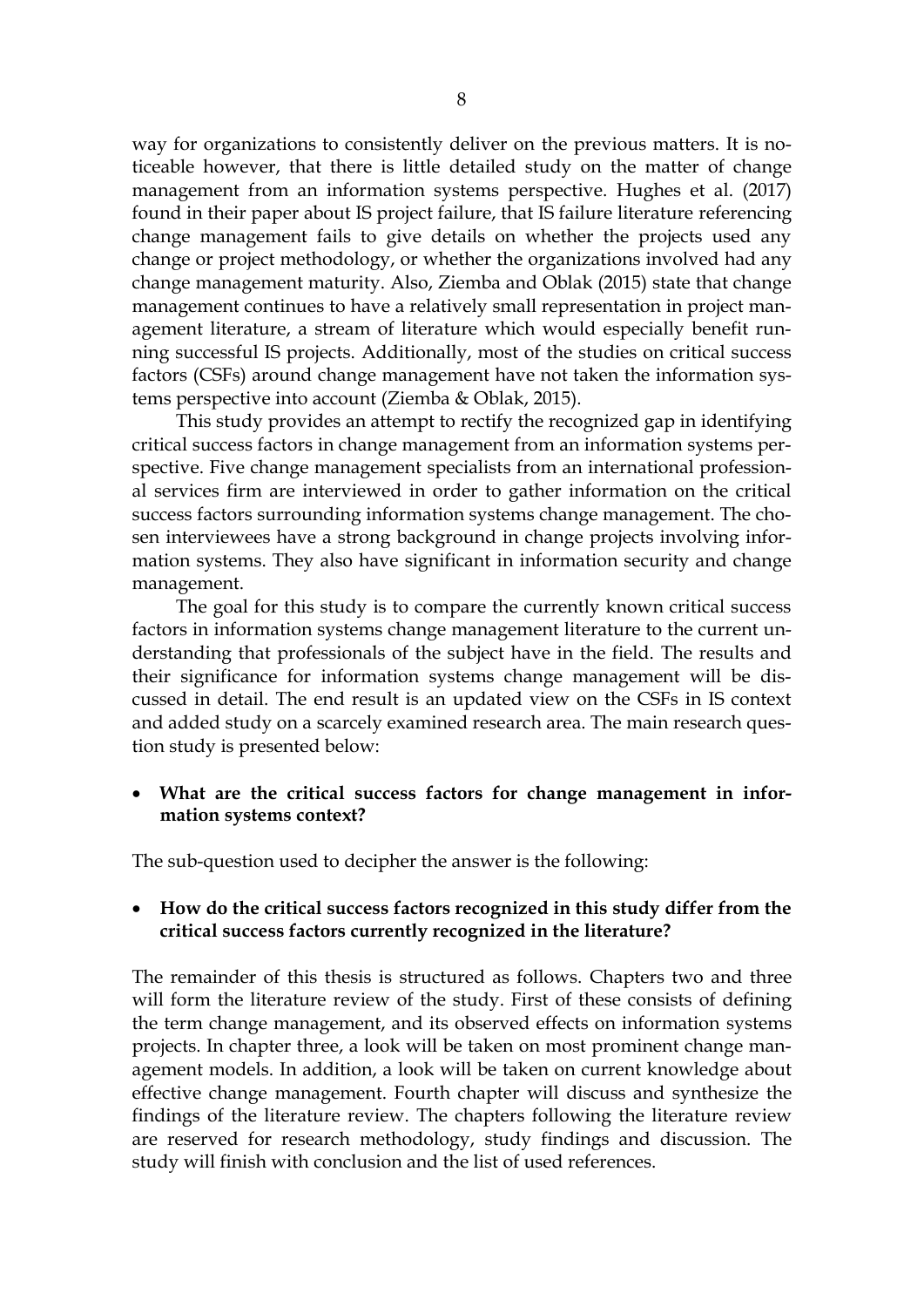# <span id="page-8-0"></span>**2 CHANGE MANAGEMENT IN INFORMATION SYSTEMS SCIENCE**

In this chapter, the term change management, and later critical success factor (CSF), will be defined. In order to further motivate the usefulness of change management processes in information system projects, some of the observed benefits of change management constructs are also explored. Furthermore, currently recognized good practices in information systems change management will be scrutinized from the current literature. These often come in the form of critical success factors (CSFs), which are the most crucial elements of a successful change effort.

#### <span id="page-8-1"></span>**2.1 Change management**

Change management has been recognized as a matter of difficulty for a notoriously long time. As explained by Gill (2002), there is written evidence of this already from the sixteenth century. It was explored in Machiavelli's book "The Prince", released in 1532, how difficult and risky it is to implement change, especially from the perspective of change resistance, and that lack of commitment to change is a common problem. Machiavelli's viewpoint summarizes well the importance of understanding what change management is about, as it is imperative to have this knowledge in order to fight the difficulties of change effectively. There are numerous definitions that are used for change management, and they will be explored next.

When exploring the definition of change management, Jansson (2008) notes that the term itself is difficult to define, as it is actually an umbrella notion with a wide range of uses. Also, as stated by Bamford and Daniel (2005), there is no universally accepted definition of change management, and the key approaches about change management are often disagreed upon. Disparities on the usage of the term can lead to confusion between people and organization, as it is possible that the parties are using the same term while talking about entire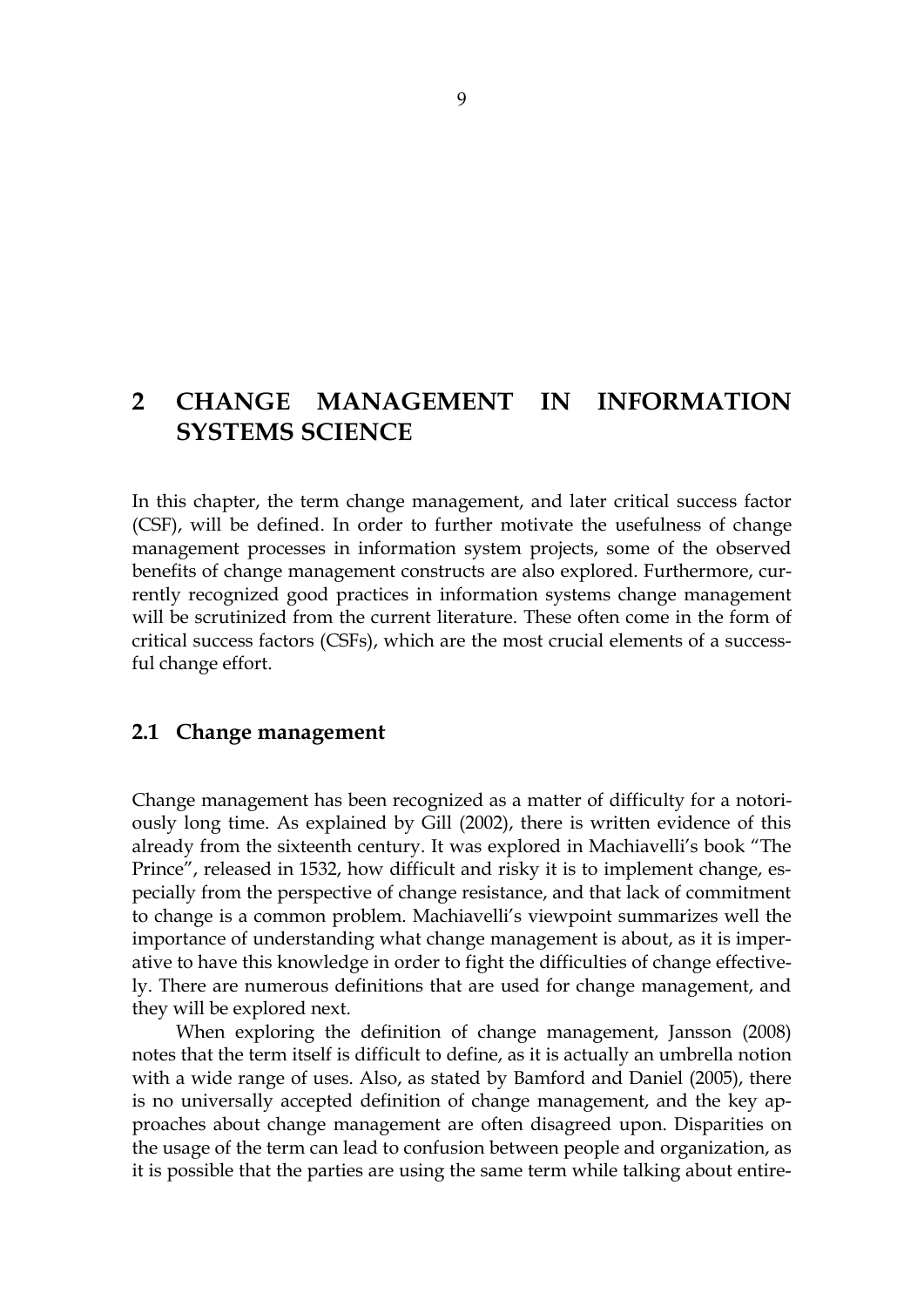ly different concepts. Furthermore, it is evident that some of the used definitions are self-referential and unsophisticated, thus being of little use to practitioners and researchers due to lack of clarification, elaboration, or explanation about the term and its use (Nilakan & Ramnarayann, 2006; Kang, 2015). Luckily, there are also more in-depth definitions for change management, which better support the purpose of this paper. For example, according to Moran and Brightman (2001), change management has been defined as "the process of continually renewing an organization's direction, structure and capabilities to serve the ever-changing needs of external and internal customers". Furthermore, Burnes (2004) explains that change is an ever-present feature of organizational life, both at an operational and strategic level. Some agreement on the definition of change management is found between Beekman, Chenhall and Euske (2007), Nutt (1992), and Tan and Tan (2005), who all see change management as a process that helps organizations in the implementation of an appropriately planned change, as referred to by Ziemba and Oblak (2015). It is further elaborated by Al-Mudimigh, Zairi and Al-Mashari (2001), that change management is understood in the context of information system projects as activities, processes, and methodologies that support employee understanding and organizational aspects during IS projects. Moving towards solving the problem of wide number of conflicting definitions, and in order to avoid confusion with the use of the term, Kang (2015) suggests that the term change management should be divided into macro and micro change management. Macro change management considers the more strategic approach and overall steps of change management, while micro change management is more about the details and guidelines to conduct specific tasks. He further elaborates by explaining that books and articles exist to explain both macro and micro change management, but the terms are still used as synonyms, although they represent significantly different aspects of the entirety, that is change management. There is yet another interpretation for definition of change management by Nickols (2004), in which he states that there are three constituents which change management consists of. These three elements are the task of managing change, a body of knowledge, and an area of practical applications.

The large number of interpretations for the definition of change management suggests that there is currently no universally accepted definition for the term, but rather a collection of definitions. These can have roughly the same meaning, but also fundamental differences in their interpretation depending on the context. For the purposes of this paper, the information systems context definition for change management as activities, processes and methodologies that support employee understanding and efforts on organizational level in IS projects (Al-Mudimigh, Zairi & Al-Mashari, 2001) is seen as appropriate. It supports the viewpoint of this paper well in gathering insight into modern IS change management.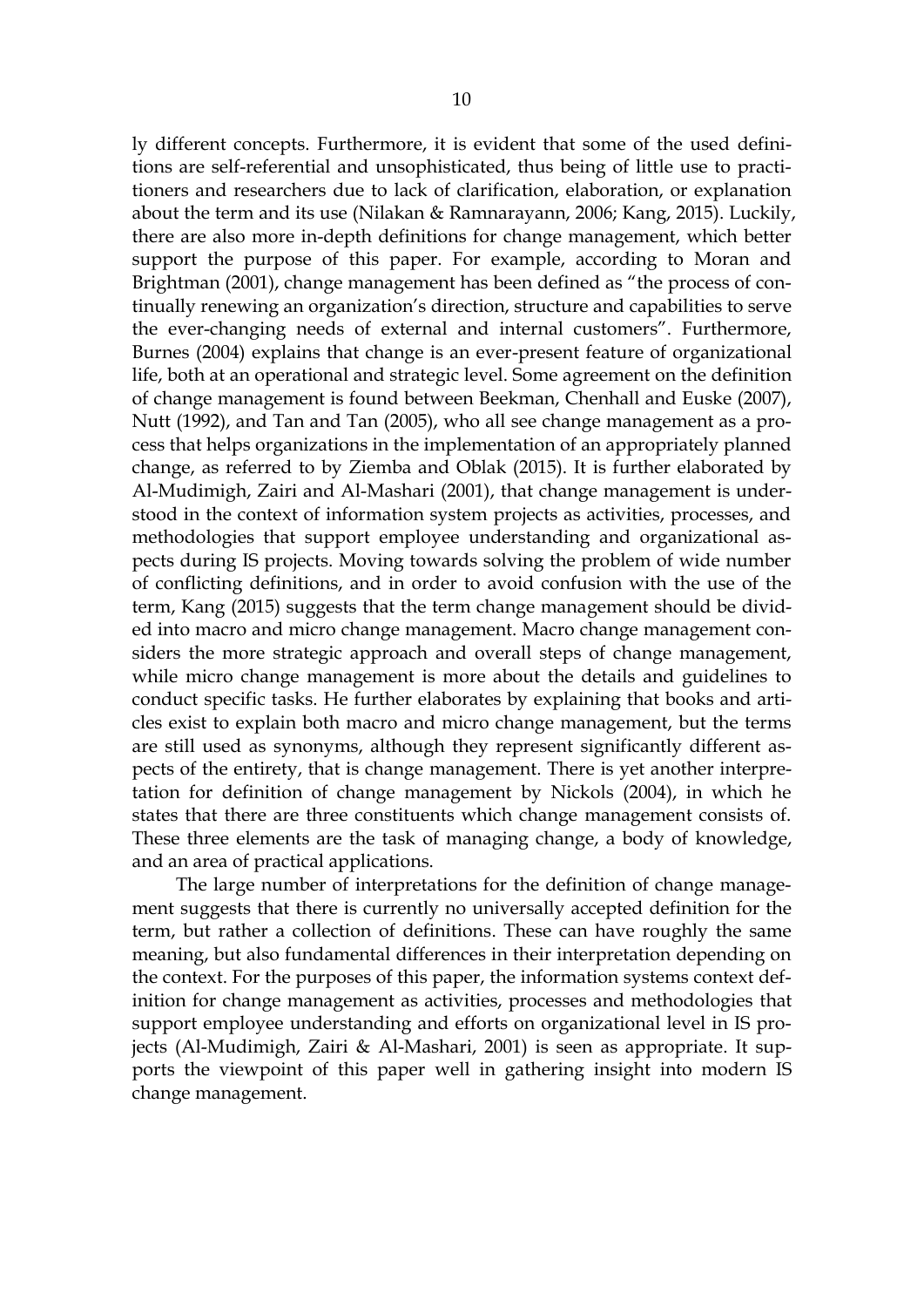### <span id="page-10-0"></span>**2.2 Observed benefits of change management in information systems context**

Current literature holds evidence of change management being a beneficial element of an IS project. For example, Thurow (1991) states that change management is a core element for effective IS operations with emphasizing the need for organizations to look into change management for success in IS. Also, in a study by Ziemba and Oblak (2015), critical success factors were identified for change management in information system projects and showcases how applying change management critical success factors in IS projects can be beneficial to a project at large. Two different IS projects in Poland based public organizations were compared. In the Project A, change management principles were poorly taken care of, while in Project B these were taken much more seriously, with change management being applied in a methodologically correct manner. The comparison is shown in table 1.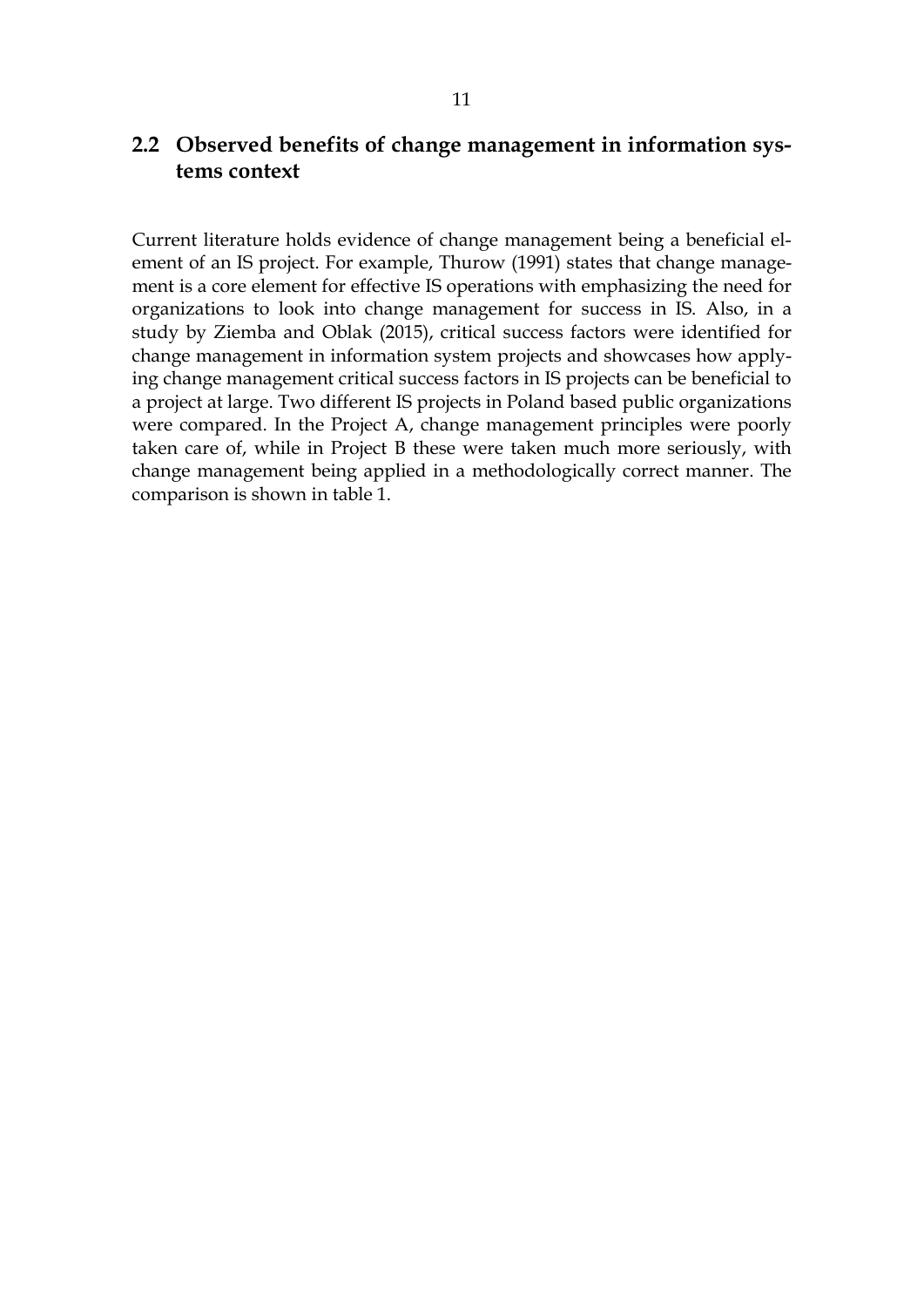| Change mana-<br>gement CSFs                      |                              | Project A                                                                                                                                                                    | <b>Project B</b>         |                                                                                                                                                    |
|--------------------------------------------------|------------------------------|------------------------------------------------------------------------------------------------------------------------------------------------------------------------------|--------------------------|----------------------------------------------------------------------------------------------------------------------------------------------------|
| 1. Top manage-<br>ment support                   |                              | Top management not fully<br>aware of the complexity of<br>IT project.<br>Steering committee formed<br>- but meets infrequently.<br>Support of top management<br>not visible. | $\checkmark$             | Top management fully<br>aware of the complexity of<br>IT project.<br>Steering committee meets<br>regularly.<br>Visible top management<br>support.  |
| 2. Recognize the<br>change                       | $\overline{\phantom{0}}$     | Need for change has not<br>been established.                                                                                                                                 | $\checkmark$             | Need for change has been<br>established.                                                                                                           |
| 3. Shared vision<br>for chage                    |                              | No vision of change                                                                                                                                                          | $\checkmark$             | Vision of change regularly<br>promoted on the meeting<br>with employees at various<br>levels of the organization.                                  |
| 4. Planning a<br>project as a<br>change          |                              | Project was not planned as<br>a change process.                                                                                                                              | $\overline{\phantom{0}}$ | Project was not planned as<br>a change process, however<br>there was awareness of the<br>need for change.                                          |
| 5. Managerial<br>activity                        | $\checkmark$                 | Managers associated with<br>the change process were<br>involved.                                                                                                             | $\checkmark$             | Managers associated with<br>the change process were<br>involved.                                                                                   |
| 6. Effective com-<br>munication                  |                              | Communication was not<br>sufficient.<br>End-users were not in-<br>volved in the change pro-<br>cess.<br>End-users were not in-<br>formed about the change.                   | $\checkmark$             | Communication was suffi-<br>cient.<br>End-users were involved in<br>the change process.<br>End-users were informed<br>about the change.            |
| 7. Organization's<br>readiness to deal<br>change | $\qquad \qquad \blacksquare$ | Change was not clarified to<br>employees.<br>Dedicated user teams were<br>not created to define and<br>implement IS.                                                         | $\checkmark$             | Change was clarified to<br>employees.<br>Dedicated user teams were<br>created to define and im-<br>plement IS.                                     |
| 8. Employees'<br>training                        | $\checkmark$                 | Group of employees has<br>been trained in the use of IS.                                                                                                                     | $\checkmark$             | Employees were trained in<br>project management meth-<br>odology.<br>Group of employees has<br>been trained in the use of<br>IS.                   |
| 9. Employees'<br>involvement                     |                              | Employees were not in-<br>volved in the change pro-<br>cess.<br>Very low level of user ac-<br>ceptance.                                                                      | $\checkmark$             | Employees were trained in<br>the change process.<br>Group of interest was cre-<br>ated and employees were<br>involved in requirement<br>gathering. |

<span id="page-11-0"></span>Table 1: A comparison of change management effects (Ziemba & Obłąk, 2015, p. 56)

(continues)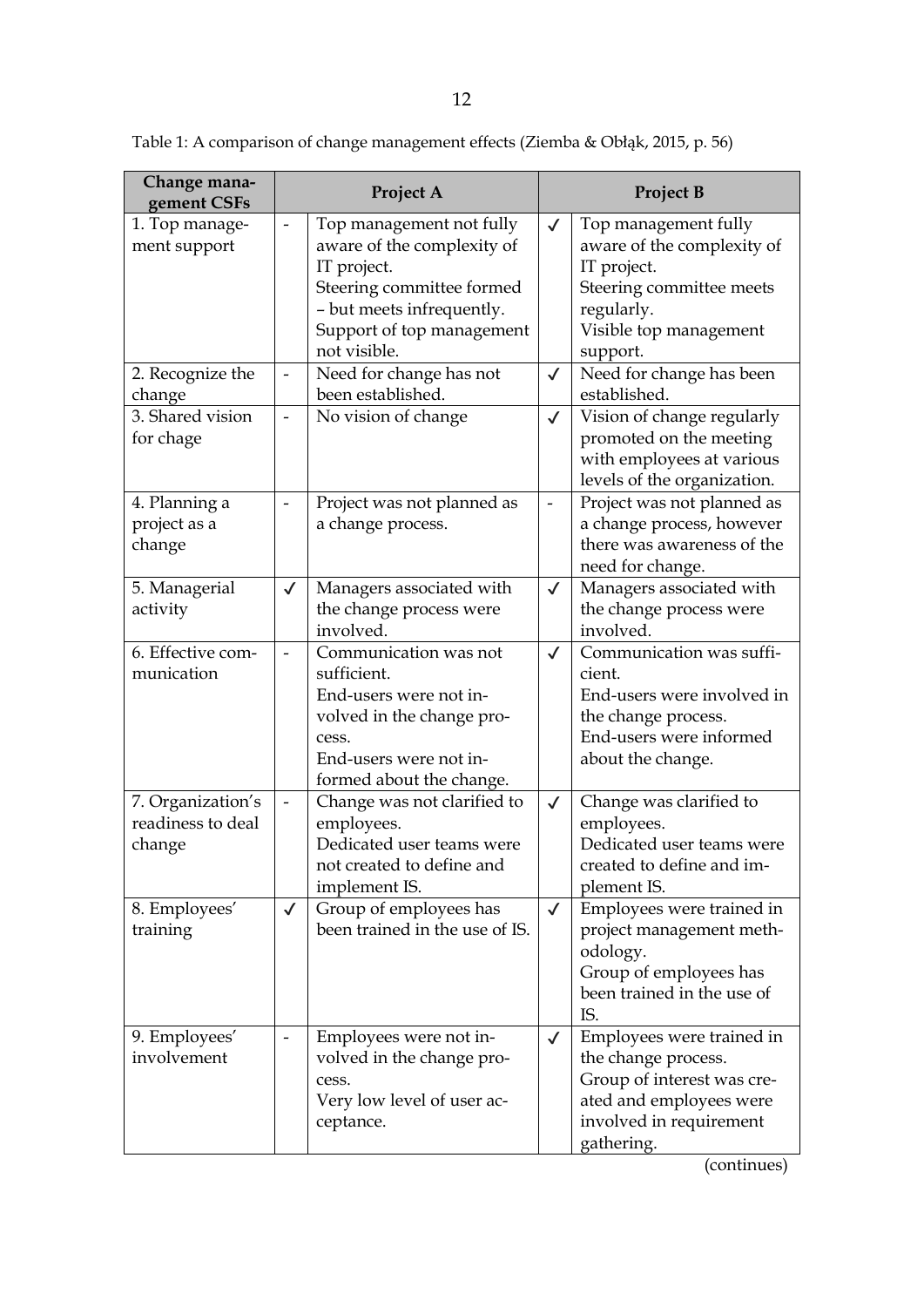Table 1 (continues)

| 10. Employees'  | Very low level of user ac-            | $\checkmark$ | Users start to see value in         |
|-----------------|---------------------------------------|--------------|-------------------------------------|
| satisfaction    | ceptance                              |              | integrated systems.                 |
|                 | User dissatisfaction mani-            |              |                                     |
|                 | fested.                               |              |                                     |
| 11. Information | There was no information              | $\checkmark$ | Information source was              |
| flow            | source neither were the par-          |              | created.                            |
|                 | ticipants of the project in-          |              | Document repository was             |
|                 | formed, nor information               |              | created.                            |
|                 | was provided outside about            |              | Updates about the project           |
|                 | the project performance.              |              | were sent to end-users.             |
| 12. Performance | Performance was not meas-             | $\checkmark$ | Performance was meas-               |
| measurement     | ured.                                 |              | ured, and progress of the           |
|                 |                                       |              | project was indicated.              |
| Counts of yes   | $2/12 = 17\%$                         |              | $11/12 = 92\%$                      |
| <b>Results</b>  | Project<br>was<br>$\bullet$<br>accom- |              | Project<br>was<br>accom-            |
|                 | plished with a signifi-               |              | plished on schedule.                |
|                 | cant delay.                           |              | IS has been implement-<br>$\bullet$ |
|                 | IS has been implement-<br>$\bullet$   |              | ed and it is used at its            |
|                 | ed, but after 12 months               |              | full capacity by the end-           |
|                 | passing from the im-                  |              | users.                              |
|                 | plementation it is not                |              |                                     |
|                 | used at its full capacity             |              |                                     |
|                 | by the end-users.                     |              |                                     |

As Ziemba and Oblak (2015) demonstrate in table 1, the effects of successful change management in IS projects are plain to see. On the left column are the critical success factors in change management. These are the factors most important for successful change management. It includes entities such as top management support, shared vision for change, effective communication, employee training, information flow, and so on, for a total of 12 critical success factors. Project A managed to only adequately fulfil 2 of the 12 required success factors, while project B succeeded in 11. For Project A, the poorly managed CSFs also reflected to the result of the project, as it was delayed significantly. Also, after 12 months of the implementation, the information system was still not used at its full capacity. For Project B, the information system project was completed on schedule, and the system was effectively used at its full capacity after the conclusion of the project. Although this experiment was only based on Polish public organizations and was limited to only 2 case studies, it clearly demonstrates what kind of effect a lacklustre attitude on change management can have on an IS project.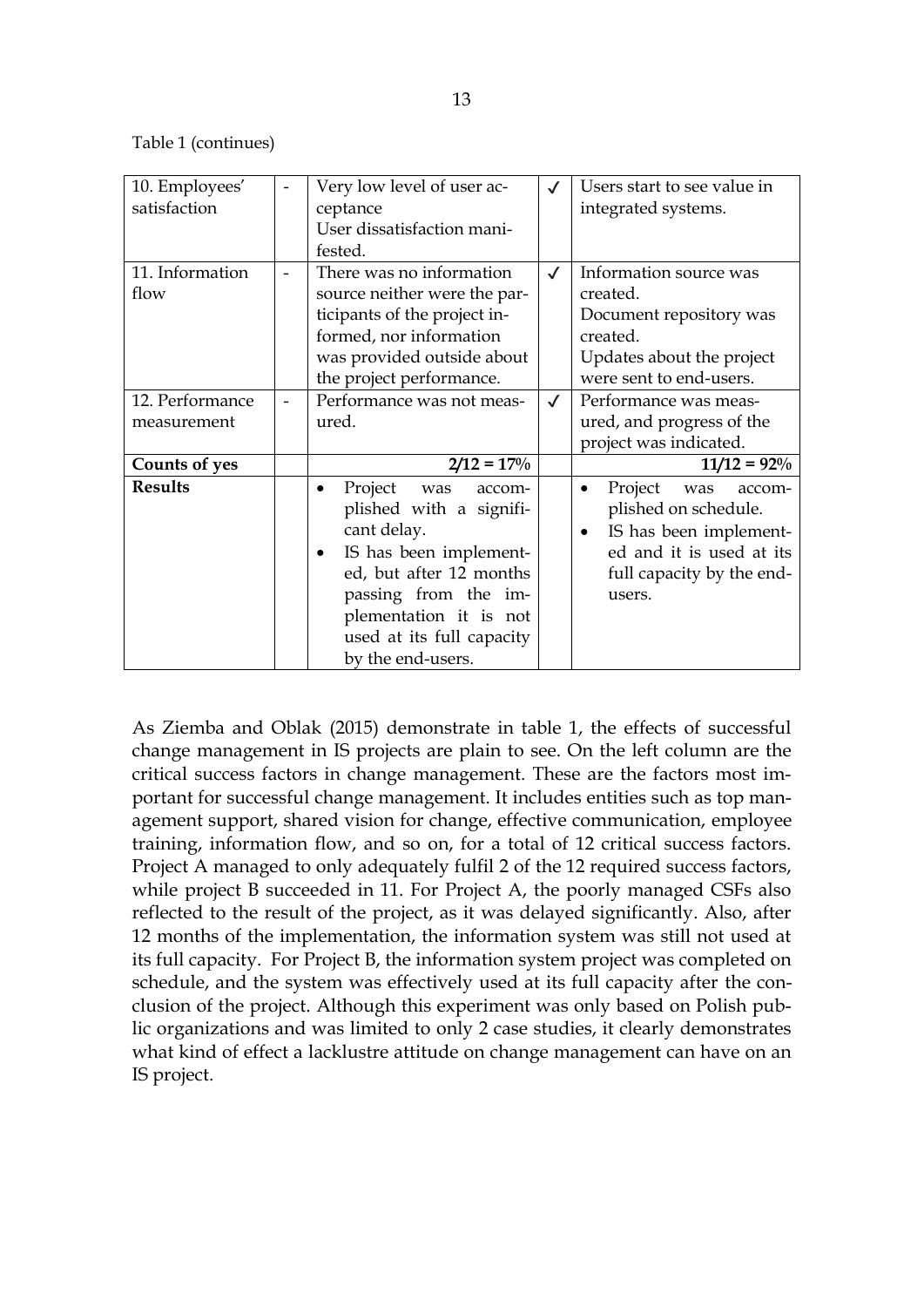### <span id="page-13-0"></span>**2.3 Critical success factor definition and currently recognized CSFs in information systems context**

For the purpose of following and measuring success in change endeavor, there exists an extensive number of factors and metrics. The most important of these are known as critical success factors (CSFs). The idea behind CSFs was first developed and refined by Bullen and Rockhart (1981). According to them, CSFs are "the limited number of areas in which satisfactory results will ensure successful competitive performance for the individual, department, or organization. Furthermore, Bullen and Rockhart (1981) elaborate that CSFs are the few key areas where things must go right in order to maintain a successful business.

Chow and Cao (2008) express that CSFs in software projects are related to project management techniques or relate to the combination of IT and business perspective, respectively. It is also argued by Bosghossian (2002), that software project related CSFs have various elements to them, the development life cycle, executive management involvement, and strategic-level planning for instance. The critical success factors for IS change management recognized in the current literature are compared against the findings of this paper and updated.

As highlighted in the previous subchapter, it is highly probable that deployment of change management practices in information systems projects leads to increased efficiency and project completion rate. However, the question rises on how to ensure that change management is leveraged properly, and its maximum benefits are reaped? In order to find answers to this question, currently literature on critical success factors and good practices behind information system change management are explored next.

One major theme in information systems change management considers the deployment of ERP systems. Aladwani (2001) explores successful strategies for ERP implementation and recognizes good change management as one of them. Furthermore, there are certain aspects of change management according to Aladwani (2001) that need to be taken into account. For example, those responsible for change management need to recognize the possible causes of change resistance by studying the structure and needs of the end users of the system. This can be achieved via evaluating the attitudes of individual users and influential groups (Aladwani, 1998). Questions such as who are resisting the change, and what are their needs, beliefs and interests need to be addressed (Aladwani, 2001). In short, the question is about recognizing the reasons for change resistance and mitigating them. Another key aspect of change management considers the implementation phase of the new technology. As discussed by Aladwani (2001), awareness, feelings, and adoption strategies should be deployed in order to smooth out the overall change process and minimize change resistance. Awareness strategies include communicating the benefits of the ERP system and the general operations surrounding the new system. Feelings strategies include hands on training and enhancing the usability of the ERP system. Finally, adoption strategies aim to secure the support of opinion leaders and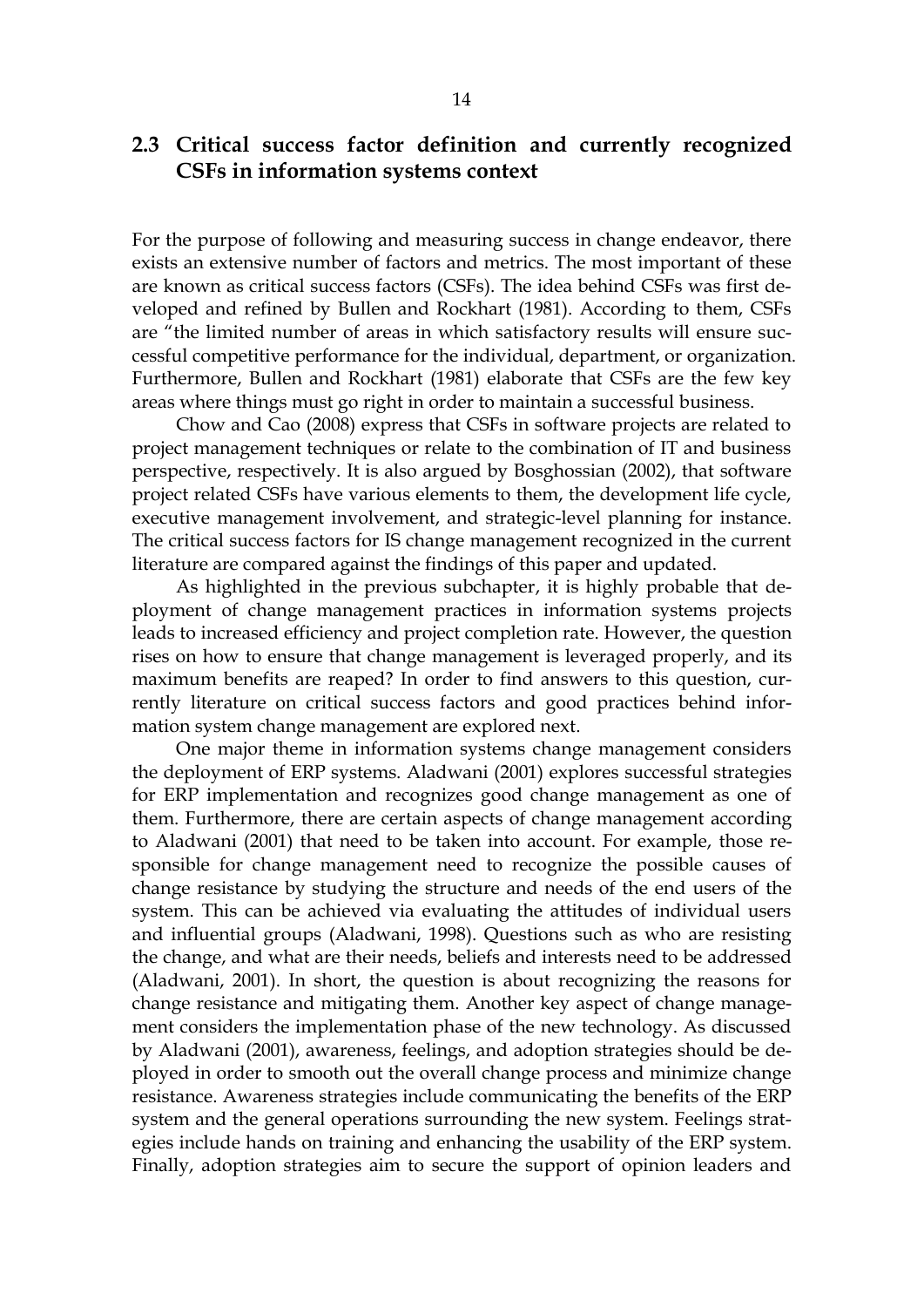time the ERP introduction with care, to minimize resistance. All of these strategies require top management commitment and support to succeed (Aladwani, 2001.) As a third point, Aladwani (2001) argues that change management efforts need to be monitored in order to ensure that resistance towards ERP is under control. Monitoring includes a performance measurement system in order to ensure that the business outcomes have been achieved. With the monitoring system in place, actions can be taken accordingly in different phases of the implementation process. As a sum up, Aladwani (2001) argues that in order for an ERP implementation process to be successful, user resistance needs to be studied and mitigated, appropriate strategies and techniques need to be used in ERP introduction, and status of the change management efforts needs to be evaluated.

Finney and Corbett (2007) also scrutinized ERP implementation in their study, which compiles and analyses critical success factors found in the literature. They found out that change management is the most widely cited critical success factor among CSFs in ERP implementation, alongside top management commitment and support.

Ziemba and Oblak (2015) explain that critical success factors in change management have not been much studied from an information systems viewpoint. Instead, study emphasis has been placed on critical success factors for change management in general. Due to this fact, Ziemba and Oblak (2015) attempted to gather what they could from the current literature concentrating on the IS viewpoint. The results are shown on table 2 below.

| <b>CSFs</b>                 | Definition                                            |
|-----------------------------|-------------------------------------------------------|
| 1. Top management support   | Active and visible support from a management team.    |
|                             | Involvement and commitment of senior management.      |
|                             | Direct participation of the strategic decision makers |
|                             | in an IS project.                                     |
| 2. Recognize the change     | The need for change has to be established.            |
|                             | Promote a positive approach to change.                |
| 3. Shared vision for change | The vision should be strongly advocated across the    |
|                             | organization.                                         |
| 4. Planning a project as a  | Evaluation of the gap between where the organiza-     |
| change                      | tion is now and where it would like to be.            |
|                             | Manage entire change process as a project.            |
|                             | Prepare a change management plan.                     |
|                             | Promote change in the organization.                   |
| 5. Managerial activity      | Involvement of managers who are directly associated   |
|                             | with the change process.                              |

<span id="page-14-0"></span>Table 2: Critical success factors for change management in IS projects (Ziemba & Oblak, 2015, p. 50-51)

(continues)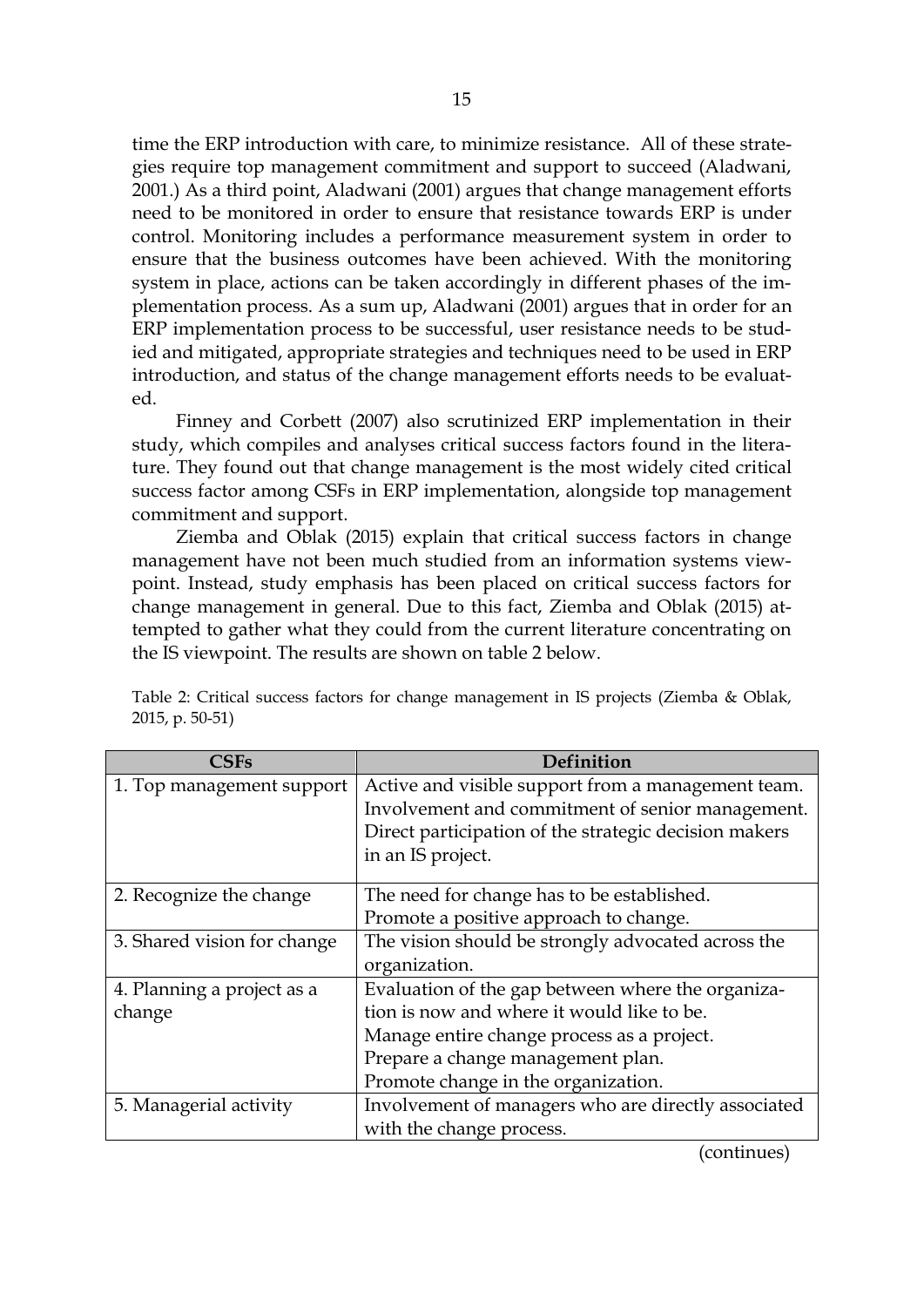Table 2 (continues)

| 6. Effective communication  | Communicate the change message at all levels            |
|-----------------------------|---------------------------------------------------------|
|                             | throughout the organization.                            |
| 7. Organization's readiness | Organization needs to be ready to deal with change.     |
| to deal with the change     | Employees need to feel that the organization is ready   |
|                             | to deal with change.                                    |
| 8. Employees' training      | Clear demonstration how to use IS.                      |
| 9. Employees' involvement   | Belief the employees that the change is important and   |
|                             | has impact on the organization's success.               |
| 10. Employees' satisfaction | Satisfaction with the final product and its acceptabil- |
|                             | ity by employees.                                       |
| 11. Information flow        | Having readily available and current data gathered in   |
|                             | one place and available to all interested.              |
| 12. Performance measure-    | Measure of change performance and value it to em-       |
| ment                        | ployees to demonstrate success.                         |

Due to the lack of other sources, the CSFs found by Ziemba and Oblak (2015) will be used as a reference point for this study, as it seems to be the most comprehensive and fitting study about the subject so far. The results of this thesis will be compared against these CSFs and any updates and differences will be discussed.

## <span id="page-15-0"></span>**2.4 Poor change management – a key factor for failure in IS implementation projects**

Another view on change management and its effects in IS context can be taken when examining the situation where change management is poor or completely lacking. In a relatively recent study by Hughes et al. (2017), an examination is made of the key factors that can result in an IS project failure. Poor change management is examined as one of them. Hughes et al. (2017) refer to Change Management Institute (2013), according to which organizations can increase the probability of successful change significantly by incorporating good change management practices.

Furthermore, the opposite seems to apply as well. With poor change management, such as not being able to implement any change management methodologies, not involving users enough in the change project, insufficient communication of change processes or over-emphasizing the technical aspects of project delivery, can lead to an IS project failure (Gauld, 2007). According to Yeo (2002), failure to manage user resistance and formally manage change, issues are included in the key factors leading to project failure. In addition, Mitev (1996) highlights lack of user engagement and aspects of poor change manage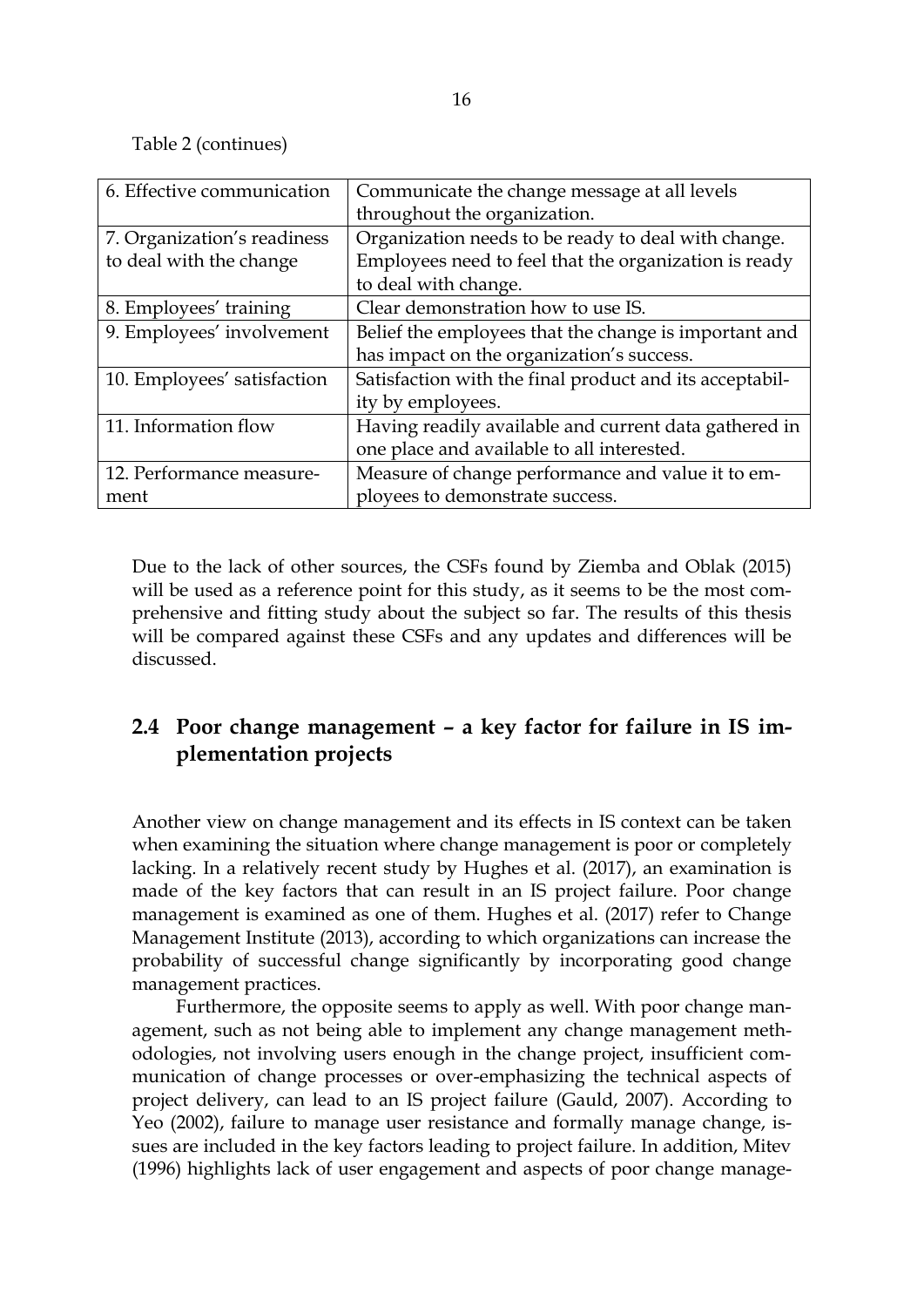ment as key reasons for failure in a French railway project. As a further demonstration of the importance of change management, Momoh, Roy and Shehab (2010) introduce some of the key failure factors for ERP implementation projects in figure 1, where poor change management is found to be one of the leading reasons for project failure.



<span id="page-16-0"></span>Figure 1: Critical failure factors in ERP implementation (Momoh, Roy & Shehab, 2010, p. 544)

With the reasons here, it is evident that change management cannot be ignored in IS projects. Not only does good change management practices improve probability of success, but a complete lack of change management principles can significantly increase the chance of failure. The interest in the matter increases even still, as according to Hughes et al (2017) there is a gap in change management literature considering IS, as the IS papers that list change management factors usually fail to provide details about the approach and methodologies used. This results in an uncertain assessment in recognizing whether the change management-related failings are cultural, methodological, or a result of leadership and organizational issues (Hughes et al., 2017).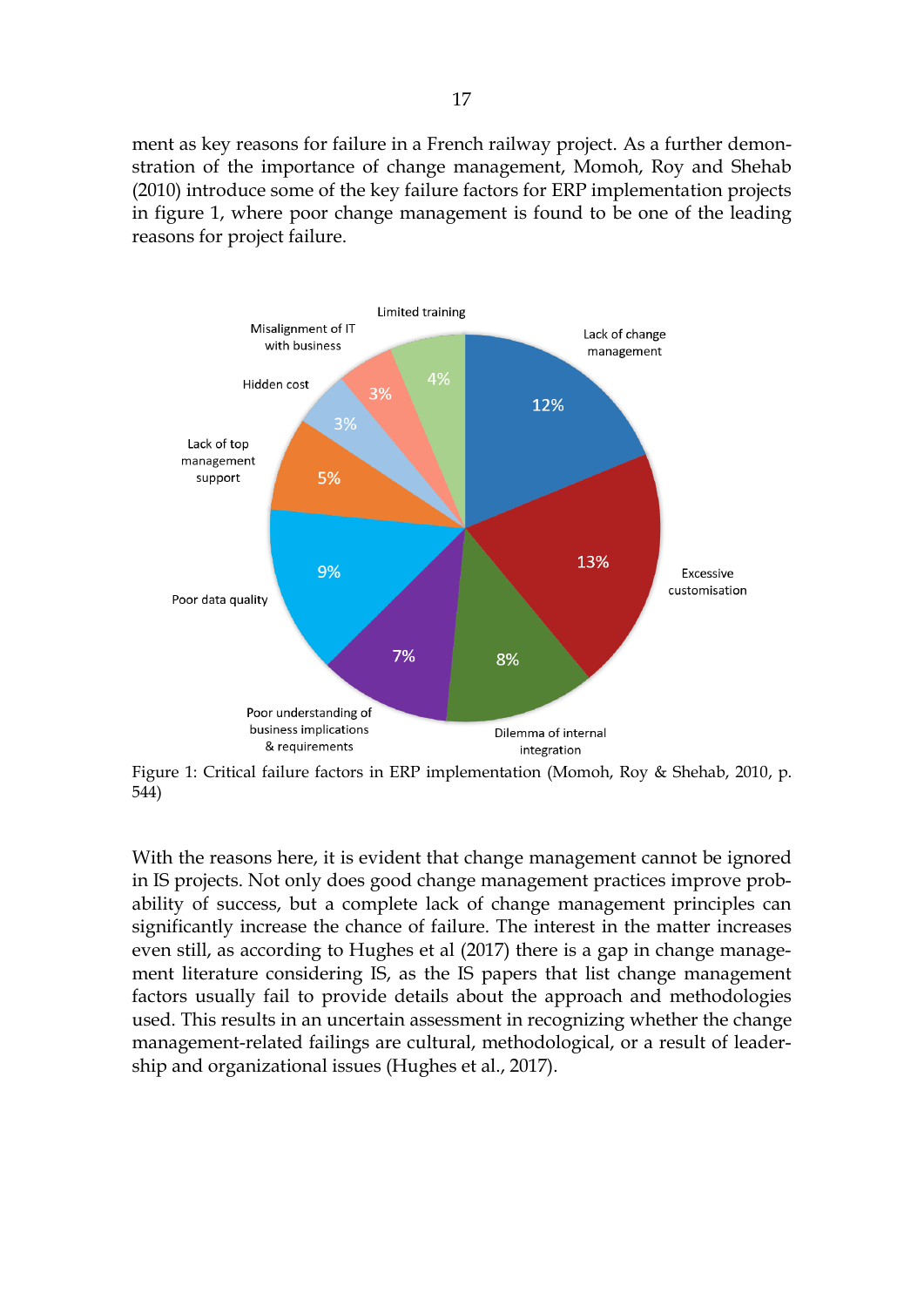## <span id="page-17-0"></span>**3 CHANGE MANAGEMENT MODELS**

Bullock and Batten (1985) narrate, that in order to understand planned change, an understanding must be developed of these consecutive changes, and how the process of movement occurs. To help achieve this understanding, change management models and frameworks have emerged in plenty. Many of the best known models and frameworks have been developed in the 20<sup>th</sup> century, with lesser activity witnessed on the field in the 21<sup>st</sup> century, as can be seen in this part of the literature review.

In this chapter, an overview will be taken on existing change management models and frameworks. These steps are conducted for the purpose of introducing the processes, methodologies and viewpoints that organizations may have utilized in an attempt to make the management of a change efforts easier to follow. A closer look is taken on three studies that compare the most wellknown change management models.

### <span id="page-17-1"></span>**3.1 Model comparison by Kang**

Next, a more in-depth look will be taken on change models introduced in three studies that have reviewed the existing change model literature in the 21<sup>st</sup> century. The first of these studies was written by Kang (2015) which is based on an original paper by Seo (2000) but has been revised and translated. Table 3 summarizes the differences between the change models, and a more in-depth look follows. Afterwards, two more of change model summarizing papers will be addressed.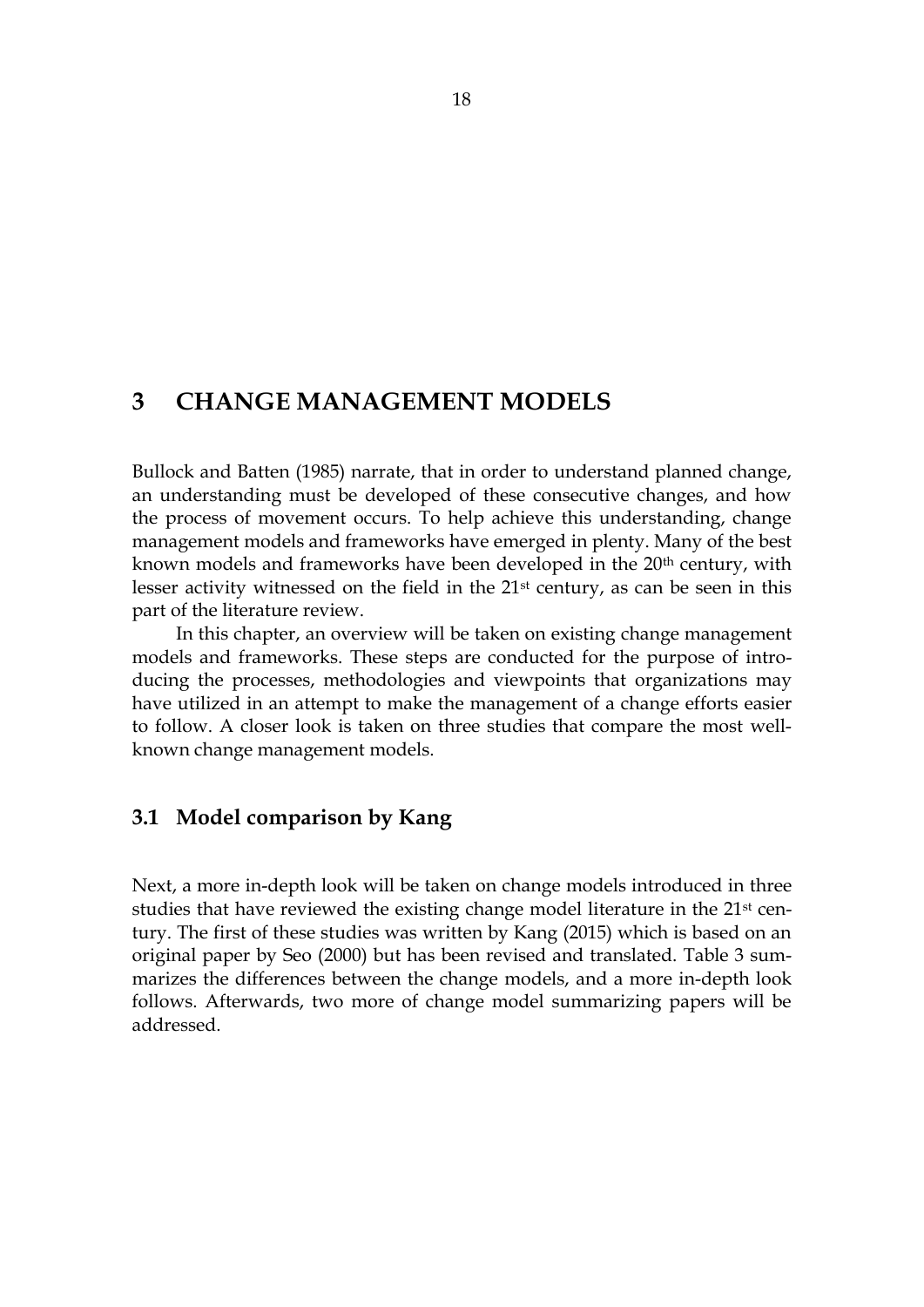<span id="page-18-0"></span>

| Table 3        |                 | Change management models                                |                               |                                     |                                                       |                                         |
|----------------|-----------------|---------------------------------------------------------|-------------------------------|-------------------------------------|-------------------------------------------------------|-----------------------------------------|
| <b>Authors</b> | Lewin (1951)    | Lippitt, Wat-<br>son, Westley<br>and Spalding<br>(1958) | Kolb and<br>Frohman<br>(1970) | <b>Bullock</b> and<br>Batten (1985) | Kotter (1996)                                         | <b>Whetten and Cameron</b><br>(2005)    |
| <b>Phases</b>  | <b>Unfreeze</b> | Need devel-<br>opment                                   | Scouting<br>Entry             | Exploration                         | Establishing a sense of<br>urgency                    | Establishing a climate<br>of positivity |
|                | Change          | Change rela-<br>tionship                                | Diagnosis                     | Planning                            | Creating a guiding coa-<br>lition                     | Creating readiness for<br>change        |
|                |                 |                                                         |                               |                                     | Developing a business<br>strategy                     |                                         |
|                |                 | Clarification or<br>diagnosis                           |                               |                                     | Communicating the<br>change                           |                                         |
|                |                 | Alternative<br>routes                                   | Planning                      |                                     | <b>Empowering employees</b><br>for broad-based action |                                         |
|                |                 | Transfor-<br>mation                                     | Action                        | Action                              | Generating short-term<br>wins                         | Articulating a vision of<br>abundance   |
|                |                 |                                                         |                               |                                     | Consolidating gains and<br>producing more change      | Generating commit-<br>ment              |
|                | Refreeze        | Generalization                                          | Evaluation                    | Integration                         | Anchoring new ap-                                     | Institutionalizing the                  |
|                |                 | Terminal rela-<br>tionship                              | Termination                   |                                     | proaches in the culture                               | positive change                         |

Table 3: Change management models (Seo, 2000). Translated and revised (Kang, 2015, p. 29)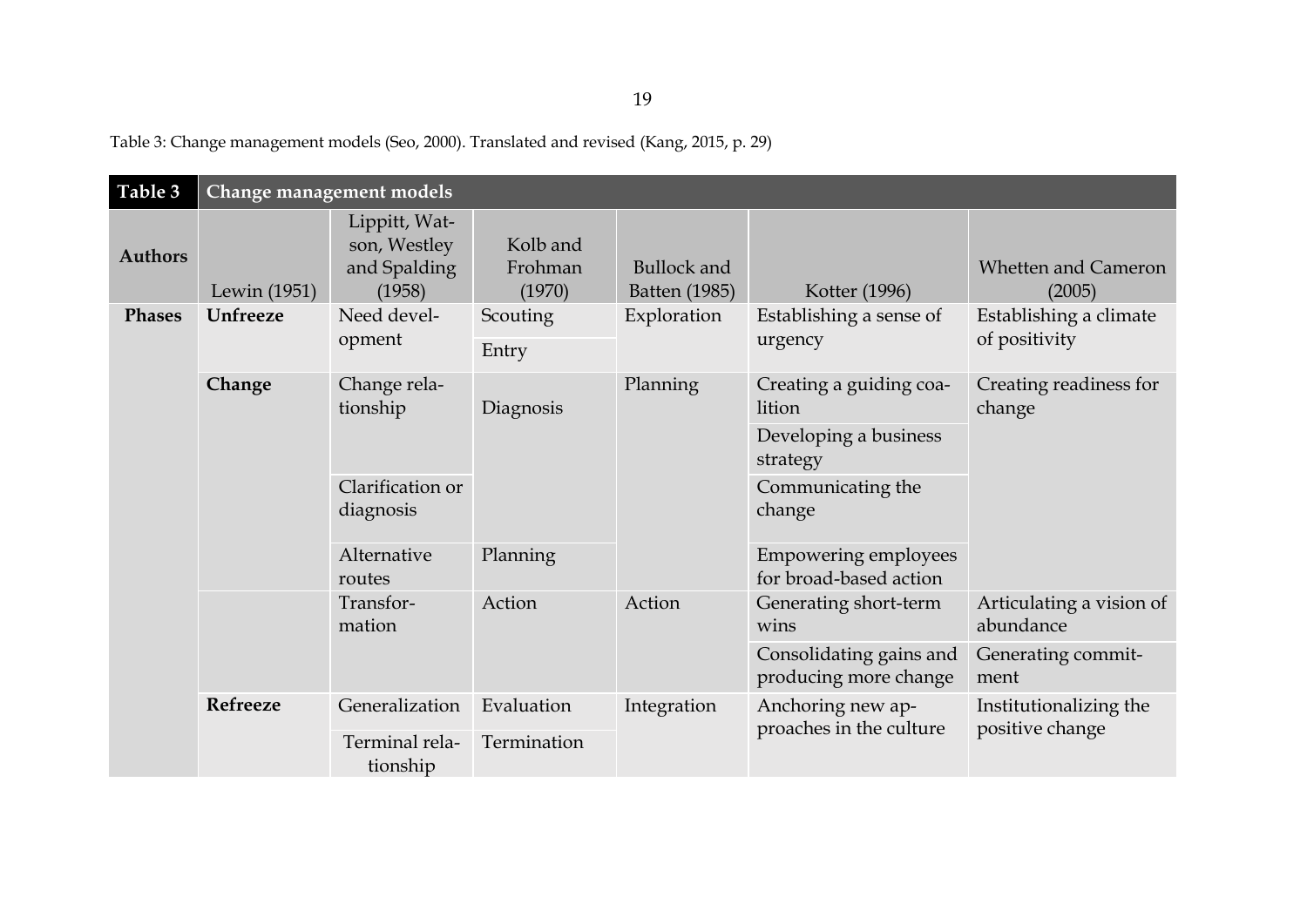<span id="page-19-0"></span>Lewin (1951) introduced **a three-step model** that is according to Brisson-Banks (2010) one of the earliest developed change models. The model consists of the following steps; unfreeze, change, and refreeze. As described by Armstrong (2006), unfreezing has the purpose of altering the present stable equilibrium that supports existing behaviors and attitudes. Change resistance and other internal threats to change need to be taken in to account at this stage. As a second step, change will take place, where new responses are developed. Last step involved refreezing, where the change is stabilized by introducing the new responses into the personalities of those concerned (Armstrong, 2006). Another contribution by Lewin according to Armstrong (2006), is a methodology for analyzing change, known as field force analyses. The basis for these analyses is to make sure that forces driving and restraining the change are well known, the most critical forces are recognized, and steps are taken to make sure that steps are taken to increase the critical driving forces, while simultaneously decreasing the critical restraining forces. Lewin's three step model gives a rather simplistic view of the change process, where the status quo is broken, change is introduced, and new processes are frozen in place. It is notable however, that Lewin is one of the early pioneers of group dynamics (Burnes, 2004), without much source material to work on. Even still, these basic fundamentals of change management are present even in the most recent models to date. It is noted also by Kang (2015), that major models and processes of change management are actually elaborations and accommodations of Lewin's three step model.

#### <span id="page-19-1"></span>**3.1.2 Lippitt, Watson, Westley, and Spalding model**

Next recognized change management model was created by Lippitt, Watson, Westley and Spalding (1958), in which the fundamentals set by Lewin are expanded upon, and new sub steps are introduced. According to Kritsonis (2005), this model focuses more on the role and responsibility of the change agent than on the evolution of the change itself. There is a total of seven steps in this model, first of which is need development. This step includes diagnosis of the problem at hand. Second step is further assessing the change relationships through assessing motivation and capacity for change. As a third step, clarification and/or diagnosis is done, with the purpose of assessing the resources and motivation of the change agent. Fourth step consists of describing alternative routes, i. e. change objects are chosen, and action plans are developed including strategies for the change process. Fifth step of the change process considers transformation, it includes choosing the roles of the change agents and making sure that they are understood by all parties. As a sixth step, change is maintained and generalized for the organization. Critical elements of this step consist of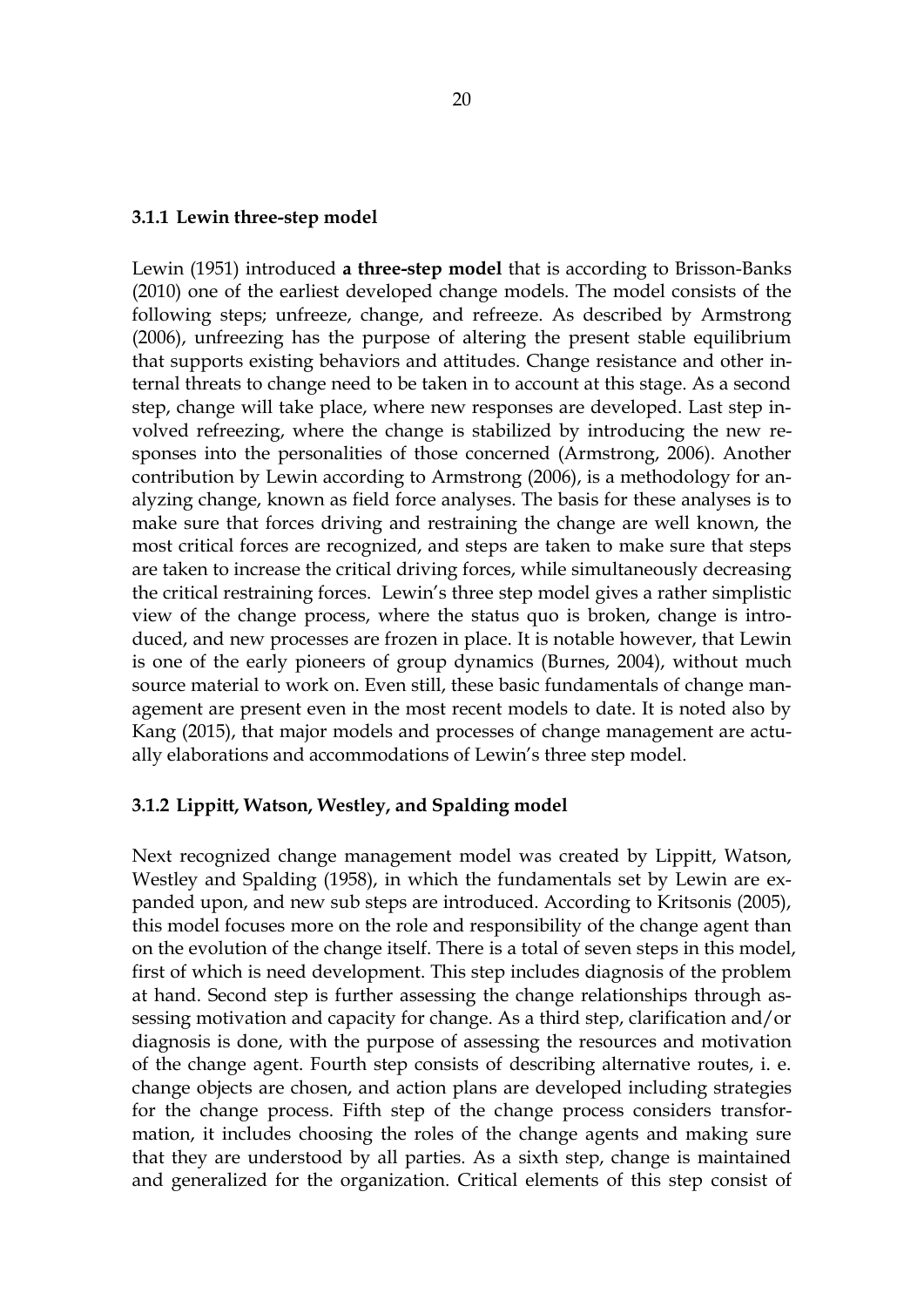communication, feedback, and group coordination. Final step involves terminal relationship, which translates to change agent gradually withdrawing from their helping role, as the change becomes part of the organizational culture (Kritsonis, 2005). As evidenced here, this change model in goes more into detail with specific steps of the change process than in Lewin's model, with a lot of emphasis placed on the change agent, the individual or group of individuals who are responsible for seeing the change through.

#### <span id="page-20-0"></span>**3.1.3 Kolb and Frohman model**

Similarly, to the previous model, the change management model by Kolb and Frohman (1970) is an elaborated version of the three-step model by Lewin. The relation between the models is presented in table 4. This model has been created from a consultancy viewpoint, and it looks on to the client-consultant relationship. In the Kolb-Frohman model there are seven total steps in a change process, similarly to the model by Lippitt et al. (1958). The seven steps consist of scouting, entry, diagnosis, planning, action, evaluation and termination. A visualization of the differences between Lewin and Kolb-Frohman models is available in table 4. Although this model has fundamentally the same steps as the model by Lippitt et al., the viewpoint is more focused on the provider and client relationship, rather than the purpose of a change agent (Shrinivasan & Davis, 1987).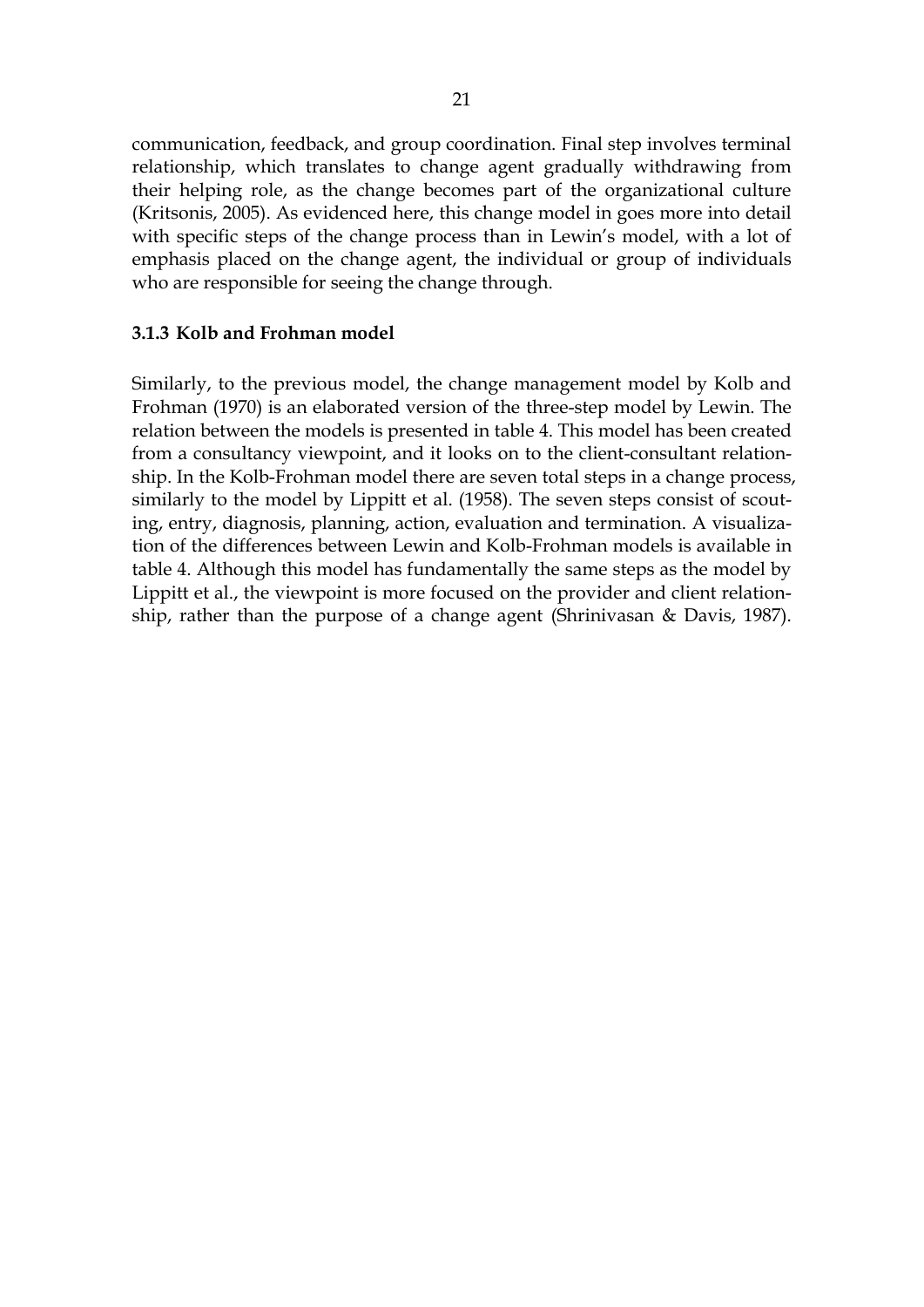<span id="page-21-0"></span>Table 4: The relation between Kolb-Frohman and Lewin's change models (Ginzberg, 1979, p. 88)

| Kolb-Frohman stage | <b>Activities</b>                                                                                                                                                | Lewin-Schein stage         |
|--------------------|------------------------------------------------------------------------------------------------------------------------------------------------------------------|----------------------------|
| Scouting           | - Client and consultant assess each<br>other's needs and abilities; entry<br>point is chosen                                                                     | Unfreezing                 |
| Entry              | - Initial statement of problem, goals,<br>and objectives; develop mutual<br>commitment and trust; establish<br>need for change                                   | Unfreezing                 |
| Diagnosis          | - Gather data to define client's prob-<br>lem and goals; assess available re-<br>sources                                                                         | Unfreezing                 |
| Planning           | - Define specific operational objec-<br>tives; examine alternative routes to<br>those objectives and their impact on<br>the organization; develop action<br>plan | Moving                     |
| Action             | - Put the best alternative solution<br>into practice; modify action plan if<br>unanticipated consequences occur                                                  | Moving                     |
| Evaluation         | - Assess how well objectives were<br>met; decide to evolve or terminate                                                                                          | Moving and refreez-<br>ing |
| Termination        | - Confirm new behavior patterns;<br>complete transfer of system owner-<br>ship and responsibility to client                                                      | Refreezing                 |

### <span id="page-21-1"></span>**3.1.4 Bullock and Batten model**

The next change management model by Bullock and Batten (1985) is presented as a four-phase model. This model attempts to compile the previous phase models into such a form, which satisfies all the criteria for evaluating phase models in organizational development. These seven criteria are introduced in the same paper by Bullock and Batten (1985) as the change management model. The four phases involved include multiple change processes which have been separated in models by Lippitt et al., and Kolb and Frohman as their own separate phases. It is discussed by Bullock and Batten (1985) that phases in their model are fluid enough to allow some overlap of the phases, but at the same time, predominant enough as not to lose the character of the phase. According to the researchers, the differentiating factor compared to earlier developed change models is the fact that their phases are linear and irreversible. The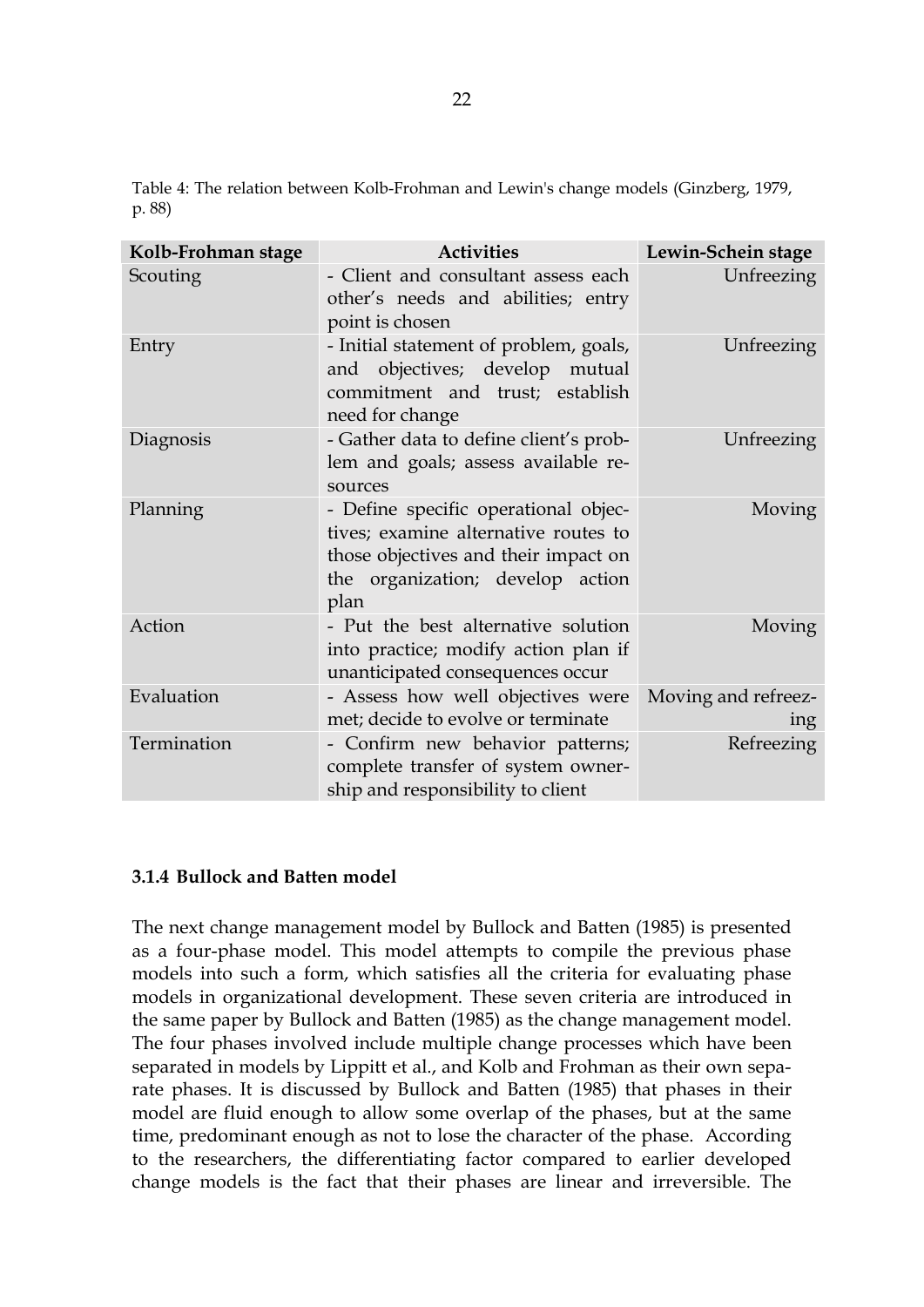change phases introduced in the model consist of exploration, planning, action and integration. All the phases hold up to three change processes within them. The motivation behind separating phases and processes resides within the fact, that phases should be irreversible and invariable in order to ensure linearity. However, many other change mechanisms occur, but there is little consensus about their order. Thus, Bullock and Batten (1985), saw it as reasonable to separate these dubious mechanisms as their own change processes that can happen within a phase variably and reversibly, while maintaining the order of the phases themselves. Exploration phase consists of the following change processes; need awareness, search, and contracting. In the planning phase, design, diagnosis, decision processes occur. Action phase hold implementation and evaluation processes within it. Finally, stabilization, diffusion and renewal are the change processes induced within the integration phase. The contents of these phases and processes are roughly the same as in the other previous models, so in-depth analysis is unnecessary. The bottom line is, that this model attempts to create a phase model that satisfies all the criteria for evaluating phase models in organizational development and can be used as a standard for linear change management.

#### <span id="page-22-0"></span>**3.1.5 Kotter's eight-step model**

As the key reference in the field of change management, Kotter's (1996) model became an instant success when it was originally advocated. The model was first released in a Harvard Business Review article in 1995, with a more in detail version released as a book in 1996. The book in question, Leading Change 1st edition, became a business bestseller with hundreds of researchers having referred to it in their papers (Appelbaum, Habashy, Malo and Shafiq, 2012). The book's success is contradictory in a sense, as according to Appelbaum et al. (2012) it lacks in empirical fundamentals. No references or footnotes to outside sources are made, nor is there evidence of a thorough research or investigation to the matter. As such, the model is based solely on Kotter's personal business and research experience. These facts have not stopped the book from being an academic, as well as practical success (Appelbaum et al., 2012). Referring to Kotter (1996) and Smith (2005), Appelbaum et al. (2012) introduce the eight steps of the model for organizational transformation:

- 1. **establish a sense of urgency** about the need to achieve change people will not change if they cannot see the need to do so;
- 2. **create a guiding coalition** assemble a group with power energy and influence in the organization to lead the change;
- 3. **develop a vision and strategy** create a vision of what the change is about, tell people why the change is needed and how it will be achieved;
- 4. **communicate the change vision** tell people, in every possible way and at every opportunity, about the why, what and how of the changes;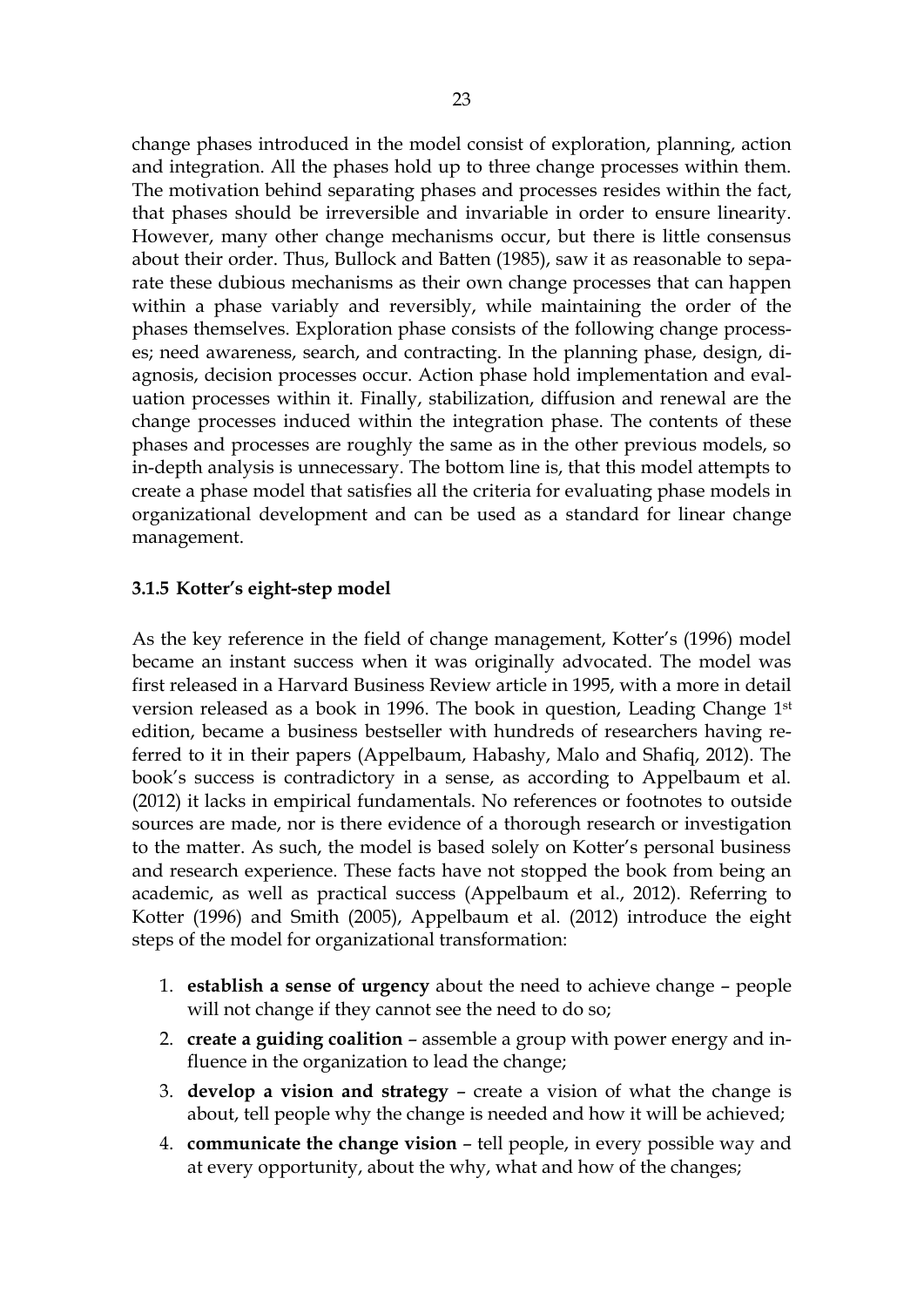- 5. **empower broad-based action** involve people in the change effort, get people to think about the changes and how to achieve them rather than thinking about why they do not like the changes and how to stop them;
- 6. **generate short-term wins** seeing the changes happening and working and recognizing the work being done by people towards achieving the change is critical
- 7. **consolidate gains and produce more change** create momentum for change by building on successes in the change, invigorate people through the changes, develop people as change agents; and
- 8. **anchor new approaches in the corporate culture** this is critical to longterm success and institutionalizing the changes. Failure to do so may mean that changes achieved through hard work and effort slip away with people's tendency to revert to the old and comfortable ways of doing things.

All in all, according to Appelbaum et al. (2012), Kotter's eight steps model remains an excellent starting point for managers implementing the change in their organizations. However, validation is lacking for the full eight steps of the change management model, and although the model gives emphasis for the steps to be done in the described sequence, there is currently indefinite evidence on the order's actual importance (Appelbaum et al., 2012). The model's lack of empirical evidence makes it somewhat divergent among the other change management models. However, it seems to have been able to overcome this via being more practical, having hands on examples from real life situations, and being targeted to a management audience, instead of an academic one.

### <span id="page-23-0"></span>**3.1.6 Whetten and Cameron model**

The most recent change management model in table 1 is the model by Whetten and Cameron (2005), which was introduced in their book "Developing management skills". The book considered has been cited a considerable amount of times as evidenced in Google Scholar, but the change model itself seems to have been left to a lesser interest, as there are no studies or papers easily found that refer to this model of change. As according to Kang (2015) the model consists of 5 steps, but the fundamentals are otherwise the same as in other table 1 models and can be seen as an evolution of the Lewin model.

## <span id="page-23-1"></span>**3.2 Model comparison by Brisson-Banks**

Brisson-Banks (2010) has also gathered a number of change management and transition models for comparison, and these will be scrutinized next. These models are displayed in table 5. Notably, models by Lewin and Kotter intro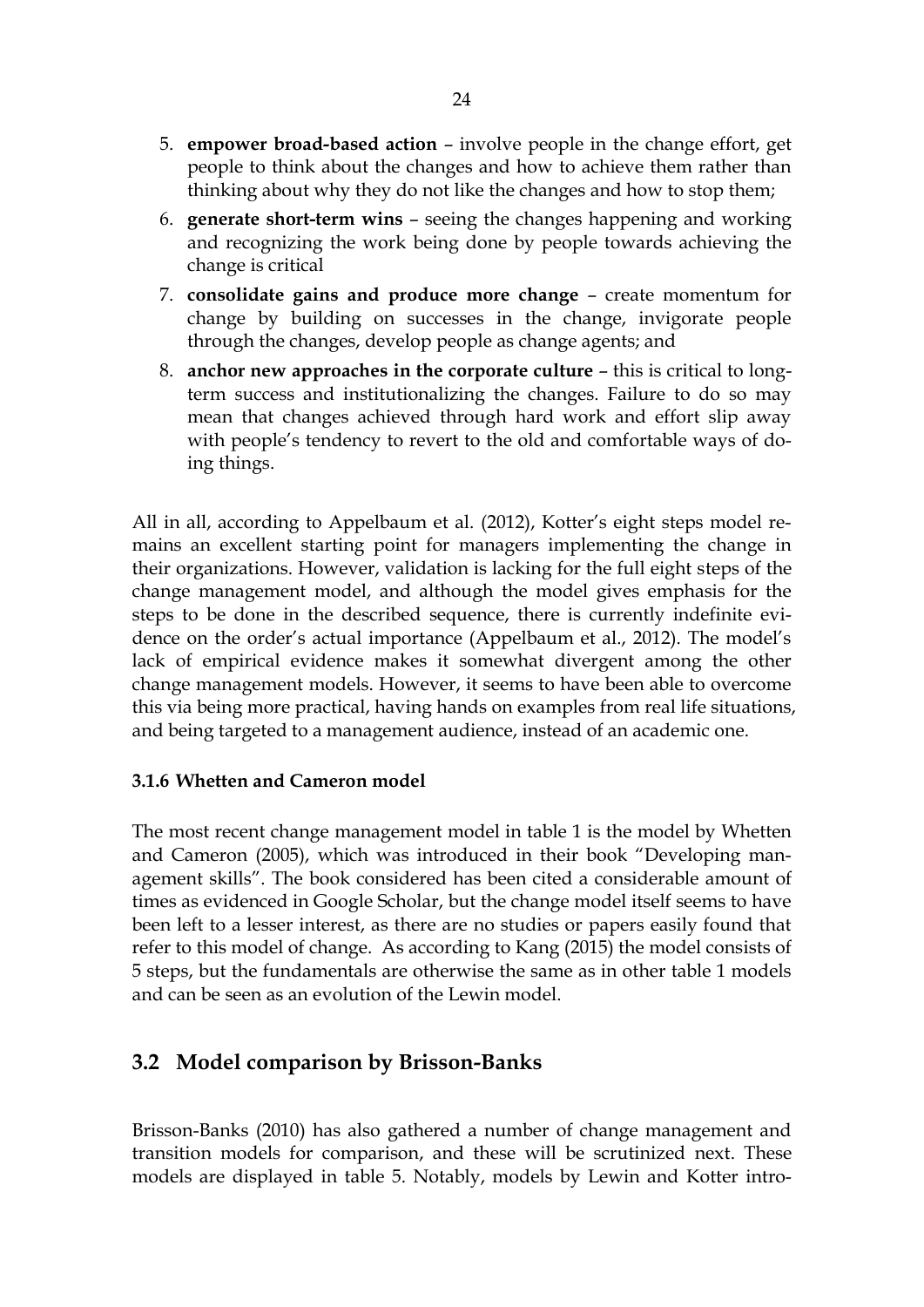duced earlier are on display here as well, thus they won't be examined again. The earliest of the models here (excluding Lewin) is the change model developed by Beckhard (1969). The model incorporates four processes, three of which are included in table 5 for comparison purposes. The first of the processes involves goal setting and defining the wanted future state after incorporating the change. After the goals have been set, the stage is to diagnose the present conditions in relation to the goals set in the first stage. In the third stage, the required activities and commitments for reaching the desired state are defined. As a last step, strategies and action plans to actually implement the plan are developed (Armstrong, 2006). It is further discussed by Rouda and Kusy Jr (1995) that this model takes a long-range approach, considers the whole organization with top management support included, and that incremental change over a period of time while involving people is important.

| Lewin      | <b>Bechard</b>                  | <b>Thurley</b>                | <b>Bridges</b>      | <b>Kotter</b>                                |
|------------|---------------------------------|-------------------------------|---------------------|----------------------------------------------|
| Unfreezing | Analyzing                       | Directive                     |                     | Sense of urgency                             |
|            | present con-                    | Bargained                     |                     | Form guiding coalition                       |
|            | dition                          | <b>Hearts</b><br>and<br>Minds | Ending<br>phase     | Have powerful group<br>to lead change effort |
|            |                                 | Analytical                    | Neutral<br>zone     | Work together as a<br>team                   |
| Changing   | Setting goals<br>for the future |                               |                     |                                              |
|            | Plan of action                  |                               |                     | Create a vision                              |
|            |                                 |                               |                     | Communicate the vi-<br>sion                  |
|            | Implementing<br>the plan        | Action<br>based               |                     | Empower others to act<br>on the vision       |
|            |                                 |                               |                     | Plan for short term<br>wins                  |
|            |                                 |                               | New be-<br>ginnings | Improve on the chang-<br>es                  |
| Refreezing |                                 |                               |                     | Institutionalize the<br>new approaches       |

<span id="page-24-0"></span>Table 5: Change and transition models (Brisson-Banks, 2010, p. 250)

### <span id="page-24-1"></span>**3.2.1 Thurley model**

The next change management model by Thurley (1979) involves five core strategies to management of change (Armstrong, 2006). The strategies are called di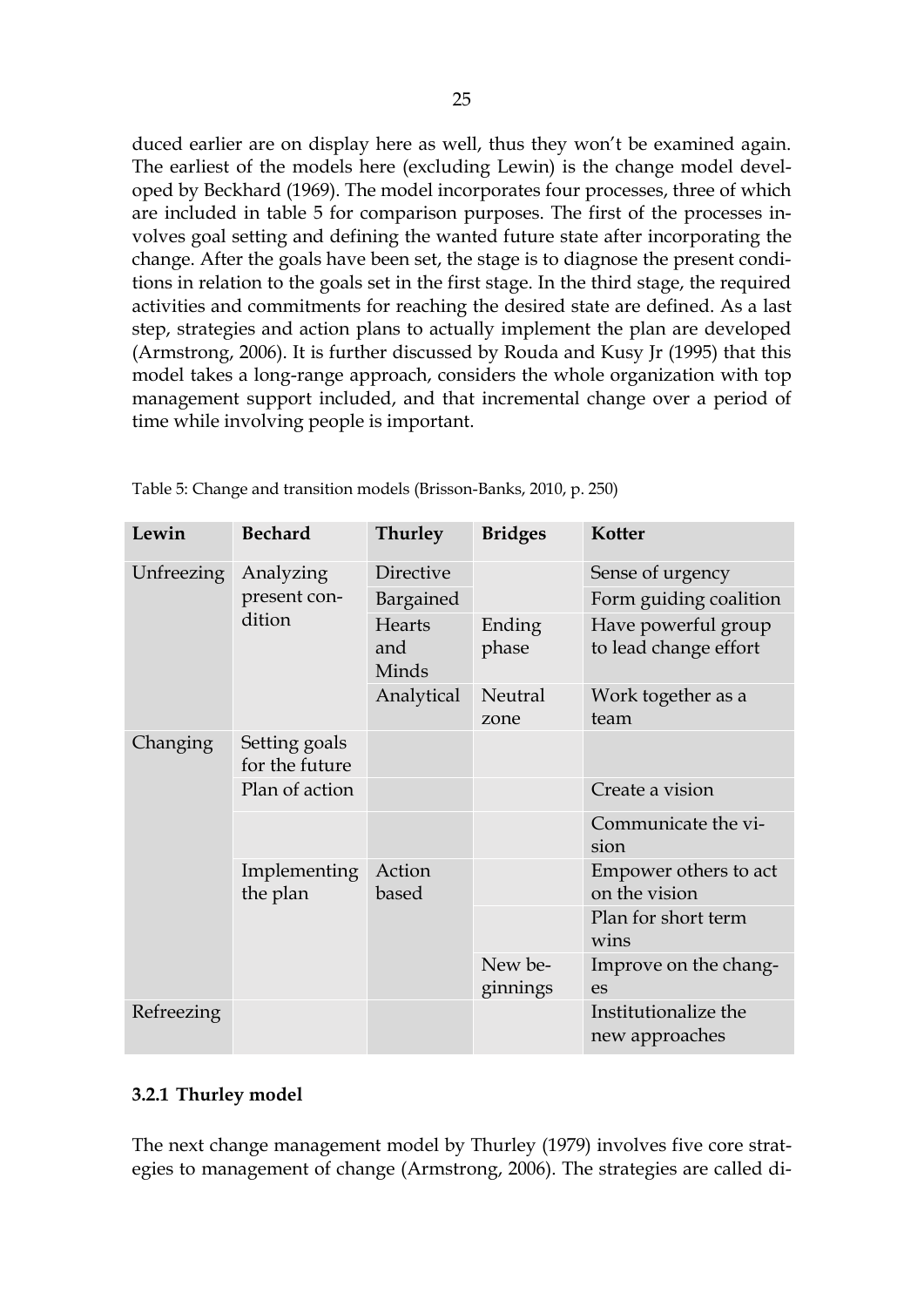rective, bargained, hearts and minds, analytical, and action based. These strategies provide general guidelines on how to approach change, but they can also be matched against Lewin model's steps unfreezing or changing. The first four of these strategies consider the trigger and method for change, with consideration on laying the groundwork for change. Directive strategy is used when other methods have failed, and change needs to be undertaken quickly. According to Armstrong (2006) this involved the exercise of managerial power without consultation. The strategy can be useful in a crisis situation, but it is done with haste, and without considering the views or feelings of those involved in the change (Lockitt, 2004). Bargaining strategy has slower time to implementation than the directive strategy, but it takes into account those affected by the change and recognizes that power is shared between the employer and the employees. Furthermore, this strategy posits that in order for change to succeed, negotiation, compromise and agreement must take place before implementation (Armstrong, 2006). Hearts and minds strategy looks for commitment and shared vision. Armstrong (2006) describes the strategy as an all embracing thrust to change the attitudes, values and beliefs of the whole workforce. In essence, the strategy allows for full support of the changes being made and a shared set of organizational values that the individuals are willing to support. The advantages and disadvantages of the strategy are the same as with the bargaining strategy; implementation time increases with the benefit of added positive commitment (Lockitt, 2004). With the analytical strategy, the situation is first analyzed and diagnosed, after which the objectives are set. Then the change process is designed followed by evaluation of the results. After All the steps are complete, objectives for the next stage of the process can be determined (Armstrong, 2006). Last of Thurley's strategies is the action-based strategy, which can be categorized parallel to the changing stage of Lewin's three step model. Armstrong (2006) describes that this strategy recognizes the fact, that there usually is a large difference between theoretical and actual managerial action. It further stresses full involvement of all those involved, and affected by the anticipated changes (Lockitt, 2004). The difference to the hearts and minds strategy is that in it, real participation of the people involved is not a necessity, as it is here. These strategies by Thurley give different perspectives to managers responsible for change and they should be utilized accordingly. The choice of strategy might depend whether the change needs to happen fast, or with maximized internal support.

#### <span id="page-25-0"></span>**3.2.2 Bridges model**

Finally, last of the change models collated by Brisson-Banks not yet undergone earlier, is the model by Bridges (1991). The idea central to this model is that transition, rather than the change itself, is more problematic to people involved. Change is the situation itself, while transition can be seen as a more of a psychological matter. This psychological transition process has three separable phases; ending phase, neutral zone, and new beginnings. The ending phase is where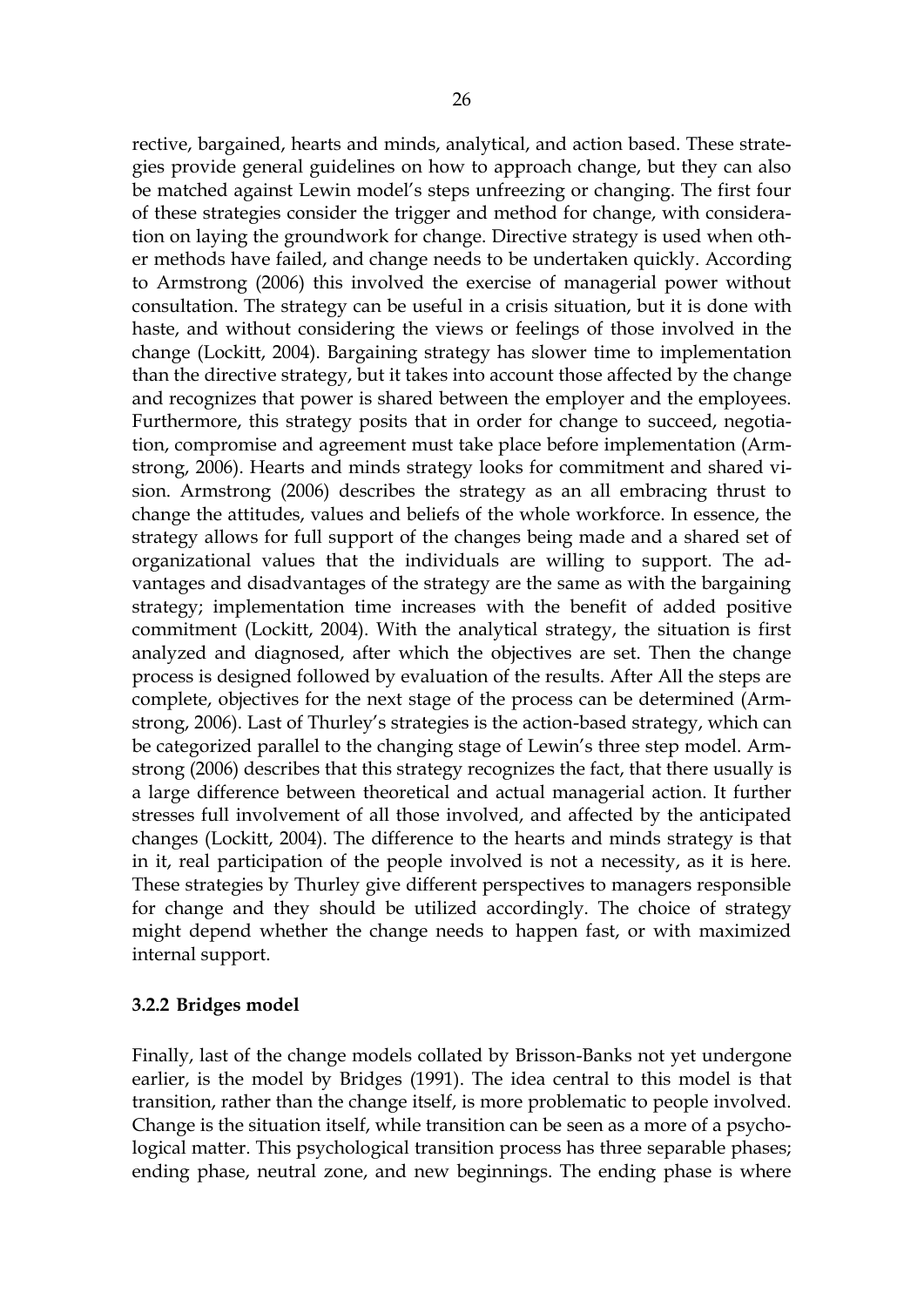the old ways of conducting activities are abandoned. Changes can occur to personnel and jobs, but also the location itself during the realignment. Neutral zone is entered when the new setting is in effect including all the new activities, responsibilities and environment, which can be unsettling for the personnel involved. New beginnings is the period of final adjustment to the ways of doing different things in a new manner. The last phase can involve letting go those people, who cannot adjust to the requirements of the transition process. As is evident, the model by Bridges has people and people related transition at its core.

### <span id="page-26-0"></span>**3.3 Model comparison by Todnem By**

The third paper that compares change management models, is a study by Todnem By (2005). As with the two earlier comparison tables, Kotter's eight step model is present, and it won't be scrutinized again. The two other models are Kanter et al.'s Ten Commandments for Executing Change (1992), and Luecke's Seven Steps (2003). Both of these models have commonalities with Kotter's model, with slightly different emphasis and order of steps. In Kanter et al.s' model, the organization and the need for change are first analyzed, after which a vision and a common direction are created. Next, past is separated and a sense for urgency is created. The model continues with emphasizing the need for support for a strong leader role and lining up a political sponsorship. Afterwards one should craft a plan for implementing the change and developing structures that enable the change. Last two steps include communicating and involving the people related to the change and reinforcing and institutionalizing the change.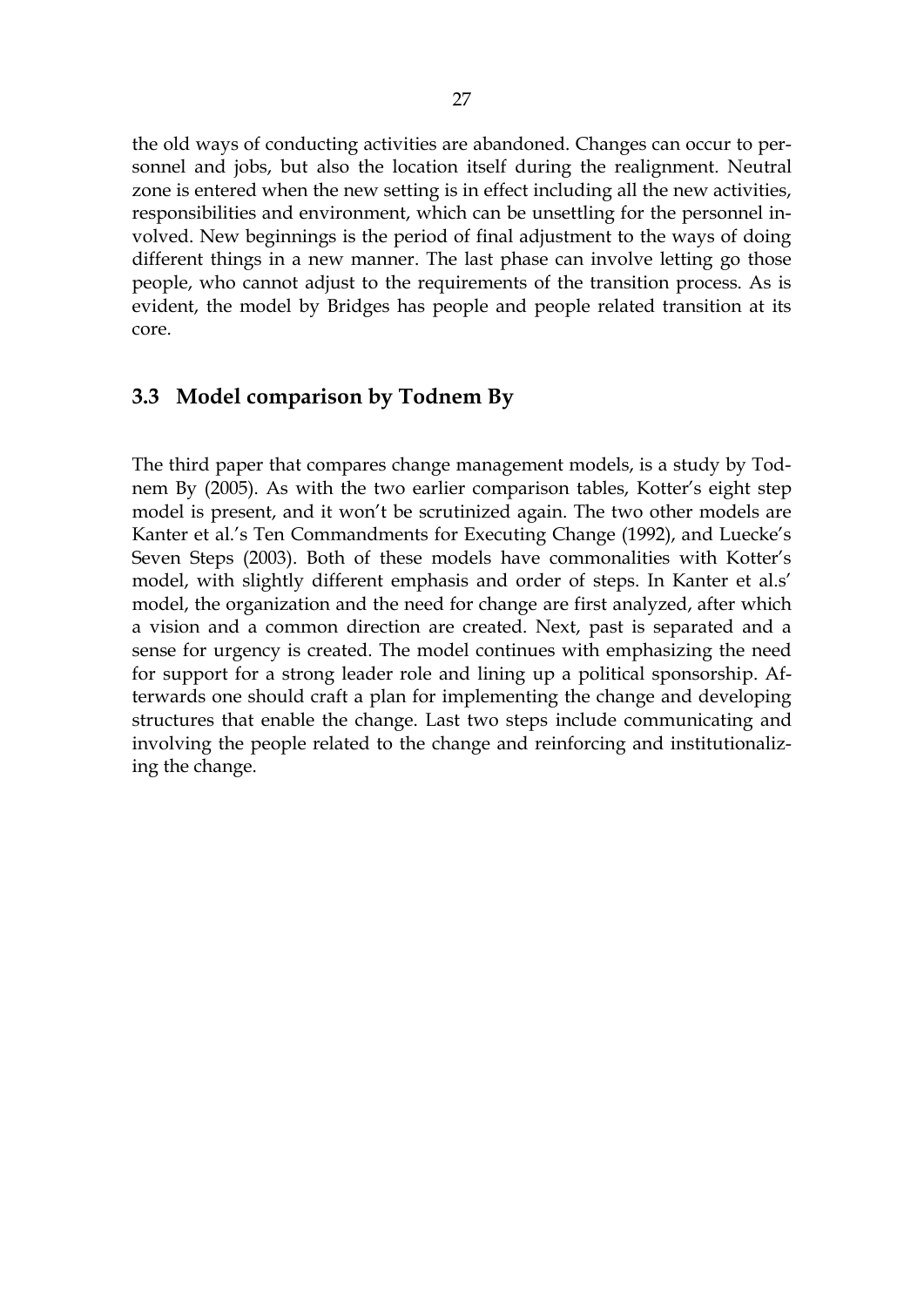<span id="page-27-0"></span>Table 6: A comparison of three models of emergent change (Todnem By, 2005, p. 376)

| Kanter et al.'s Ten<br><b>Commandments for</b><br><b>Executing Change (1992)</b>                         | Kotter's Eight-Stage Process<br>for Succesful Organizational<br><b>Transformation (1996)</b> | Luecke's Seven Steps<br>(2003)                                                                                                                                                |
|----------------------------------------------------------------------------------------------------------|----------------------------------------------------------------------------------------------|-------------------------------------------------------------------------------------------------------------------------------------------------------------------------------|
| 1) Analyze the organization<br>and its need for change<br>2) Create a vision and a com-<br>mon direction | 3) Developing a vision and<br>strategy                                                       | 1) Mobilize energy and<br>commitment through joint<br>identification of business<br>problems and their solu-<br>tions<br>2) Develop a shared vision<br>of how to organize and |
|                                                                                                          |                                                                                              | manager for competitive-<br>ness                                                                                                                                              |
| 3) Separate from the past<br>4) Create a sense of urgency                                                | 1) Establishing a sense of ur-<br>gency                                                      |                                                                                                                                                                               |
| 5) Support a strong leader role<br>6) Line up a political sponsor-<br>ship                               | 2) Creating a guiding coalition                                                              | 3) Identify the leadership                                                                                                                                                    |
| 7) Craft an implementation<br>plan                                                                       |                                                                                              |                                                                                                                                                                               |
| 8) Develop enabling structures                                                                           | 5) Empowering broad-based<br>action                                                          |                                                                                                                                                                               |
| 9) Communicate, involve peo-<br>ple and be honest                                                        | 4) Communicating the change<br>vision                                                        |                                                                                                                                                                               |
| 10) Reinforce and institutional-<br>ize change                                                           | 8) Anchoring new approaches<br>in the culture                                                | 6) Institutionalize success<br>through formal policies,<br>systems, and structures                                                                                            |
|                                                                                                          | 6) Generating short-term wins<br>Consolidating gains<br>7)<br>and<br>producing more change   |                                                                                                                                                                               |
|                                                                                                          |                                                                                              | 4) Focus on results, not on<br>activities<br>5) Start change at the pe-<br>riphery, then let is spread to<br>other units without pushing<br>it from the top                   |
|                                                                                                          |                                                                                              | 7) Monitor and adjust strat-<br>egies in response to prob-<br>lems in the change process                                                                                      |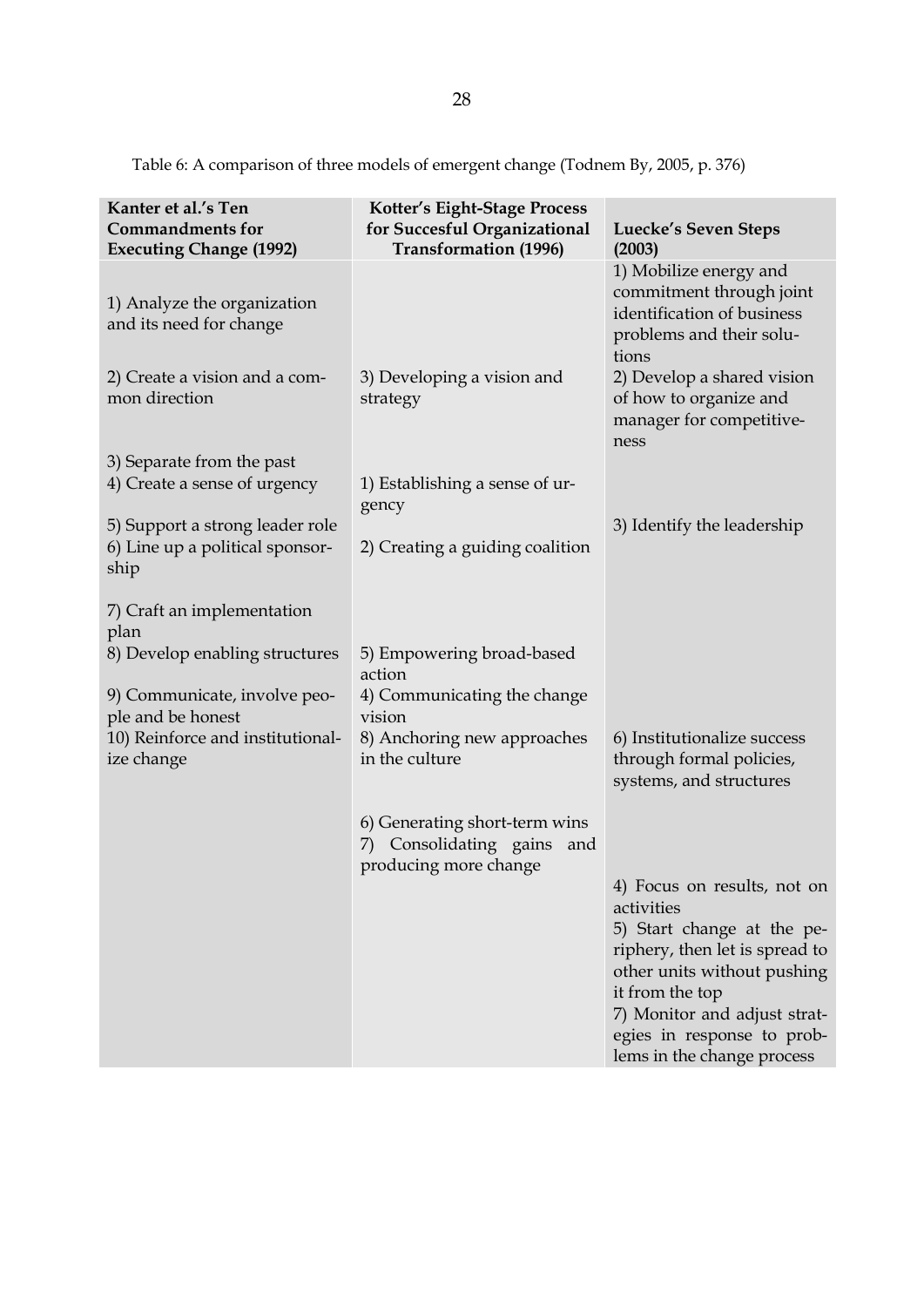In Luecke's Seven Step model, the first steps are approximately the same as in Kanter's model, starting with identification of problems, creating a vision and identifying leadership, but it also has steps that are outside of the scope of Kotter's and Kanter's models. These steps advice to focus on results, not on activities, starting the change at periphery and letting it spread without top driven approach, and monitoring and adjusting strategies in response to problems with the change process. A more detailed comparison of these three models can be found from the table 6 above.

### <span id="page-28-0"></span>**3.4 Compilation of the reviewed change management models**

Here, the previously reviewed change models are gathered into a single comparative table. The best-known models are compiled from the three comparative studies explored. The table shows the relations between the phases of each reviewed change model against the original change model by Lewin (1951).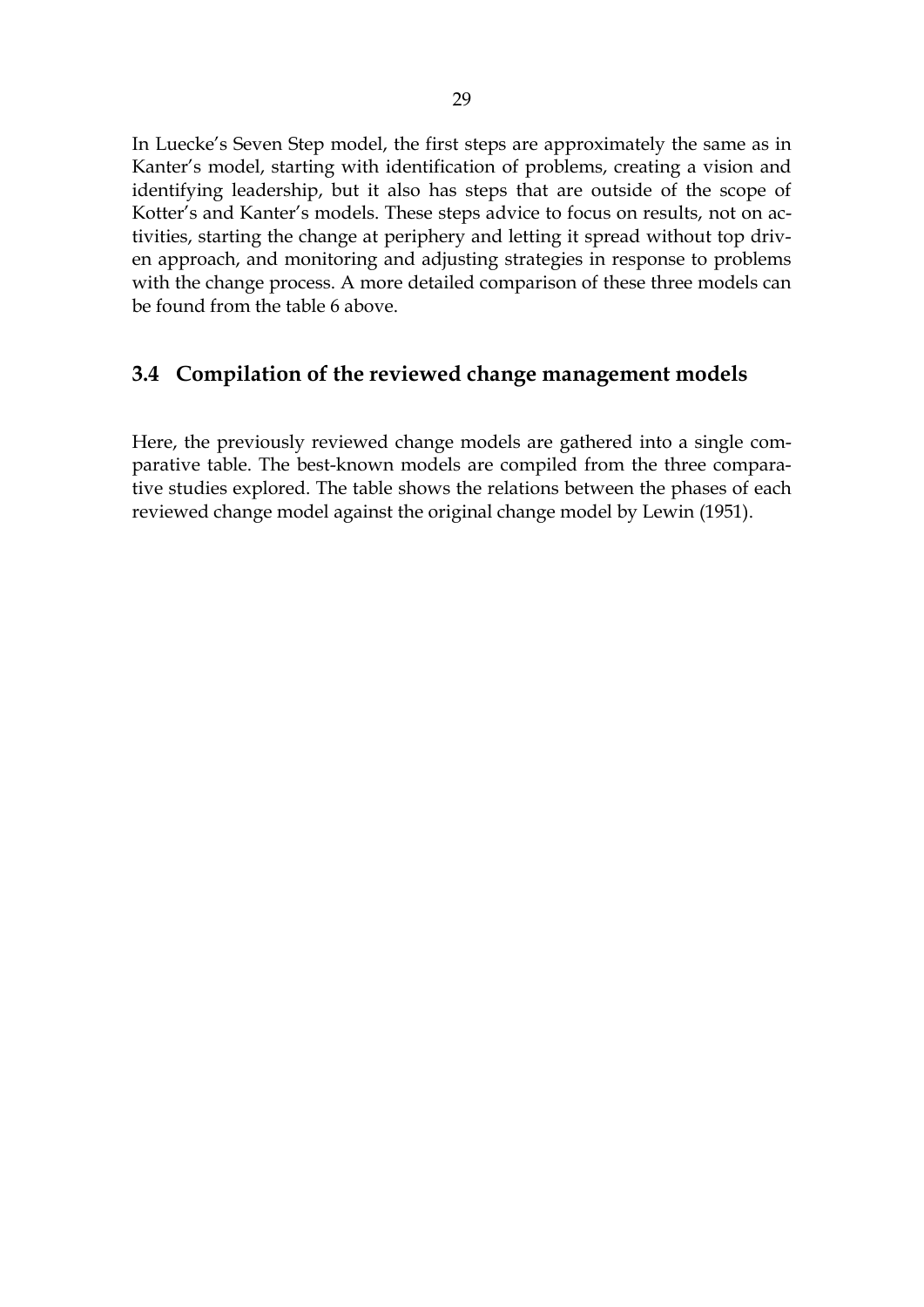Table 7: A change management model comparison

<span id="page-29-0"></span>

| Table 7        | Reviewed change management models |                               |                                    |                               |                                             |                                   |                          |                                                                                   |                                                                                        |                                                                                                                    |                                                |
|----------------|-----------------------------------|-------------------------------|------------------------------------|-------------------------------|---------------------------------------------|-----------------------------------|--------------------------|-----------------------------------------------------------------------------------|----------------------------------------------------------------------------------------|--------------------------------------------------------------------------------------------------------------------|------------------------------------------------|
| <b>Authors</b> | Lewin<br>(1951)                   | Lippitt et al.<br>(1958)      | Beckhard<br>(1969)                 | Kolb and<br>Frohman<br>(1970) | Thurley<br>(1979)                           | Bullock<br>and Bat-<br>ten (1985) | <b>Bridges</b><br>(1991) | Kanter et al.<br>(1992)                                                           | Kotter (1996)                                                                          | Luecke (2003)                                                                                                      | Whetten and<br>Cameron<br>(2005)               |
| <b>Phases</b>  | Unfreeze                          | Need develop-<br>ment         | Analyzing<br>present<br>conditions | Scouting<br>Entry             | Directive<br>Bargained<br>Hearts &<br>Minds | Exploration                       | <b>Ending Phase</b>      | Analyze the organi-<br>zation and its need<br>for change                          | Establishing a sense<br>of urgency                                                     | Mobilize energy and<br>commitment through<br>joint identification of<br>business problems<br>and their solutions   | Establishing a<br>climate of<br>positivity     |
|                | Change                            | Change relation-<br>ship      | Setting goals<br>for the future    | Diagnosis<br>Planning         | Analytical                                  | Planning                          | Neutral Zone             | Create a vision and a<br>common direction<br>Separate from the<br>past            | Creating a guiding<br>coalition<br>Developing a busi-<br>ness strategy                 | Develop a shared<br>vision of how to<br>organize and manage<br>for competitiveness<br>Identify the leader-<br>ship | Creating readi-<br>ness for change             |
|                |                                   | Clarification or<br>diagnosis |                                    |                               |                                             |                                   |                          | Create a sense of<br>urgency                                                      | Communicating the<br>change                                                            | Focus on results, not<br>activities                                                                                |                                                |
|                |                                   | Alternative<br>routes         | Plan of action                     | Action                        | Action-<br>based                            | Action                            |                          | Support a strong<br>leader role                                                   | Empowering em-<br>ployees for broad-<br>based action<br>Generating short-<br>term wins | Start change at the<br>periphery, then let is<br>spread to other units<br>without pushing it<br>from the top       |                                                |
|                |                                   |                               |                                    |                               |                                             |                                   |                          | Line up political<br>sponsorship                                                  |                                                                                        |                                                                                                                    |                                                |
|                |                                   | Transformation                | Implementing<br>the plan           |                               |                                             |                                   | New Begin-<br>nings      | Craft an implementa-<br>tion plan                                                 | Consolidating gains<br>and producing more<br>change                                    | Institutionalize<br>success through<br>formal policies,<br>systems and struc-<br>tures                             | Articulating a<br>vision of abun-<br>dance     |
|                |                                   |                               |                                    |                               |                                             |                                   |                          | Develop enabling<br>structures<br>Communicate,<br>involve people and<br>be honest |                                                                                        | Monitor and adjust<br>strategies in response<br>to problems in the<br>change process                               | Generating<br>commitment                       |
|                | Refreeze                          | Generalization                |                                    | Evaluation                    |                                             | Integration                       |                          | Reinforce and institu-<br>tionalize the change                                    | Anchoring new<br>approaches in the<br>culture                                          |                                                                                                                    | Institutionaliz-<br>ing the positive<br>change |
|                |                                   | Terminal rela-<br>tionship    |                                    | Termination                   |                                             |                                   |                          |                                                                                   |                                                                                        |                                                                                                                    |                                                |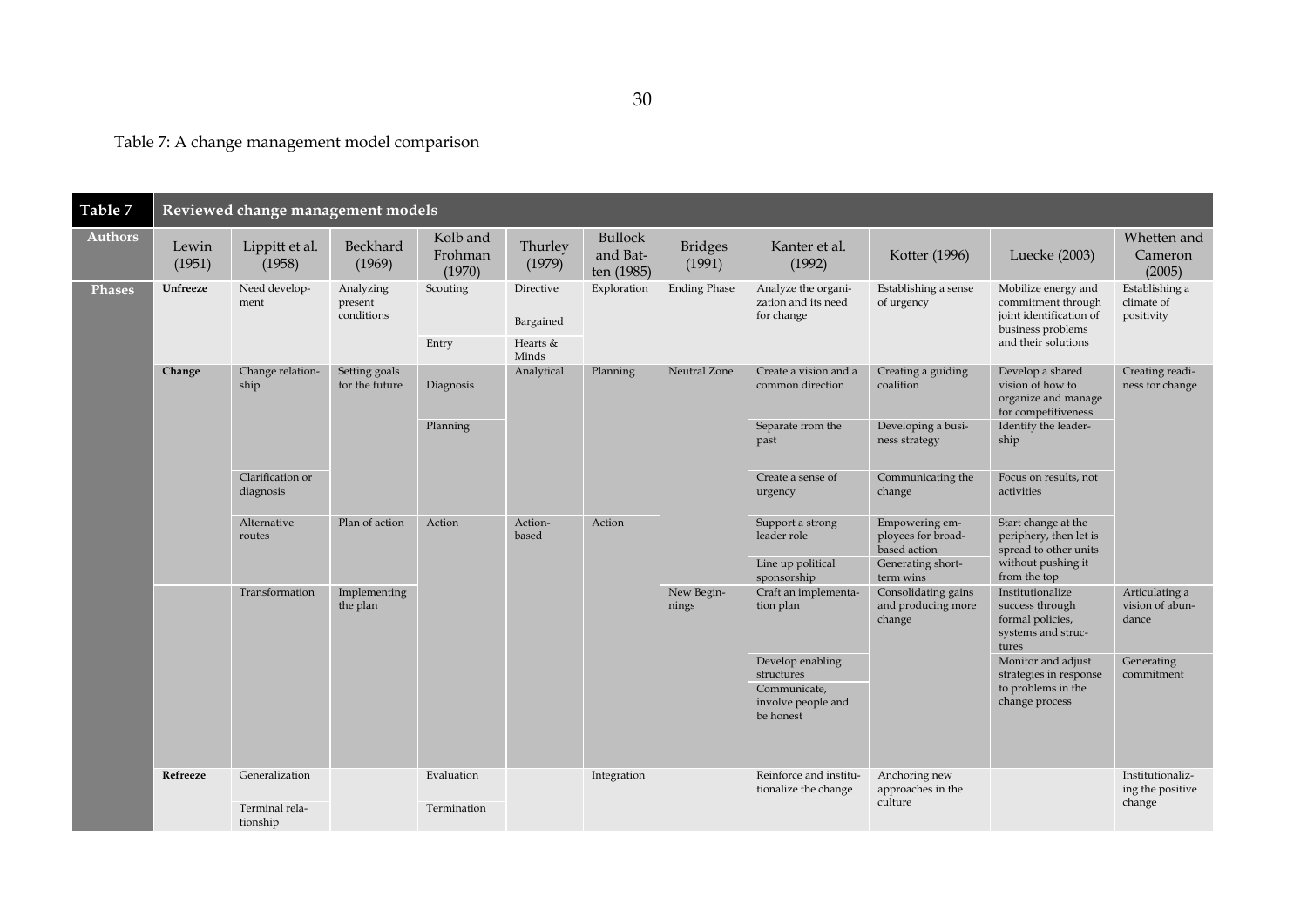As the table 7 above demonstrates, all of the phases in the scrutinized change models can be related to the three stages of Lewin's (1951) model: unfreeze, change, and refreeze. The emphasis and number of steps involved in the change differs heavily between models. It can be seen for example, that the newer models tend to have more steps especially in the change phase. Less emphasis is placed on unfreezing and refreezing steps of the overall change process, some of the change models do not even consider the implementation of the changes introduced through refreezing activities. According to the amount of references and the rate at which they appear in the literature, the most popular change models seem to be the original by Lewin (1951), and the relatively modern model by Kotter (1996). The first was included in two of the change model comparing studies by Kang (2015), Brisson-Banks (2010) and Todnem By (2005), while the latter was included in all the three studies.

#### <span id="page-30-0"></span>**3.5 Synthesis of the literature review**

In the literature review section of this paper, the key definitions, benefits of change management in information systems context, and change management models were explored in order to form an understanding of the change management environment in IS context. Forming this understanding helps in recognizing the possible shortcomings of the current change management models in IS context and helps in formulating interview questions in order to maximize the knowledge and lessons that can be gathered.

Going through the literature, it became apparent that good change management methodologies have a positive effect on information system projects, as was demonstrated in the study by Ziemba and Obłąk (2015), where two projects were compared with other having proper change management methodologies in place, while the other one did not. Also, the study by Hughes et al. (2017) supported this notion, through assessing that poor change management in information system projects is one of the key factors why IS projects fail. Current studies don't address however, which elements within poor change management are cause of failure in IS, as it is usually not defined with proper accuracy in the relevant papers. All in all, there is evidence to support the notion that good change management practices are valuable in IS projects, however the details should be further expanded upon in order to create consensus whether it is more favourable to concentrate on change management methodology, leadership or training, and what are the relations of each entity within IS context.

The most extensive part of this literature review was the examination of the existing change management models and frameworks, which was done in order to properly understand the tools change management tools available for organisations. It became evident that essentially all of the most well-known and cited change models were versions or extensions of Lewin's (1951) three-step model from the 50s. The fundamentals of most of the models were relatively same, with preparing the organization for the change, managing the change,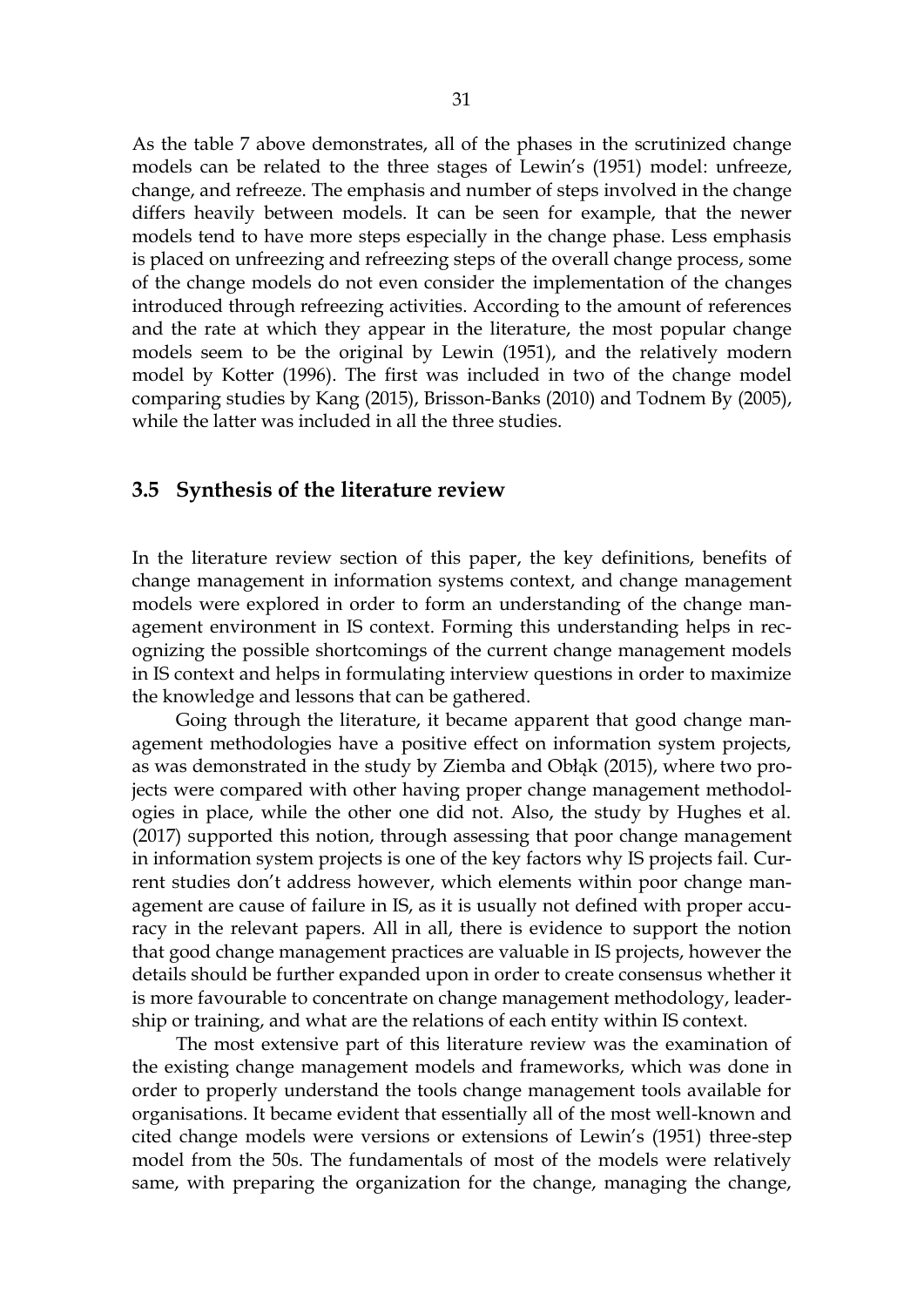and then refreezing the new habits and processes within the organization being evident in way or another. In most of the scrutinized models only the order of the steps in the model, amount of the steps, or order of the steps differed, with basic fundamentals staying the same. However, despite similarities, not all the models were as widely used or cited. The model which kept appearing in research papers was Kotter's (1996) eight step model, which does not have a proper empirical background, or any sources listed. Kotter's model seemed to remedy these shortages through extensive real-life examples and his own work experience in the field of change management. A lesson learned here is that perhaps researchers should take a more practical approach on their change models if they want their models to achieve popularity and extensive use.

After moving on to the IS relevant change models and frameworks, it was noticeable that Google Scholar searches with combinations of change management and information systems provided little results. It seems that field of information systems is not keen on using the term change management. When changed to search terms such as project management, implementation, adoption, and combinations of these, relevant search results appeared again. Also, the IS relevant models and frameworks for change seemed to have emphasis on relatively smaller scale change projects which considered the implementation of a single technology on a more limited extent, while the general change management models seemed to have a more comprehensive point of view. In other words, there was difficulty in finding a change management model in the context of information systems, which would be applicable in a multitude of fundamentally different IS implementation cases. However, the point of this literature review was to gain insight on the change management environment, with a focus on tools available for change management from the viewpoint of information systems, and to recognize the current critical success factors for change management in information systems.

To conclude, it seems there is disparity in the usage of the term change management in information systems when comparing with more traditional fields of management. It is likely that words like implementation, transformation and project management are more prevalent in information systems context. It is also somewhat recognizable that change management and information systems have not been extensively researched together tied in the same context. Some evidence of this can be derived from the paper by Hughes et al. (2017), where it was made clear that change management is important in IS, but there was little specifying information for IS only context. Rather the change management issues from other fields of management were extended to apply to the field of information systems as well.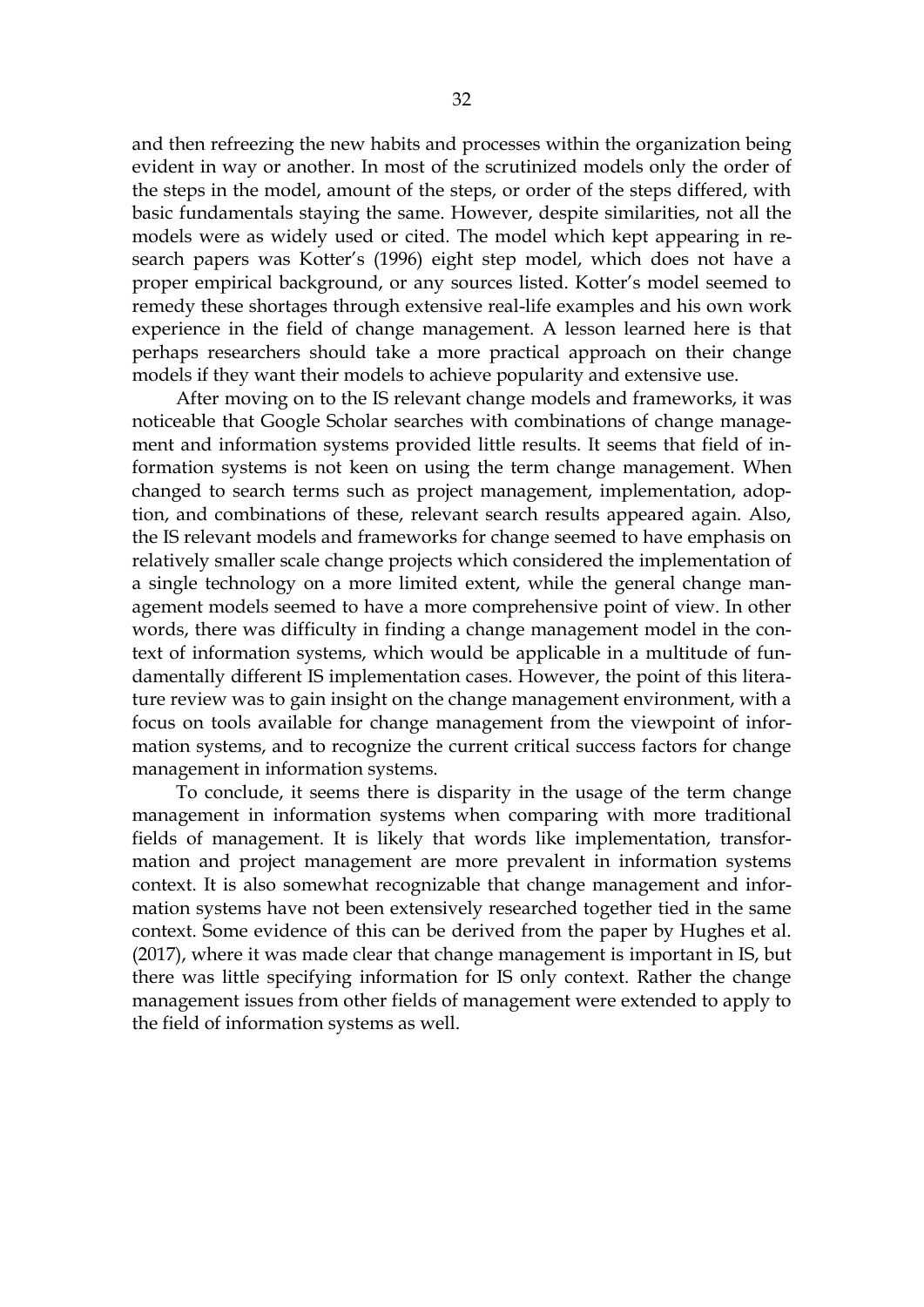## <span id="page-32-0"></span>**4 RESEARCH METHODOLOGY**

In this chapter, the research methodology used in this study is explained in detail. Motivation for the choice of methodology is provided, and the approach for gathering and analyzing the data collected is introduced. The research was conducted through qualitative, open-ended interviews where five change management professionals of a large multinational consultant firm were interviewed. Interviews were conducted following a semi-structured manner. The goal was to gather the most relevant learnings for information system change management from different change management relevant projects conducted lately for different client firms. The analysis method chosen was inductive content analysis, as it fits a research situation where little previous information is available, which is the situation with change management in information systems.

### <span id="page-32-1"></span>**4.1 Qualitative research approach**

According to Kaplan and Joseph (2005), qualitative research generally involves systematic and detailed study of individuals in a natural setting. Furthermore, qualitative methods employ data in the form of words, examples of which are interview transcripts, written observations and other descriptive documents (Kaplan & Joseph, 2005). Golafshani (2003) states that qualitative research employs a naturalistic approach, with the ultimate intention of understanding phenomena in a context specific setting. Kaplan and Joseph (2005), expand upon this thought by stating that qualitative research methods work well when trying to understand what naturally occurring processes and events lead to the considered phenomenon over time. In information systems setting, the context in which the phenomena are occurring can include social, cultural, organizational and political concerns surrounding information technology, without forgetting processes such as information systems development and use (Kaplan & Joseph, 2005). It is also important in qualitative research that the researcher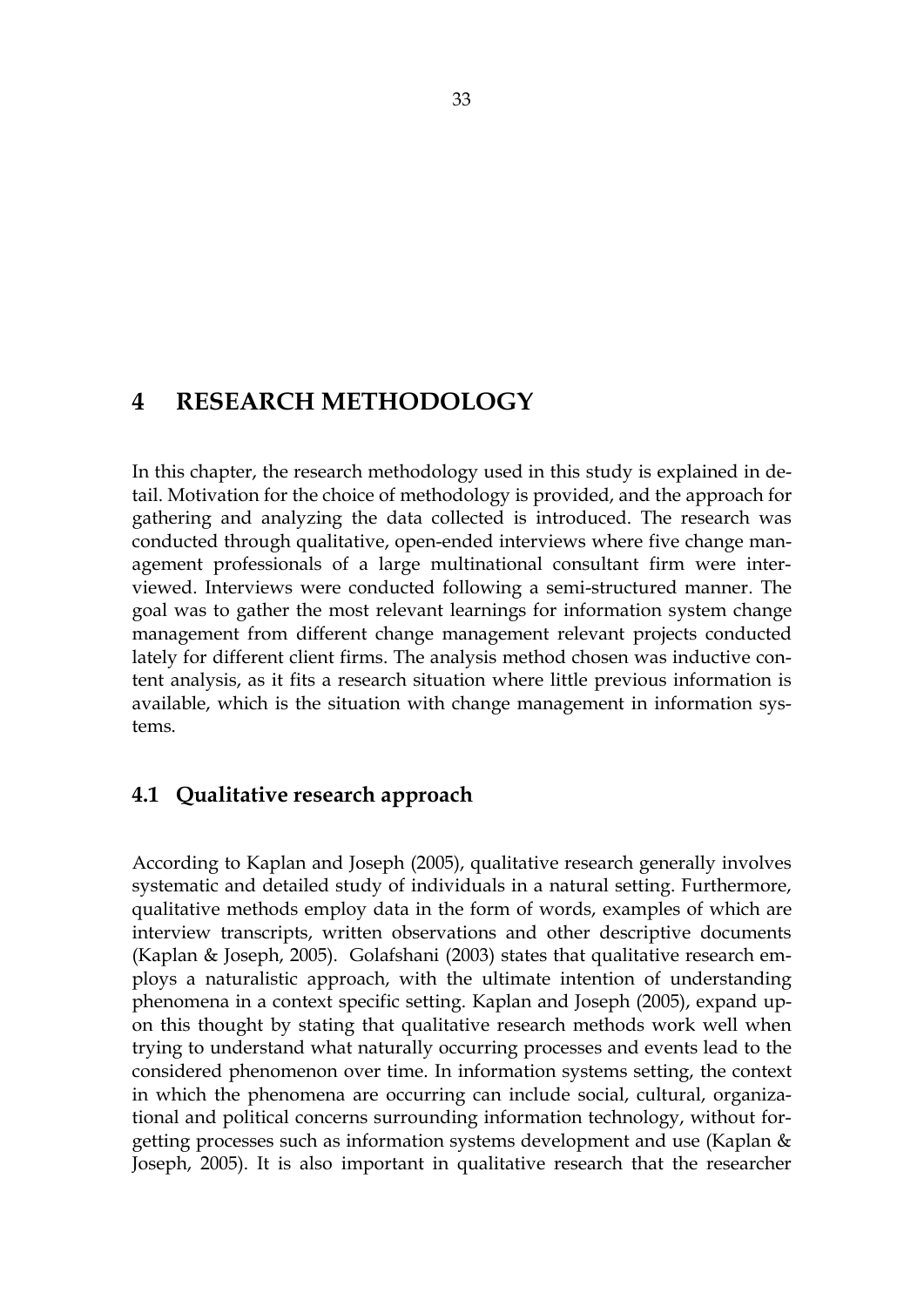does not attempt to artificially manipulate the phenomenon of interest (Patton, 2001). Strauss and Corbin (1990) offer a very wide definition for qualitative research, where they argue for it to mean "any kind of research that produces findings not arrived at by means of statistical procedures or other means of quantification." Moreover, Hoepfl (1997) states that while quantitative researchers seek causal determination, prediction and generalization of findings, qualitative researchers rather seek illumination, understanding and extrapolation of these findings to similar situations.

Qualitative research methods are especially useful in research situations where examining the dynamics of a process, rather than its static characteristics is the goal (Kaplan & Joseph, 2005). Furthermore, Kaplan and Joseph (2005) explain that qualitative methods are particularly helpful in:

- Determining what is important to measure, or if study subject is difficult to measure
- Understanding not only what has happened, but why has it happened
- Investigating social, organizational and cultural context on the study area
- Examining causal relationships
- Studying processes as they develop and emerge, not only the outcomes and impacts.

Qualitative research methods consist of two major types of research (Bogdan & Biklen, 1997). These types are: a) participant observation, and b) in-depth interviewing. According to Bogdan and Biklen (1997), in-depth interviewing is described by open-ended questions in order to gather as many details as possible about a phenomenon. Open-ended questions also allow the interviewee to answer the questions in their own frame of reference, without the possible bias created by a pre-arranged set of questions. This should lead to more freely expressed thoughts by the interviewee (Bogdan & Biklen, 1997). As is stated by Bogdan & Biklen (1997), qualitative research is inductive by its nature. This implies that when doing qualitative research, it is not the goal to prove or disprove hypotheses that pre-exist, but rather the theory is built from bottom up. The structure of an interview can thus be more of a direction giving instead of specific questions that are repeated to all the interviewees in the same manner and form.

Qualitative research approach was chosen in this thesis due to its ability to act as a tool in understanding a phenomena in a context specific setting, in this case, change management in information systems setting. Additionally, as Hoepfl (1997) stated, qualitative research works quite well in a situation where understanding is sought and the finding are attempted to be extrapolated to similar situations. As current literature understanding in change management in information systems is quite narrow, qualitative research might be a better choice than a quantitative one due to lack of data. After conducting qualitative research with open ended interviews, information can be collected to understand a phenomenon from a new perspective, which might later serve as data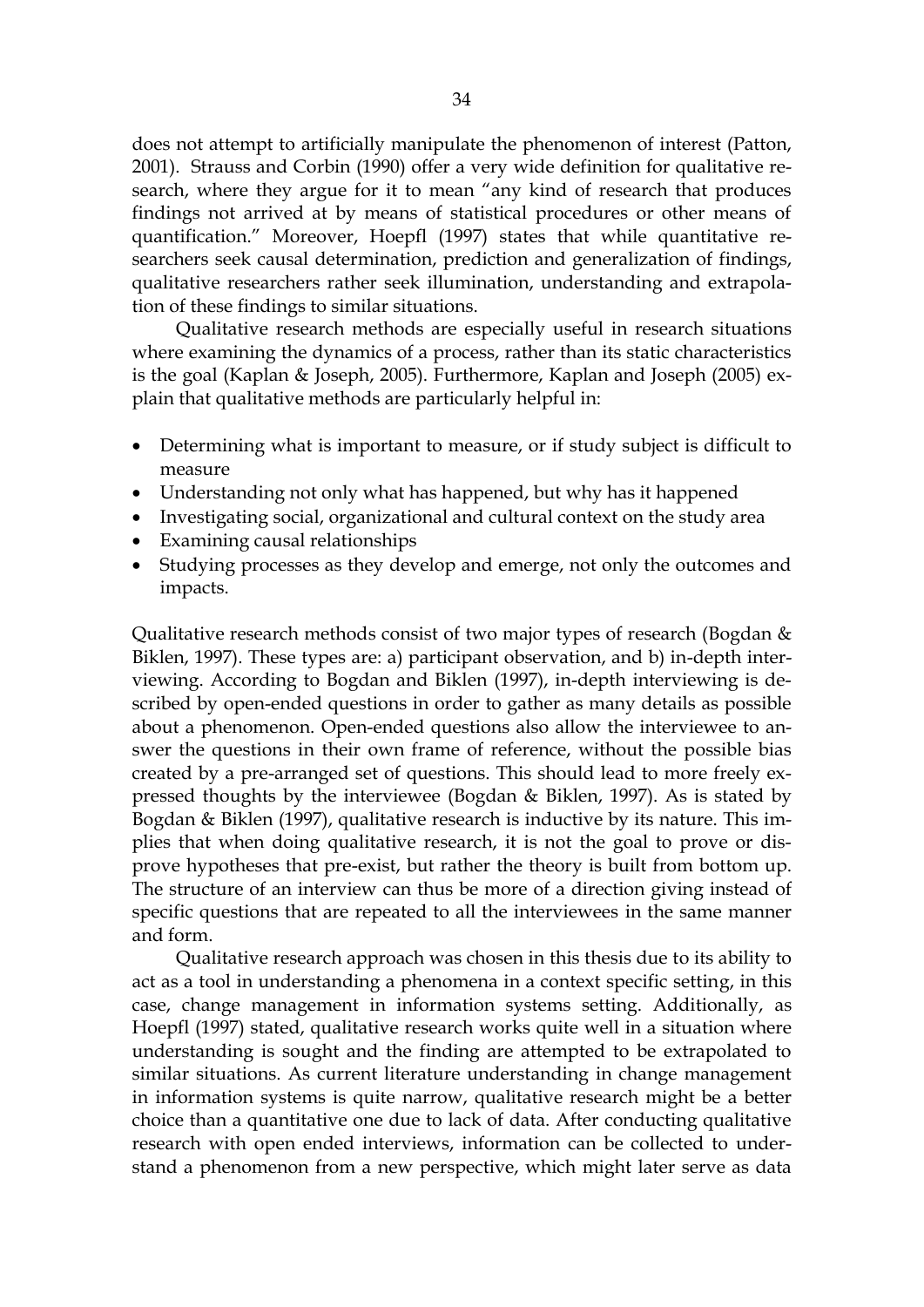<span id="page-34-0"></span>for quantitative studies. To conclude, qualitative approach helps in discovering new ideas and views on a rather untouched area of information systems studies.

### **4.2 Semi-structured interviews as a data collection method**

Rowley (2012) states that interviews are mainly used in qualitative research where the researcher has an interest in collecting facts, gaining insights and understanding opinions. Other collectable entities include attitudes, experiences, processes, behaviors and predictions. Rowley (2012) supports the usage of interviews over questionnaires in a situation where respondents are unlikely to have the time to fill questionnaires, or have very specific expertise in the field of study to provide more valuable insights in an interview situation.

On the subject of interview type, Rowley (2002) explains that semistructured interview is the most commonly used interview type. She further delves in to the subject by stating that a novice researcher should schedule around six to twelve well-phrased questions for an interview, with some added flexibility on the questions asked and the extent of probing the interviewee for further information. In addition, sub-questions can be utilized if needed to ensure that the interviewee explores the main questions sufficiently (Rowley, 2002). David and Sutton (2004) instruct that in a semi-structured interview a rough interview guide or structure should be created, in order to gather similar type of data from all the interviews. Semi-structured interviews are flexible by nature, which implies that the researcher is free to vary the order and wording of questions (Power et al, 2010) as required by the situation. According to Hand (2003), the open nature of semi-structured interviews encourages depth and vitality, which is helpful in discovering new concepts. One of the downsides of using semi-structured interviews is the fact that novice researchers might struggle to identify the situations where additional probing for responses is appropriate (Doody & Noonan, 2013). In this study, an attempt was made to mitigate this possibility by looking at the lessons learned from earlier interviews and by consulting more experienced interviewers on the matter.

There are multiple reasons why a qualitative, semi-structured interview method was chosen to be used in this thesis. First, the subject of IS change management is complex and it is difficult to reliably measure objects that influence it. Second, semi-structured interviews are flexible, and offer the interviewer a chance to delve further into different subject if it is evident that the interviewee has extensive knowledge within that subject area. It is especially useful when interviewees have differing amounts of knowledge about different sub-topics, and have different professional backgrounds. Using a questionnaire form, for example, might leave important questions unanswered, or the answers might not give enough information context wise.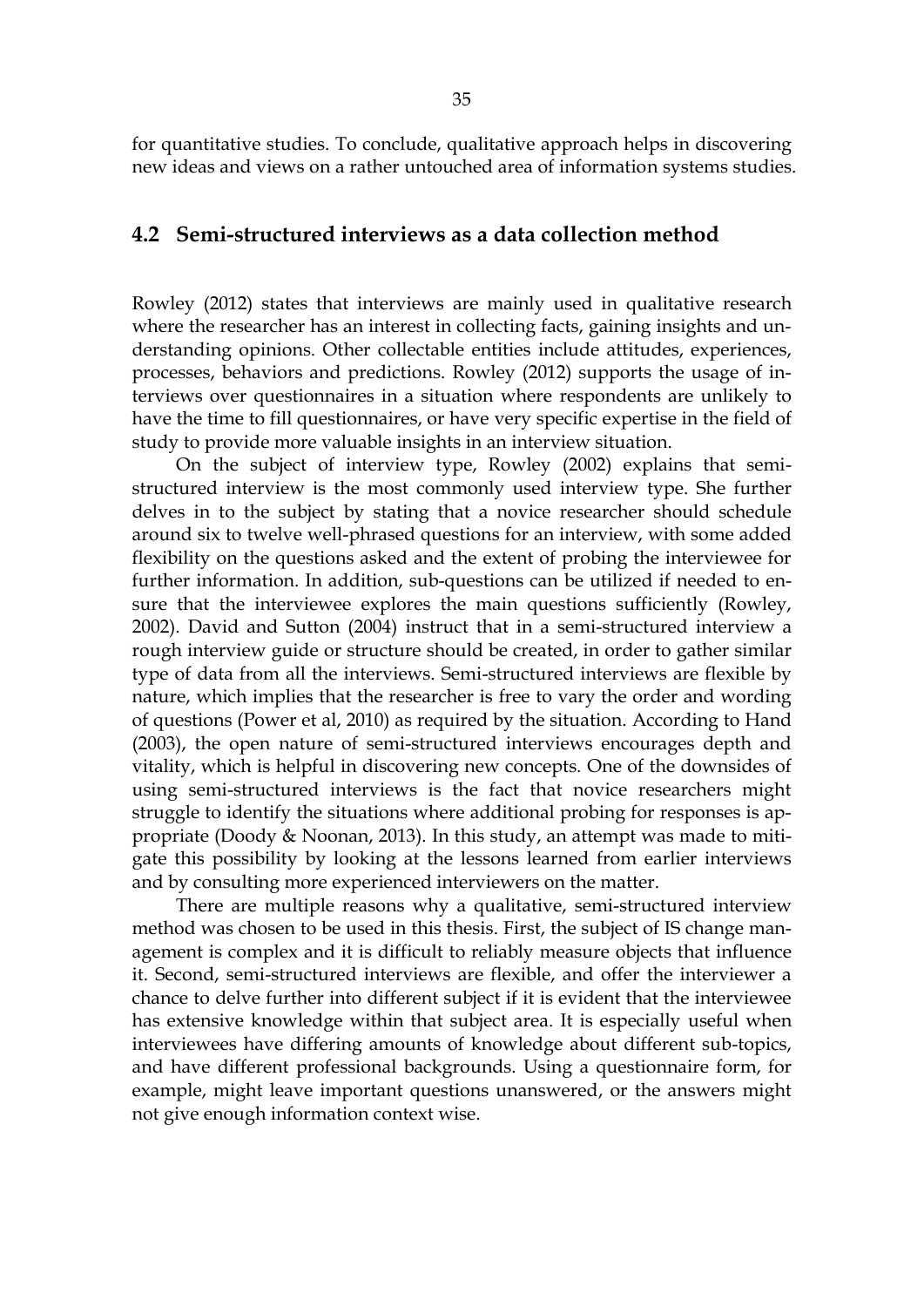#### <span id="page-35-0"></span>**4.2.1 Preparation, execution and analysis of the semi-structured interviews**

Empirical data used in this the research part of this study was gathered via semi-structured interviews with pre-selected candidates. The candidates were personally asked by the writer to take part in this study during spring 2019. The interviewees were also asked prior to the interviews whether they feel confident and experienced in the themes of the study. After initial talks, the chosen interviewees were deemed very knowledgeable in change management and privacy topics. They were also familiar enough with information systems to be able to give valuable insight towards the study at hand. The primary target of the interviews was to gather enough reliable information in order to address the research question of this study, which has the goal of creating information about efficient change management in information systems context. All of the interviews were conducted in May and June, 2019.

In preparation, a rough structure for the interviews was created which can be found in the appendix section of this study. The questions were used as a tool to follow that all themes of the interview were touched upon, and that similar data was gathered from all the interviews. Not all the questions were necessarily asked, and the depth of elaboration was considered case by case. This was mainly affected by the extent of knowledge that each interviewee had about each subject category, and the seniority of the interviewees. Interviewees provided many examples of change management in information system and that they have seen in their professional life. Most of these cases are client sensitive however, so many of the details cannot be shared here. Thus, any possible client names or other confidential data is anonymized. The average length of the interviews was approximately 45 minutes, with the interview length ranging from 35 minutes to 50 minutes.

With the permission of the interviewees, all of the interviews were recorded using mobile phone, to enable further analysis later without fear of losing critical information. The interviews were transcribed by the researcher in the early summer of 2019, by listening to the collected recordings of the interviews and writing them down on a computer. The transcripts were analyzed in depth during summer and early autumn of 2019 by focusing on the most interesting elements from the perspective of the study at hand. Inductive content analysis was chosen as an analysis method, which is introduced later in this paper.

#### <span id="page-35-1"></span>**4.2.2 Interviewee background information**

The interviewees in this study are all from the same global professional services firm, more specifically from the Finnish member firm. The local firm has a few hundred employees, most of which are working in Helsinki, Finland. In table 8, the roles of the interviewees and interview dates are specified in further detail. All of the interviewees have received university or equivalent education. Four of the interviewees were men, while one was a woman. Each of the interviewed consultants have approximately 3-5 years of experience in working with priva-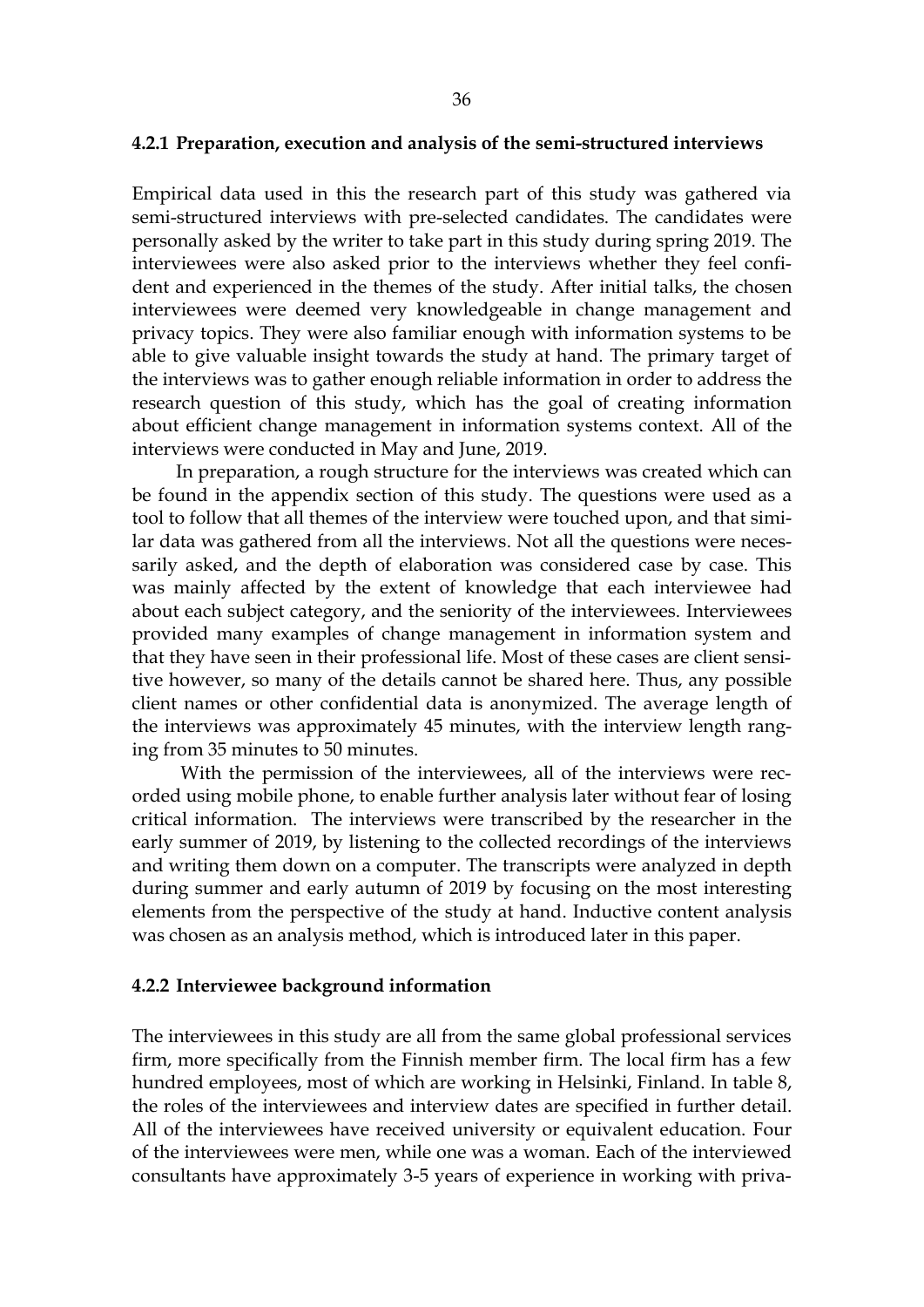cy and change management, and have worked in numerous projects within those subject areas. The middle management interviewee has approximately 10 years of experience within the study subject area, while the top management interviewee has accumulated experience for more than 20 years. Usual projects for interviewees include consulting and helping in different transformation projects considering privacy and other subject areas, where change management plays a crucial role. Many of the projects also involve consulting clients about implementing changes to information systems considering privacy. Table 8 below summarizes the interviewee roles and the dates of the interviews.

Table 8: Interviewee roles of chosen change management professionals and interview dates

| #  | <b>INTERVIEWEE ROLE</b> | <b>INTERVIEW DATE</b> |
|----|-------------------------|-----------------------|
|    | Consultant              | 25.4.2019             |
| 2. | Consultant              | 30.4.2019             |
| 3. | Consultant              | 8.5.2019              |
| 4. | Middle management       | 14.5.2019             |
| 5. | Top management          | 6.6.2019              |

# **4.3 Inductive content analysis**

Content analysis is a way to analyze written, verbal or visual messages. (Cole, 1988). According to Krippendorff (1980) content analysis is a research method that is used to describe and quantify a phenomenon. This kind of research method can be used to distil words intro fewer content-related categories. Krippendorff (1980) describes content analysis as a method to produce replicable and valid inferences from data to their context. This has the purpose of providing knowledge and new insights, which can be put to further action as practical guides. Furthermore, content analysis is a form of research that can be applied in both qualitative and quantitative context (Elo & Kyngäs, 2008). Elo and Kyngäs (2008) describe that content analysis can be utilized in an inductive or deductive way. According to Lauri and Kyngäs (2005), inductive approach is recommended when there is not enough former knowledge about a phenomenon, or the available knowledge is fragmented or otherwise incoherent. Due to lack of research on the topic of this thesis, inductive content analysis approach was chosen as the analysis method to be utilized. Categories of interest are derived from the gathered data in this form of content analysis (Elo & Kyngäs, 2008). Elo and Kyngäs (2008) present phases of both of the content analysis processes in figure 7 below.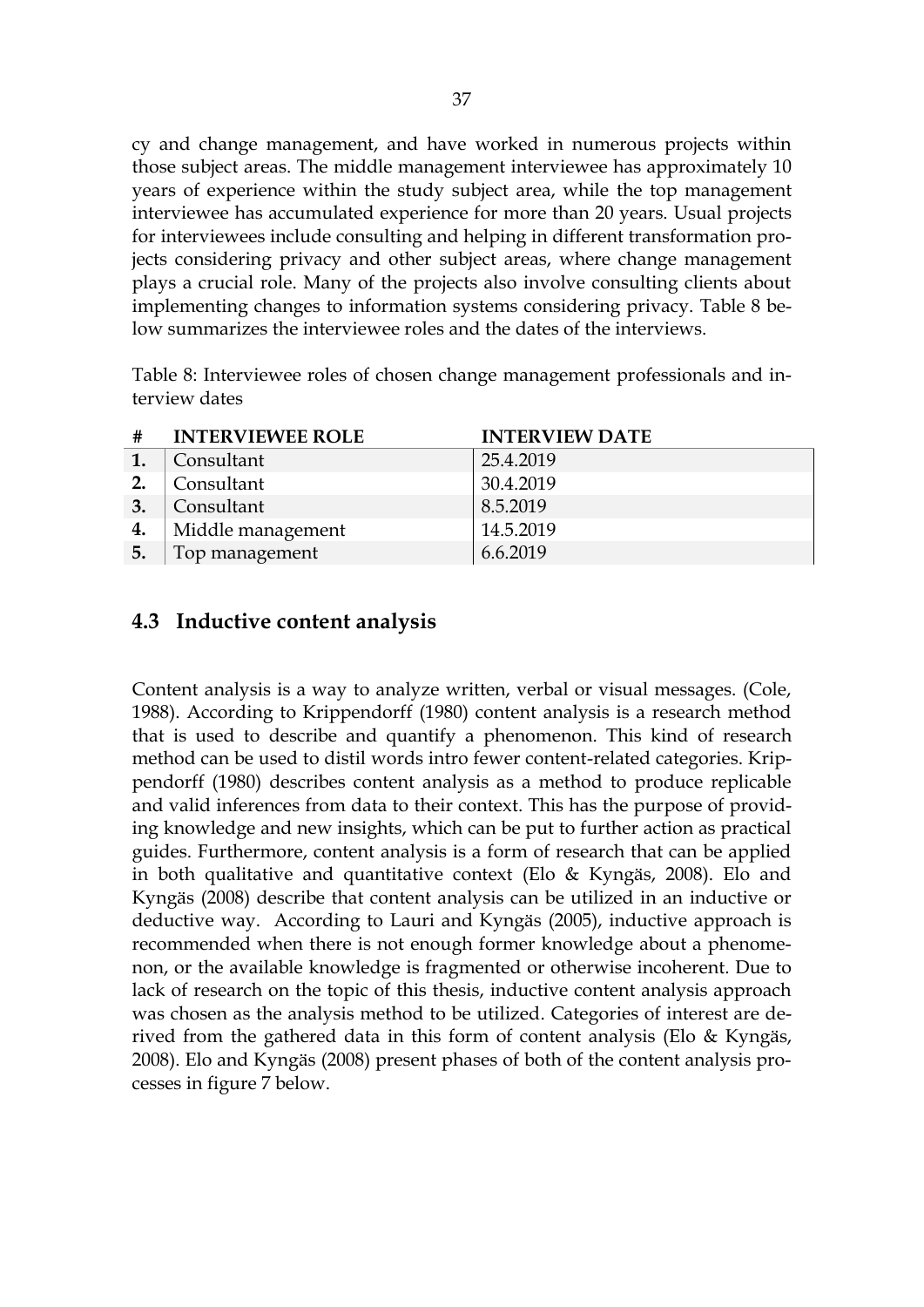

Figure 2: Preparation, organizing and resulting phases in the content analysis process (Elo & Kyngäs, 2008, p. 110)

Weber (1990) implies that both inductive and deductive analysis processes have three main phases which are: preparation, organizing, and reporting. He further states that all content analysis is based on classifying many words into smaller content categories. According to Guthrie et al. (2004) the preparation phase begins with choosing the unit of analysis, which can be a word or theme, for example. Graneheim and Lundman (2004) express that most suitable unit of analysis are both large enough to be considered as whole, while being small enough to be kept in mind as a context for meaning unit during the analysis

38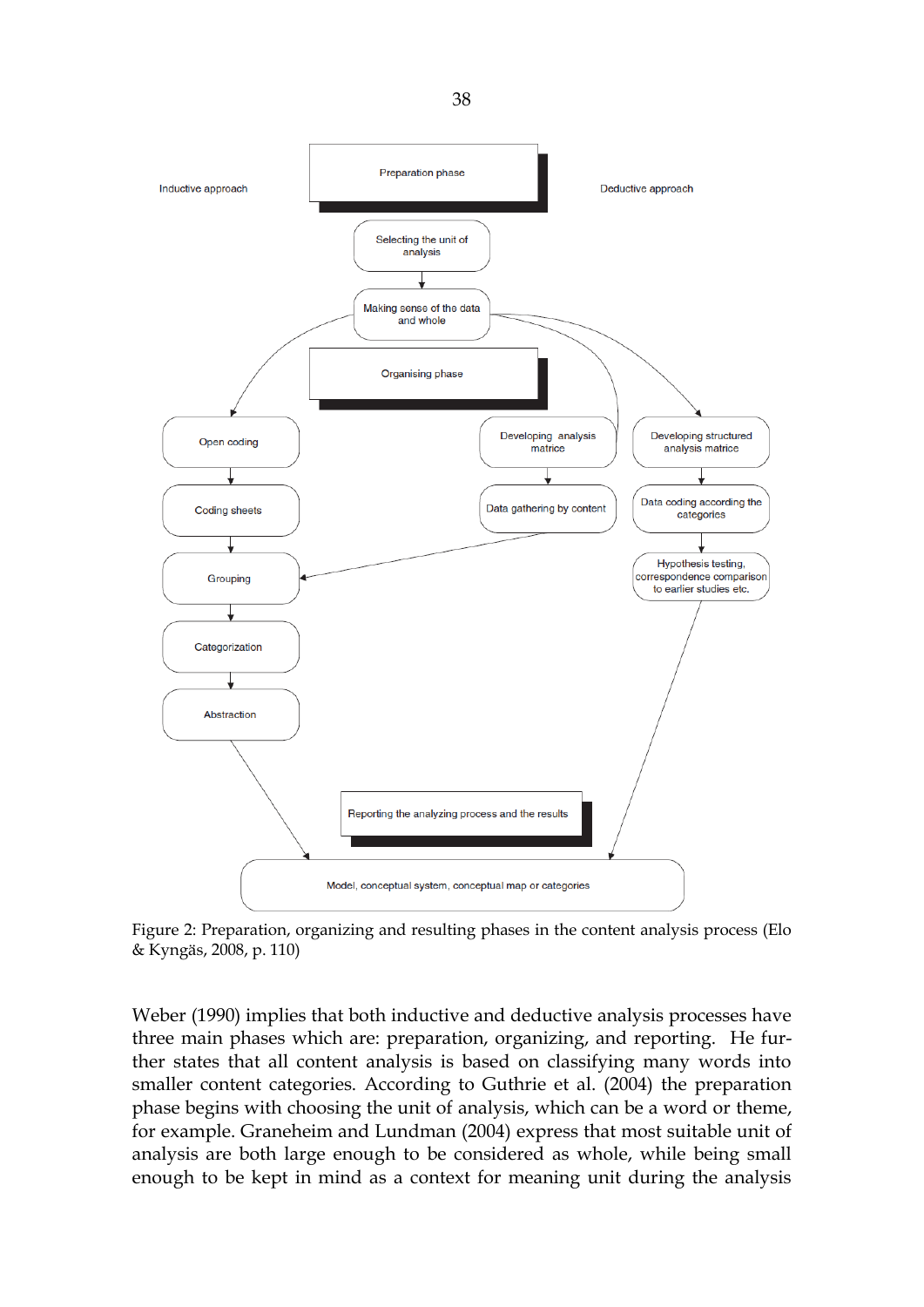process. Whole interviews and observational protocols are examples of such units. After deciding the unit of analysis, researcher needs to make sense of data by answering questions such as who is telling, what is happening and why (Dey, 1993).

In the case of inductive content analysis, next step after the preparation phase is dedicated to organizing the chosen qualitative data (Elo & Kyngäs, 2008). Open coding, creating categories, and abstraction are all ways to achieve this. According to Elo and Kyngäs (2008), open coding describes the process of writing notes and headings in the text while reading it. These headings will then be collected on to coding sheets (Cole, 1988) and categories are freely generated (Burnard, 1991). After open coding has been done, the freely generated categories are grouped under higher order levels, as stated by Burnard (1991). This grouping is done for the reason of combining similar categories, and thus reducing the total number of categories (Burnard, 1991). Cavanagh (1997) further elaborates, that the reason behind creating categories is to provide means to describe a phenomenon and to generate knowledge. The last part of the organizing phase consists of abstraction, which means the process of creating a general description of the research topic by generating categories (Robson, 1993). When similar events and incidents can be recognized within the generated categories, subcategories emerge, and the originally recognized categories become main categories. This abstraction process will then be continued or as long as it is reasonable to do so (Elo & Kyngäs, 2008). Table 9 below provides an example of an inductive content analysis process utilized with the data gathered from the first interview with a change management expert. Results of further analysis are included in chapter 7.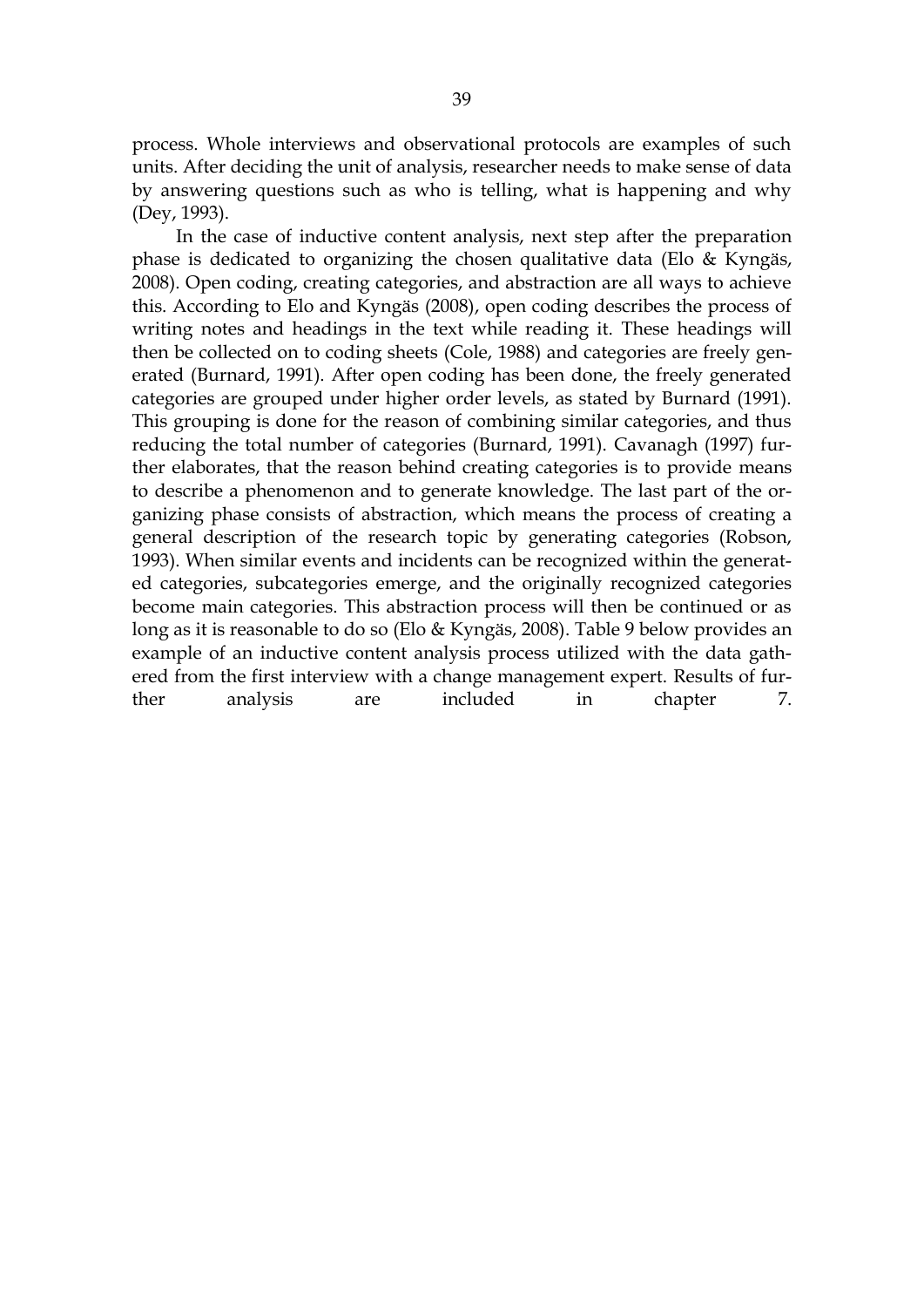Table 9: Inductive content analysis

| Original expression                                                                                                                                                                                                                            | Headlines                                                        | Grouped expression   | Category/CSF                | Main category                                                        |
|------------------------------------------------------------------------------------------------------------------------------------------------------------------------------------------------------------------------------------------------|------------------------------------------------------------------|----------------------|-----------------------------|----------------------------------------------------------------------|
| worst mistake that you can<br>make is to go ahead with a pro-<br>ject plan without the support of<br>the top leadership, this can easi-<br>ly lead to going over the budget<br>for example.                                                    | sufficient top lea-<br>dership support                           | sufficient resources | Top manage-<br>ment support | Managing change successfully<br>in information systems con-<br>text. |
| there needs to be enough re-<br>sources for the organization to<br>push through the entire project.<br>Otherwise there is a real danger<br>of the project stopping half way<br>and the change project might<br>not achieve its intended goals. | sufficient resource<br>allocation                                | sufficient resources |                             |                                                                      |
| there needs to be an overall<br>view of the situation and pur-<br>pose of the project, then also the<br>employees can better under-<br>stand what the purpose of the<br>change is which will mitigate<br>change resistance.                    | capability to define<br>the vision behind the<br>change endeavor | sufficient vision    | Shared vision<br>for change |                                                                      |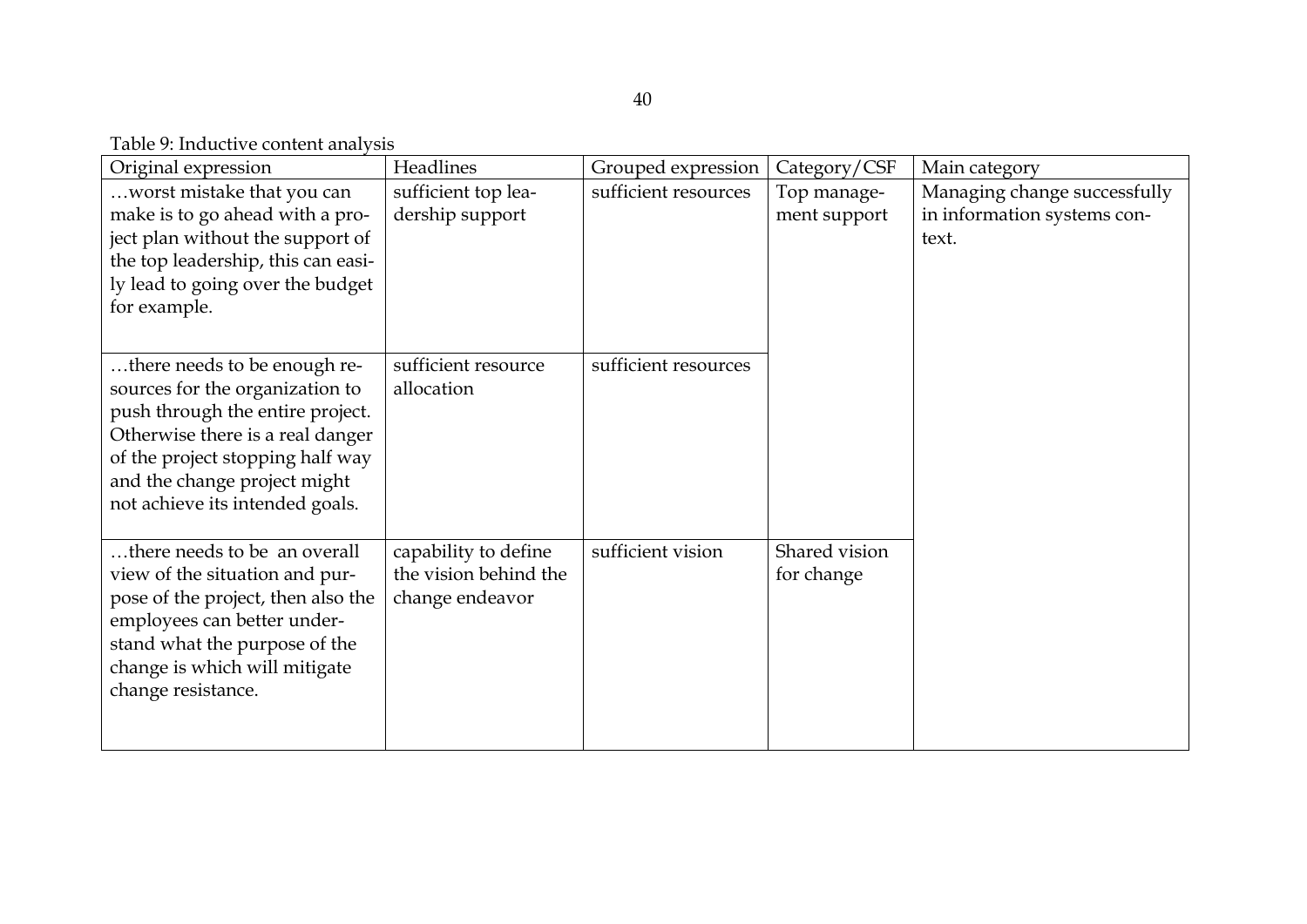Table 9 (continues)

| going ahead with a plan too $\vert$ capability to com-   |                      | sufficient commu-    | Effective com-    |
|----------------------------------------------------------|----------------------|----------------------|-------------------|
| fast, without thinking about the $ $ municate the change |                      | nication             | munication        |
| real reason behind the change is                         |                      |                      |                   |
| a major mistake, you need to be                          |                      |                      |                   |
| aware of the real benefits of the                        |                      |                      |                   |
| change, and make sure to com-                            |                      |                      |                   |
| municate them across the or-                             |                      |                      |                   |
| ganization effectively.                                  |                      |                      |                   |
| in case of complicated infor- capability to recog-       |                      | sufficient readiness | Organization's    |
| mation systems, you need to be $ $ nize critical systems |                      | for change           | readiness to deal |
| able to audit all your relevant                          |                      |                      | with the change   |
| systems in order to understand                           |                      |                      |                   |
| the magnitude of the change.                             |                      |                      |                   |
| you will need to be able to                              | capability to define | sufficient readiness |                   |
| pinpoint the ownership of the                            | ownership            | for change           |                   |
| project and different systems.                           |                      |                      |                   |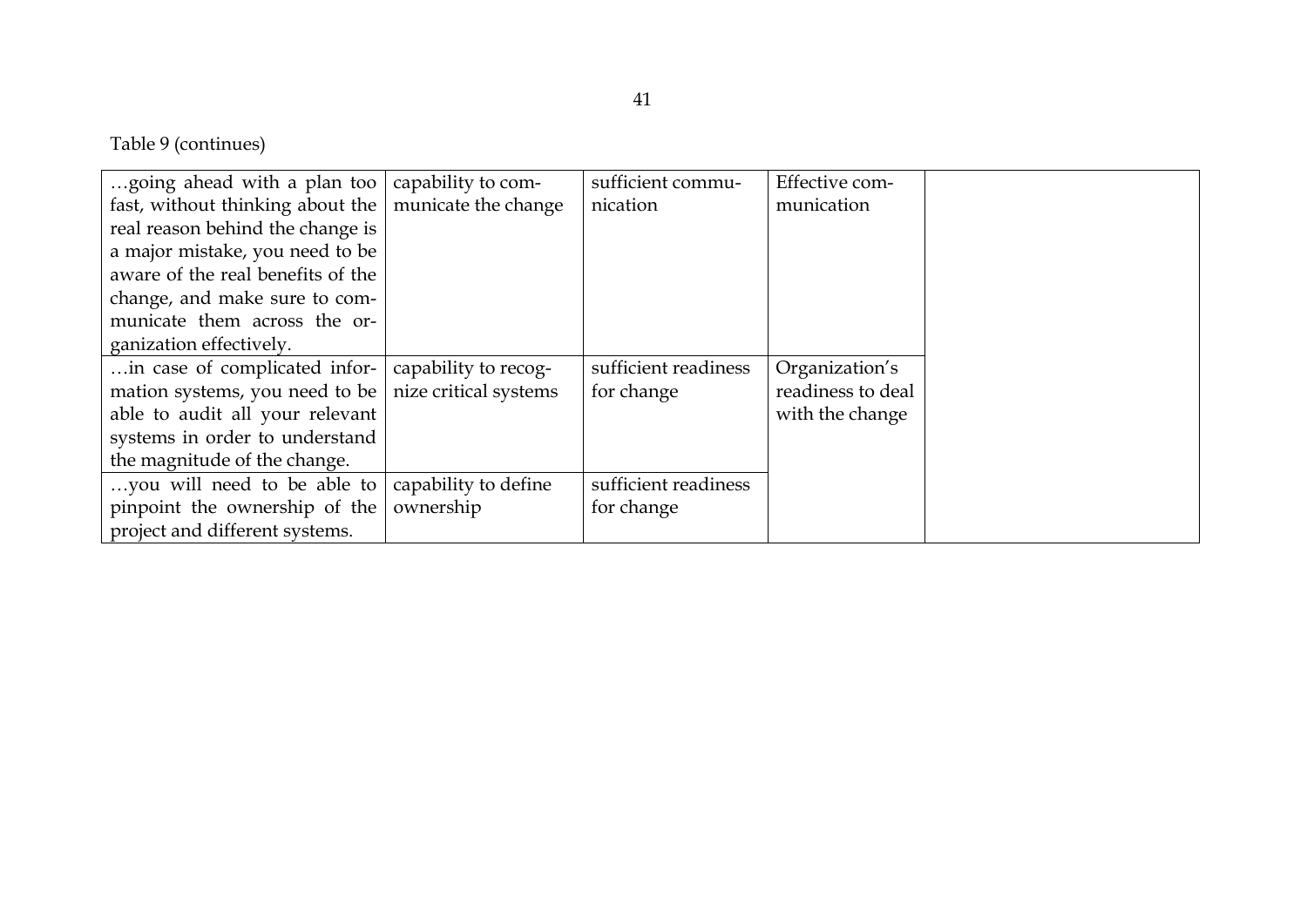# **5 STUDY FINDINGS**

In this chapter, the findings of the study are presented and compiled. The recognized critical success factors for change management in information systems are gathered from each interviewee by using inductive content analysis to form high level abstractions from the gathered data. The goal of this section was to gather an array of most important change management critical success factors for information systems from the interviewees, in order to compare the CSFs to the current understanding in the literature of how to successfully handle change in the relevant IS context. As there is little existing literature for change management in IS, the results are compared against the CSFs provided by Ziemba and Oblak (2015), due to their study being the most comprehensive earlier study found with this theme. An attempt is made to update the CSFs in information systems change management, and explain the differences that might be found.

### **5.1 Interview results**

In this section, the results of the interviews are analyzed per each interviewee. Themes that the interviewees deemed important are gathered to tables per each interviewee and are further compiled to a single table for easier comparison. In addition, the chosen CSFs are supported by authentic citations by each interviewee. In practice, the collected audio recording were listened to multiple times, while making notes. Afterwards the notes were interpreted via inductive content analysis to form high level CSFs for change management in information systems. The CSFs are not listed in order of importance, expect for the first one listed. These are the single CSFs that according to the interviewee cannot be bypassed if there is to be any hope for the change project to succeed. The number behind each quote is used to tie them to a CSF introduced in the table of CSFs for each interview.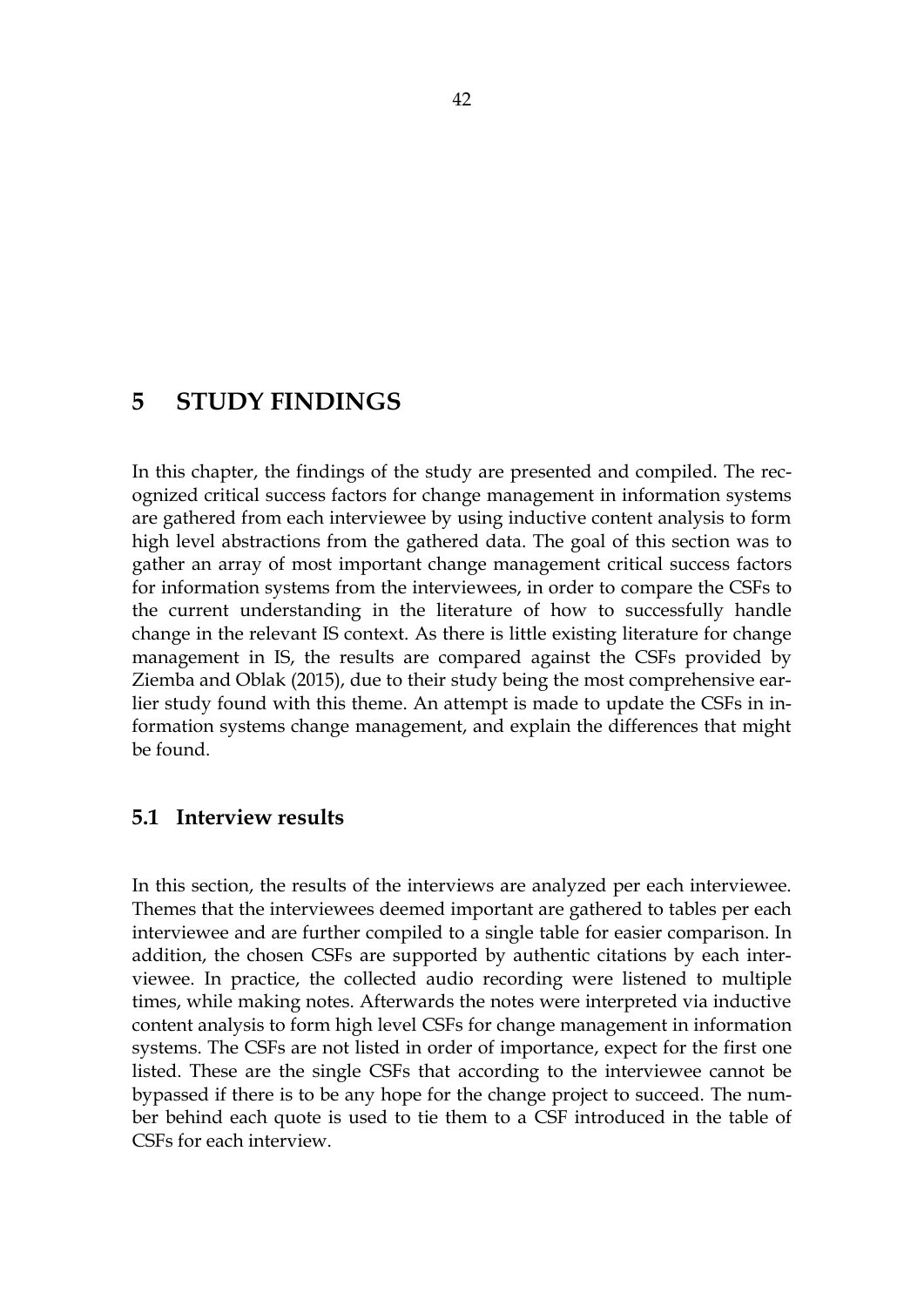### **5.1.1 Interview 1**

According to the first interview, the change management principles to follow in information systems context are ensuring leadership support, understanding and communicating the benefits and reasoning behind the change, and defining the responsibilities around the chosen change agenda. CSFs recognized in this interview have been gathered to table 10 below.

Table 10: Interview 1 results

#### **# CHANGE MANAGEMENT CSFS IN IS**

- **1.** Top management support
- **2.** Shared vision for change
- **3.** Effective communication
- **4.** Organization's readiness to deal with the change

First interviewee saw top leadership support as essential for a successful information systems change project. The interviewee emphasized the importance of having the mandate of the leadership team for the change at hand. Without the support of top leadership, it might be difficult to motivate personnel or project leadership to properly see the change through. The leadership team also needs to be able to create a proper change organization around the planned change and set the proper goals that can be targeted towards. Another important factor mentioned that is strictly tied to leadership support, is the need for sufficient resources. Without enough commitment time, money, and personnel wise, the change project might only get halfway done, without achieving any significant goals.

*…worst mistake that you can make is to go ahead with a project plan without the support of the top leadership, this can easily lead to going over the budget for example. (1.)*

*…there needs to be enough resources for the organization to push through the entire project. Otherwise there is a real danger of the project stopping half way and the change project might not achieve its intended goals. (1.)*

The second and third CSFs evident in this interview consider sufficient understanding of the change situation at hand, and being able to share the vision for the change. The management involved in the change process must have an overall view of the situation and have to be aware of the purpose of the project, and what they are striving to achieve. There also needs to be enough internal and external communication to give enough information for the relevant stakeholders to keep them committed to the change process. In addition, the change process must be conducted with care, without rushing any parts of the process.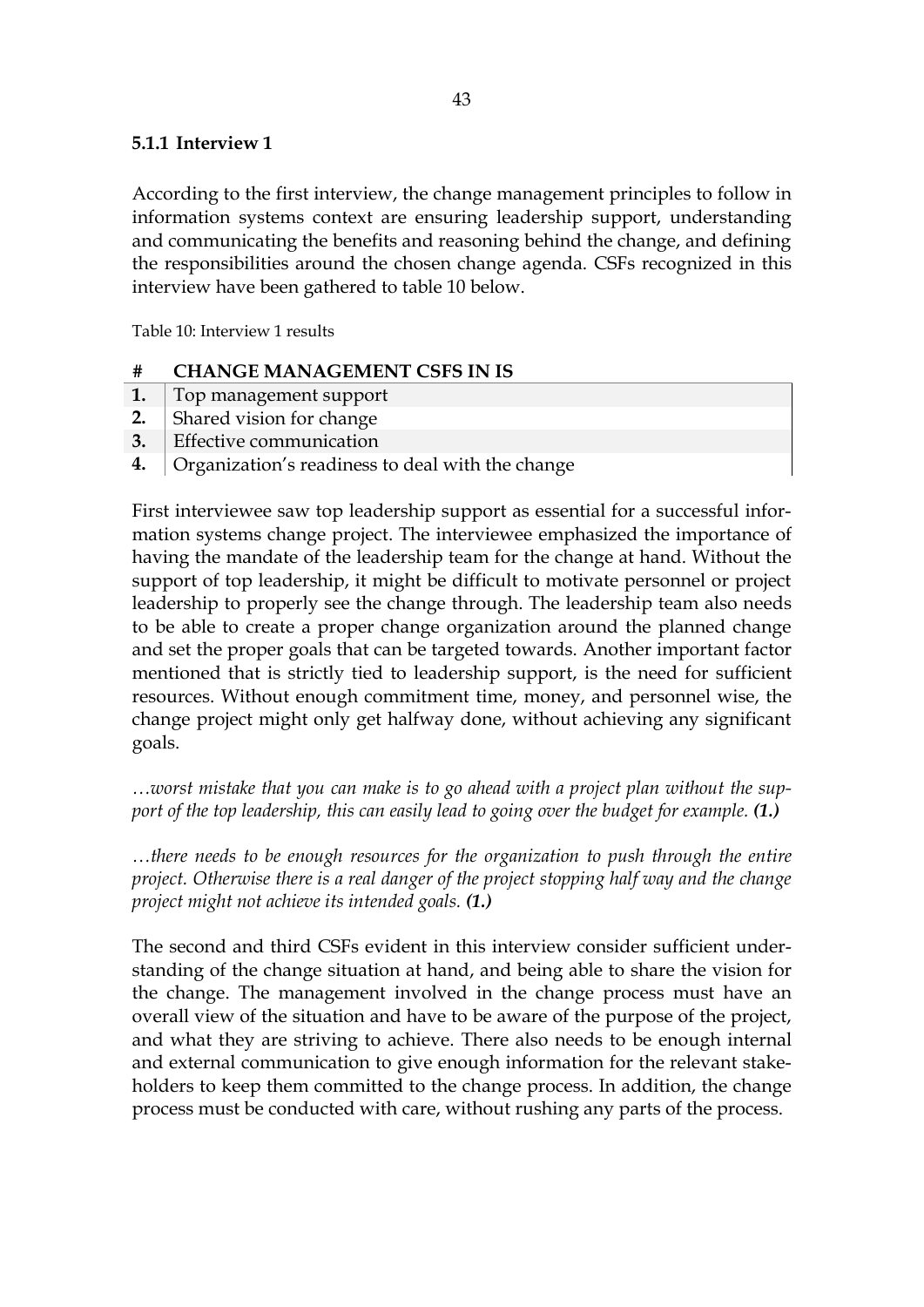*…there needs to be an overall view of the situation and purpose of the project, then also the employees can better understand what the purpose of the change is which will mitigate change resistance. (2.)*

*…going ahead with a plan too fast, without thinking about the real reason behind the change is a major mistake, you need to be aware of the real benefits of the change, and make sure to communicate them across the organization effectively. (3.)*

The fourth major element that became evident in the interview is proper preparation for the change project, and organization's readiness to deal with the change. In the case of information systems for example, the organization will need to be aware of all the relevant information systems that might play part in the imminent change. The preparation also includes defining ownership for the project itself, as well as knowing the ownership of the different systems involved.

*…in case of complicated information systems, you need to be able to audit all your relevant systems in order to understand the magnitude of the change. (4.)*

*…you will need to be able to pinpoint the ownership of the project and different systems. (4.)*

Additionally, the interviewee noted that he has witnessed barely any evidence of organizations applying a change management model or methodology consistently during their change projects, which might be a counter

# **5.1.2 Interview 2**

During the second interviewee it became evident that having a common vision for the change is the most important part of a successful change management endeavor. In total, there were six recognizable CSFs based on the second interview for successful IS change management, which are listed below in table 11.

Table 11: Interview 2 results

### **# CHANGE MANAGEMENT CSFS IN IS**

- **1.** Shared vision for change
- **2.** Top management support
- **3.** Defining roles
- **4.** Training and education
- **5.** Involving change agents
- **6.** Effective communication

In order to manage change successfully, the current status needs to be clear for those individuals who are responsible of the change plans going ahead successfully. It is exceedingly difficult to drive change forward successfully if there is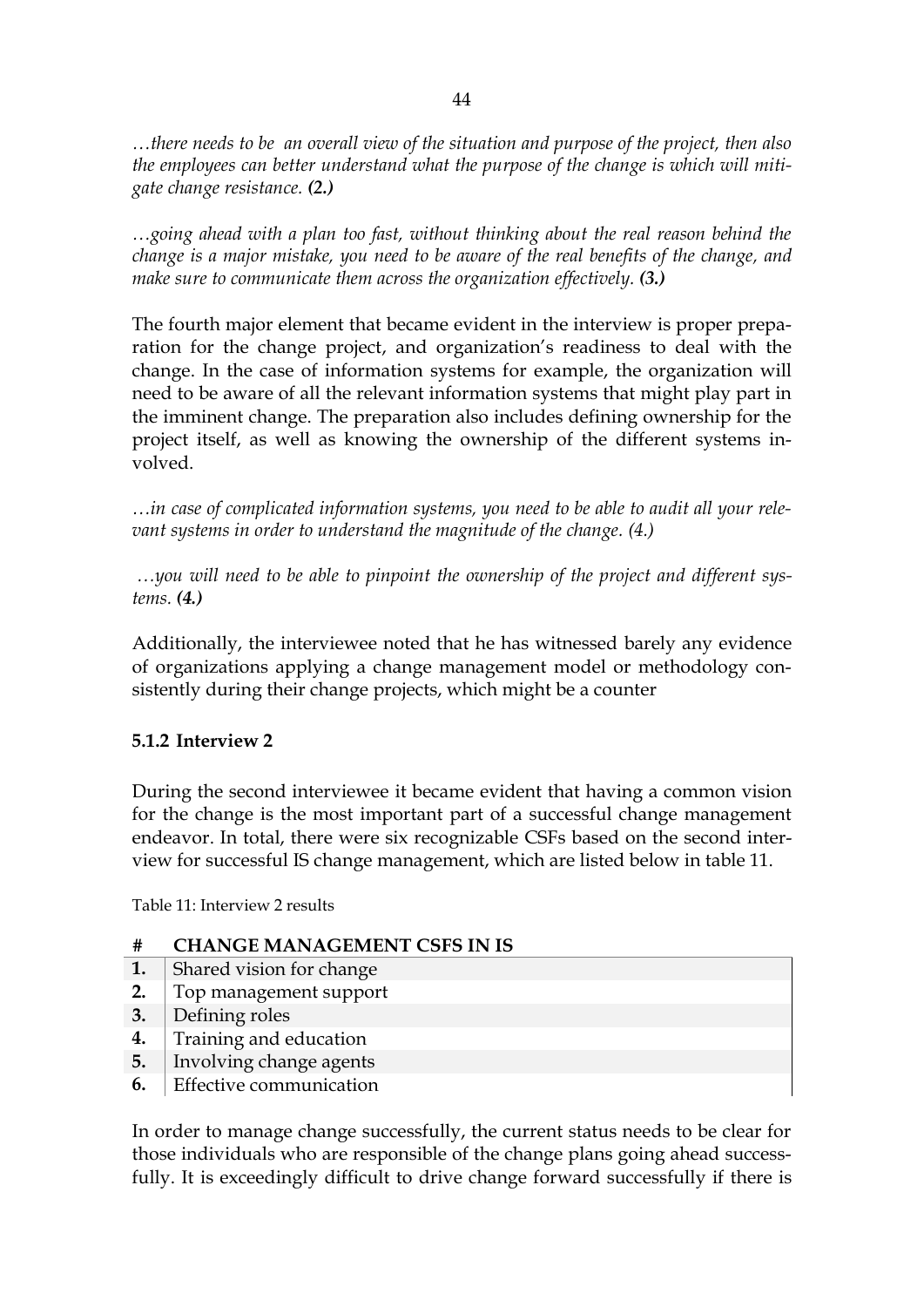no clear view of the people, systems and other resources involved. Due to this, it is also imperative that the people chosen to lead the change effort know what they are doing and have sufficient experience from such endeavors. People need to know what changes and how, and are their responsibilities affected. The organization needs to be able to push the planned vision forward as one.

*…the most important thing is to be able to understand the current situation so you know how to go forward with the change effort. All the organizations are different, and situations can be unique. Vision going forward needs to be clear throughout the organization.* **(1.)**

Ensuring leadership support was another similarity to the views of the first interviewee. It became evident that not having leadership support can be very detrimental to the change effort at hand. Leaders can sometimes even go as far as having negative thoughts about the change effort and being vocal about the situation. Additionally, the allocation of sufficient resources is seen as part of the required top management support.

*…there was a CEO that came in that saw no point in GDPR related information system project so he stopped it to a standstill.* **(2.)**

*…driving successful change is all about the people.* **(2.)**

*…in addition to tangible resources, companies need to have the will and want to change and to push change through.* **(2.)**

Going forward, the interviewee returned to the subject of people and to the importance of using the human capital resources correctly. The important takeaway that became evident here, is that people must be carefully assigned to roles that suit their skills. There must also be careful consideration about possible conflicts of interest, so that the people can actually manage their role in the way that it is supposed to be managed.

…*managing change is about getting the right people, and right people need to be in the right places. For example, CISO cannot be a privacy leader due to a conflict of interest.* **(3.)**

The fourth key area recognized in this interview was the sufficient amount of training that the people dealing with the change must acquire. This does not only involve the change project organization, but everyone who is affected by the upcoming change. It is evident in the current IS literature, that being trained and acknowledgeable about implementation of new systems and software has the habit of also mitigating change resistance.

…*the staff that deal with the change and are affected by the change, need to be trained and educated to handle that change.* **(4.)**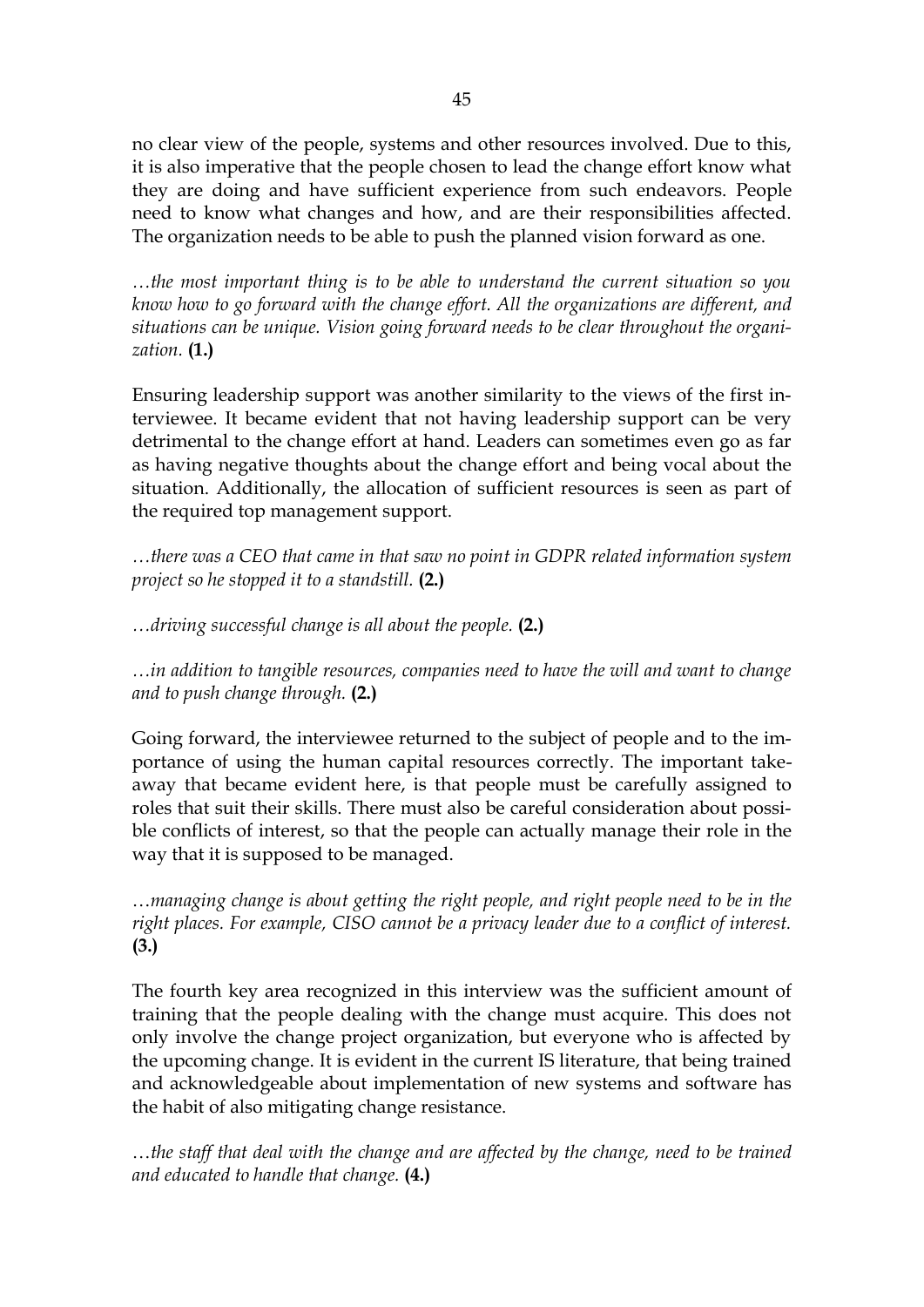Next, the interviewee emphasized the utilization of change agents. Change agents are vocal and influential individuals in the organization that people tend to listen to. Change agents can give valuable input on how the change is processing in grass root level, and they can be used to further affect the public opinion about the change within the organization.

…*change agents who have elevated knowledge need to be used in the "battleground" of change as eyes and ears of the company.* **(5.)**

The final CSF that was uncovered in this interview, was the need for transparency. For those involved and affected, there must be a sufficient level of transparency so that they know the background, the motivation, and the goals the change effort. There shouldn't be hiding of facts from the people who truly need it. Information should be made readily available for the relevant personnel without unneeded secrecy.

…*transparency is key in change management projects. People need to know what you are doing and why. Make the required information available to the people that need it.* **(6.)**

In addition to the CSFs listed here, the interviewee noted that he had not really witnessed consistent use of change management models and frameworks in the organizations he has worked with. Mostly the change management organizations and models were created ad hoc for the situation at hand.

# **5.1.3 Interview 3**

Third interviewee saw top leadership as the most important factor for a change implementation project to be successful, similarly to the viewpoints of the first interviewee. Rest of the emerged change management CSFs in IS which were emphasized by the interviewee are gathered in the table 12 below. A total of 8 CSFs were recognized in this interview.

Table 12: Interview 3 results

# **# CHANGE MANAGEMENT CSFS IN IS**

- **1.** Top management support
- **2.** Shared vision for change
- **3.** Training and education
- **4.** Sufficient trust
- **5.** Managerial activity
- **6.** Sufficient change plan
- **7.** Performance measurement
- **8.** Effective communication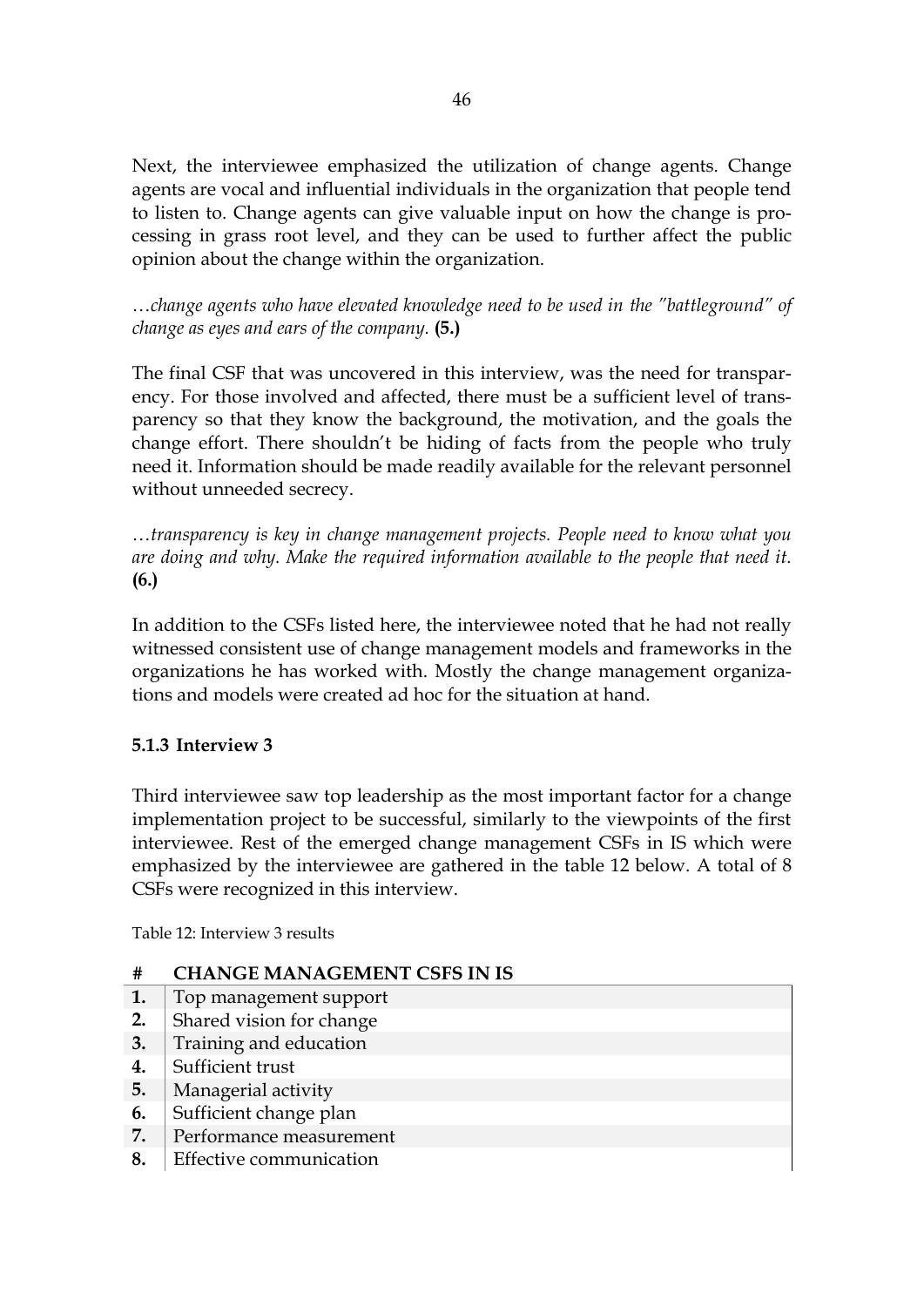Top leadership support was seen as critical for a change management effort to be successful by the interviewee. For example, top leadership support in part ensures that the project has enough resources and the people working on it have and retain sufficient motivation to see the change through. The interviewee even emphasized that attempting to conduct a change project without leadership support is the worst mistake that can be made.

*…the support of top leadership is a must for a change project to succeed. If leadership is not interested in the change, the interest certainly will not trickle down to the rest of the organization.* **(1.)**

*…the worst mistake that you can make is to not ensure the support of the leadership. This has further implications still, as it most likely reduces the resources allocated for the change as well as the overall effectiveness of the resources used due to lack of motivation.* **(1.)**

Another CSF that stood out from the conversation considered understanding the larger picture behind the attempted change, and recognizing the change vision and what it means to individuals. This CSF has also been central in the other interviews. Additional information system viewpoint is that in order to finish of a change project in IS successfully, there needs to be a clear picture of how and which information systems are affected, the relations between these systems need to be clear, and the changes in daily routines following the change must be thought of.

*…the change starts with understanding. It needs to be clear what the change means to the organization, and each individual affected by the change. There needs to be awareness which information systems are affected and to which degree.* **(2.)**

Training and education of those involved in the change was again recognized as a key factor for success. Emphasis needs to be placed on those tasks that are affected by the change the most. People need to be aware why the change occurs and why is it important to see the change through.

*…it is of utmost importance to educate and train the personnel to cope with the upcoming change. For example, if information systems need to be mapped, it needs to be clear why this needs to be done.* **(3.)**

Fourth CSF recognized in this interview considers the trust inside the change project and/or the change organization. Interviewee emphasized that when there is trust within the team pushing the change process, there will be lesser disputes. This in turn will result to more efficient use of resources, such as time and money, within the project.

*…Inside the IS change management organization, there needs to be trust. This will result in fewer disputes.* **(4.)**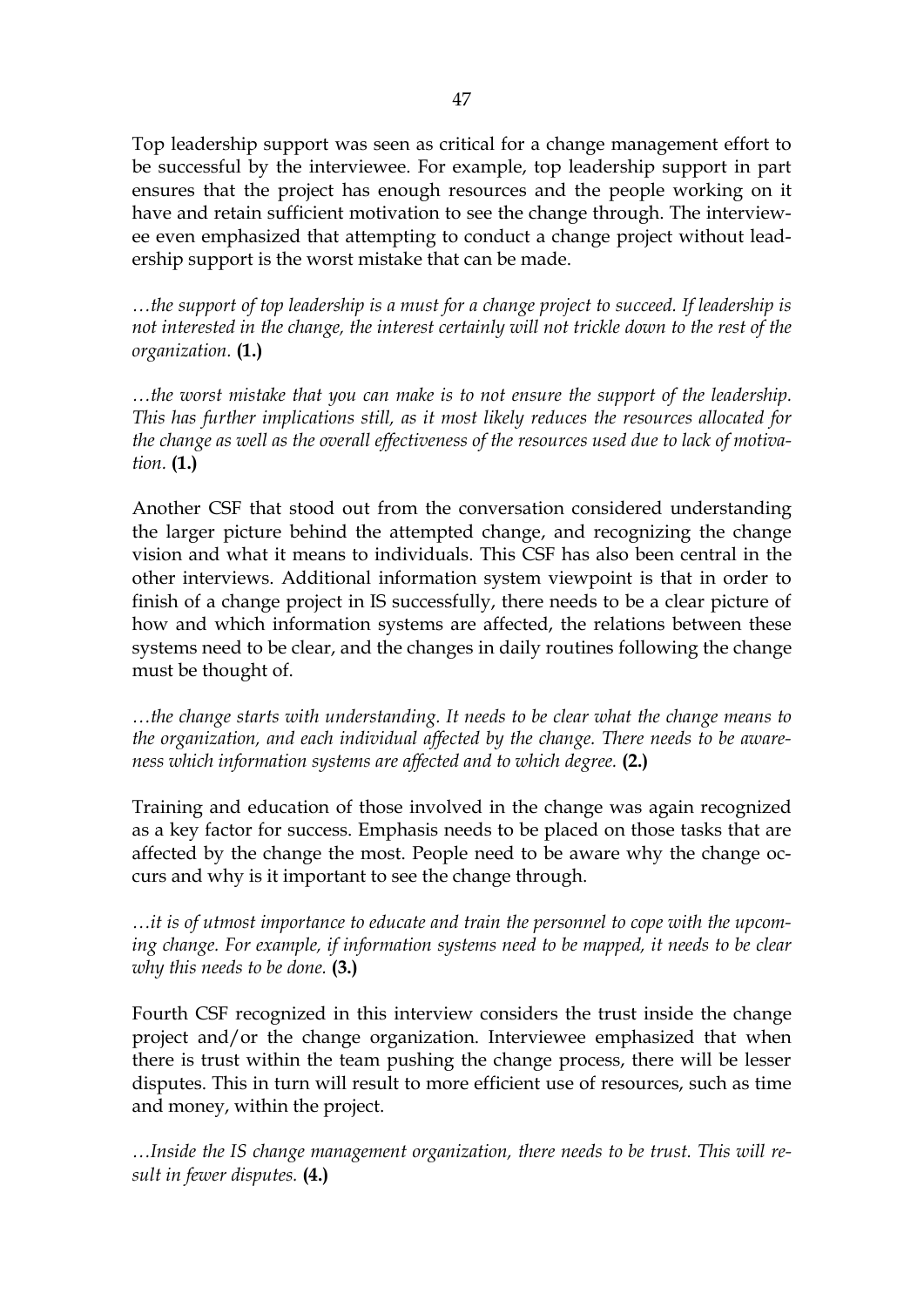The next CSF considers managerial activities, and in more detail, the abilities of the change manager, who is responsible of the overall progress and success of the change endeavor. This CSF ties to the fourth CSF recognized in this interview, as it considers the synergies within the change organization and the ability of those responsible for the change to work together. It is noted that change manager must have proper authority, abilities and training that working successfully in the role requires. It is advisable that the change manager in has previous experience in leading change of a relevant magnitude.

*…the change leader needs to authority to keep the project in check time and resource wise.* **(5.)**

*…the actions of the change manager are critical for success*. **(5.)**

*…change manager must be properly trained.* **(5.)**

Sixth recognized CSF for successful IS change management is the need for a proper timetable and goal for a project. The timetable needs to be realistic, but exist in such a manner, that people keep working efficiently. Goal(s) need to be tangible so people are aware of what they are striving to achieve.

*…A change project must have a followable timetable and destination so that people know what the goal is and strive towards it.* **(6.)**

In order for a change management effort to be successful, it needs to be ensured that the effort can be put into practice. The next CSF talked by the interviewee takes this into consideration by attempting to ensure the verification of the success of the issued change, and measuring the performance involved. It is necessary to follow, whether people actually follow the rules and use the new systems correctly, for example. Change is only truly successful if it results into new more efficient working practices taking hold within the organization.

*…After the change project has been completed, it is important to follow up on how the change has gone into practice. This is important to check in order to make sure that the change won't be abandoned half way through. (7.)*

It has been noticeable in some organizations that enough resources are not put into the *matter of following that change has actually taken place.* **(7.)**

The final CSF recognized in this interviewee is about communication, which has been recognized as an important part of successful change in other interviews as well. Interviewee noted that in addition to informing affected people properly in everything they need to know about the change, there should be attention towards the ways of communicating. People need to be communicat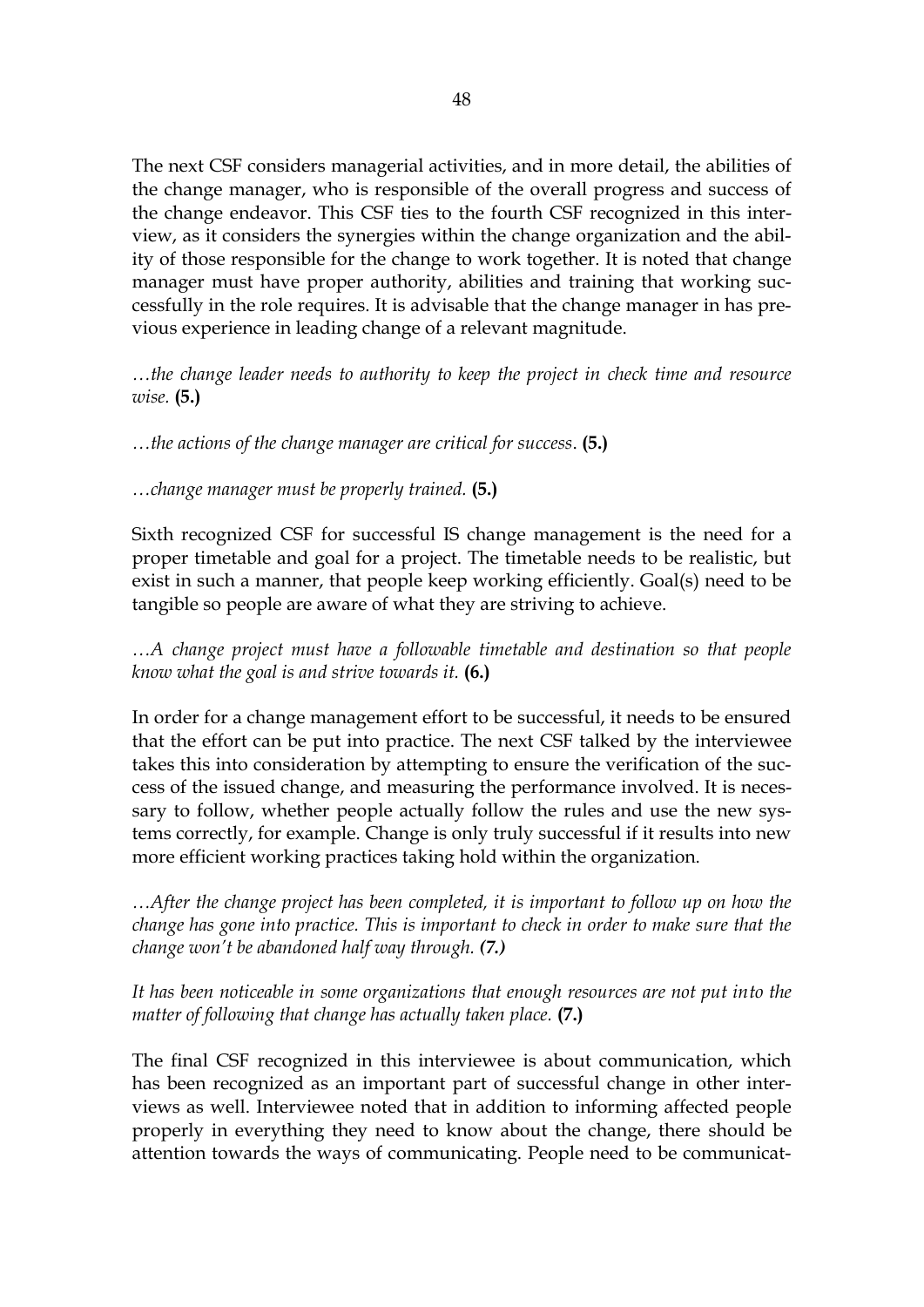ed in a way that they understand the message, and the use of jargon should be reduced to a minimum.

*…The role of communication is critical in information systems projects. People need to have the information they need available. Use of jargon must be avoided so all the employees can understand what is going on.* **(8.)**

In addition, the interviewee noted that she has not evidenced a proper use of change management models in the organizations she has worked for. She added that another way to quickly improve change management, is to include at least a basic step-by-step guide that everyone in the organization can utilize in change processes.

## **5.1.4 Interview 4**

The fourth interviewee had a similar perspective as the previous interviewees and raised leadership support as the single most important piece of a change management process. In total, he recognized a total of 8 CSFs, which are listed in table 13 below.

Table 13: Interview 4 results

### **# CHANGE MANAGEMENT CSFS IN IS**

- **1.** Top management support
- **2.** Training and education
- **3.** Involving change agents
- **4.** Effective communication
- **5.** Organization's readiness to deal with the change
- **6.** Sufficient change plan
- **7.** Performance measurement
- **8.** Shared vision for change

According to the interviewee, if a change effort does not have the support of the leadership, there is barely any reason to attempt the change at all. It will be difficult to obtain any of the key resources that the change requires.

*…leadership support is the key for successful change. If leadership is not supporting the change effort, there won't be enough resources, time, money or staff to conduct the change. It is not wise to fight against windmills*. **(1.)**

Second key CSF for success in IS change endeavor considers an already well discussed area, the training and education of the people involved. In addition to purely training people for the change, this interview highlighted the need for a training method that goes both ways. For example, workshops where people can voice their concerns and have a chance to be interactive are good tools for a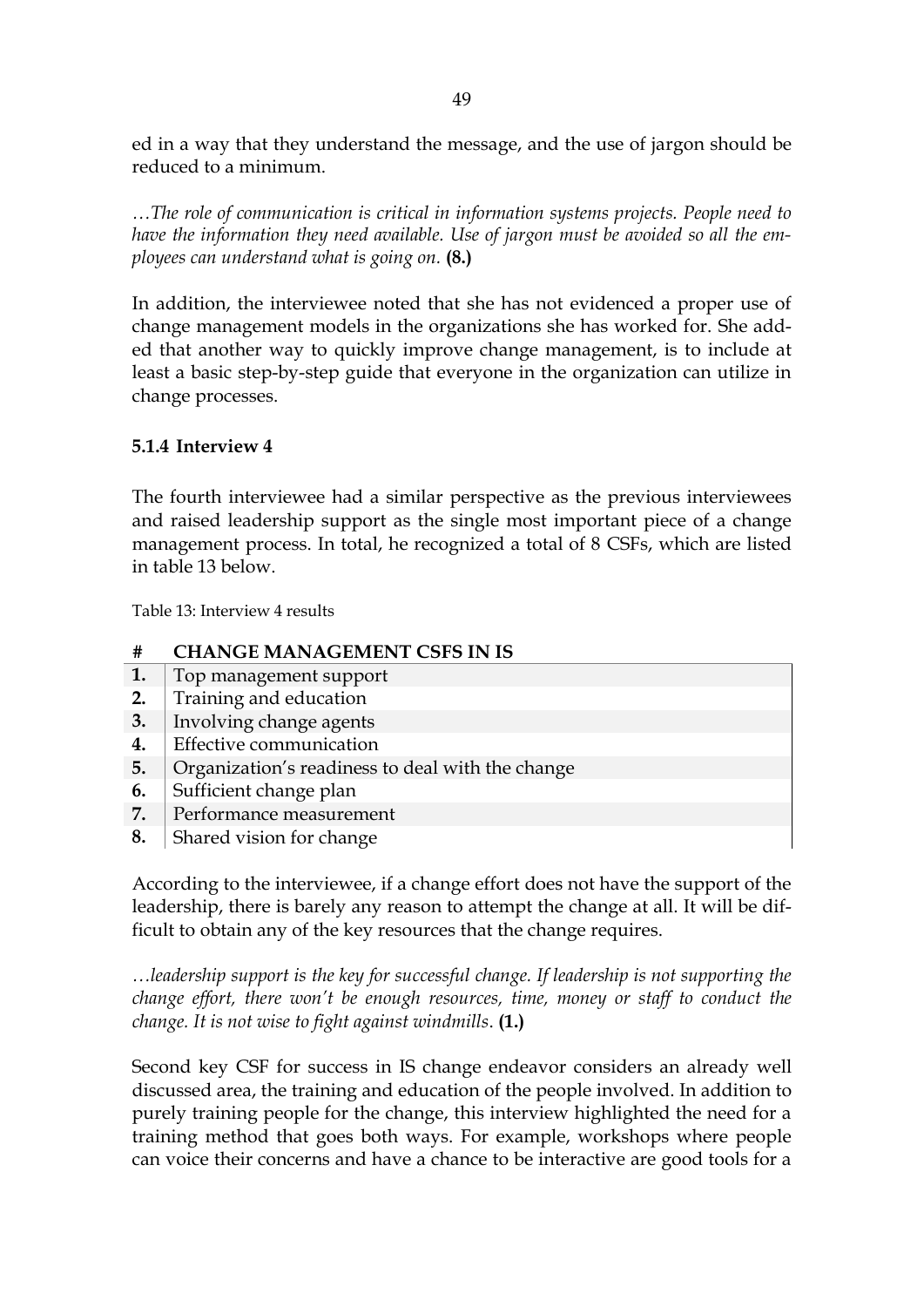change manager. Workshops can be highly tailored to meet the needs of individual teams within the organization.

*…it is important to unravel change resistance via involving people affected by the change. Organizing workshops where people can find the connection between the change and their everyday work.* **(2.)**

The next discussed CSF was also in line with the other interviews, and it considered the role and usage of change agents. From the interviewee's experiences, the role of a more thoroughly trained individuals to champion the change among other individuals of the organization should not be neglected. These individuals might possess social status and respect within the individual teams which makes it easier for other people to interact with them, when comparing against the top leadership for example.

*…it is good practice to involve change agents to champion the change. Change agents should be more trained individuals who know more about the coming change, and are able to help other individuals adopt the change*. **(3.)**

The fourth change management CSF is centered on communicating information to those who fall under the effects of the upcoming change effort. This considers both the change team and the people whose everyday work practicalities are affected by the effort. Information needs to be easily available in an understandable format.

*…information considering the change needs to be readily available for people who need it*. **(4.)**

Another key CSF discussed was the need for sufficient preparation before going ahead with the planned change. It was emphasized that there needs to exist a real predefined reason for the change to take place. There should be clear benefits involved and the people who need to apply the new methods in their everyday work must know of the benefits as well.

*…organization needs to properly prepare for the change effort considering information systems. People must be able to see the need for the change.* **(5.)**

Sixth CSF considers proper defining of a project schedule and the goals that the change management effort attempts to achieve. Furthermore, it is important that change effort is given enough time and that the process is not overly rushed. Change effort needs to be persistent. When there are tangible goals involved, it is also easier to follow if the process is going in the right direction, and whether the goals have truly been achieved.

*…change needs time and proper goals to succeed in being put to practice*. *Intermediary goals should be utilized so direction of the effort is easier to follow.* **(6.)**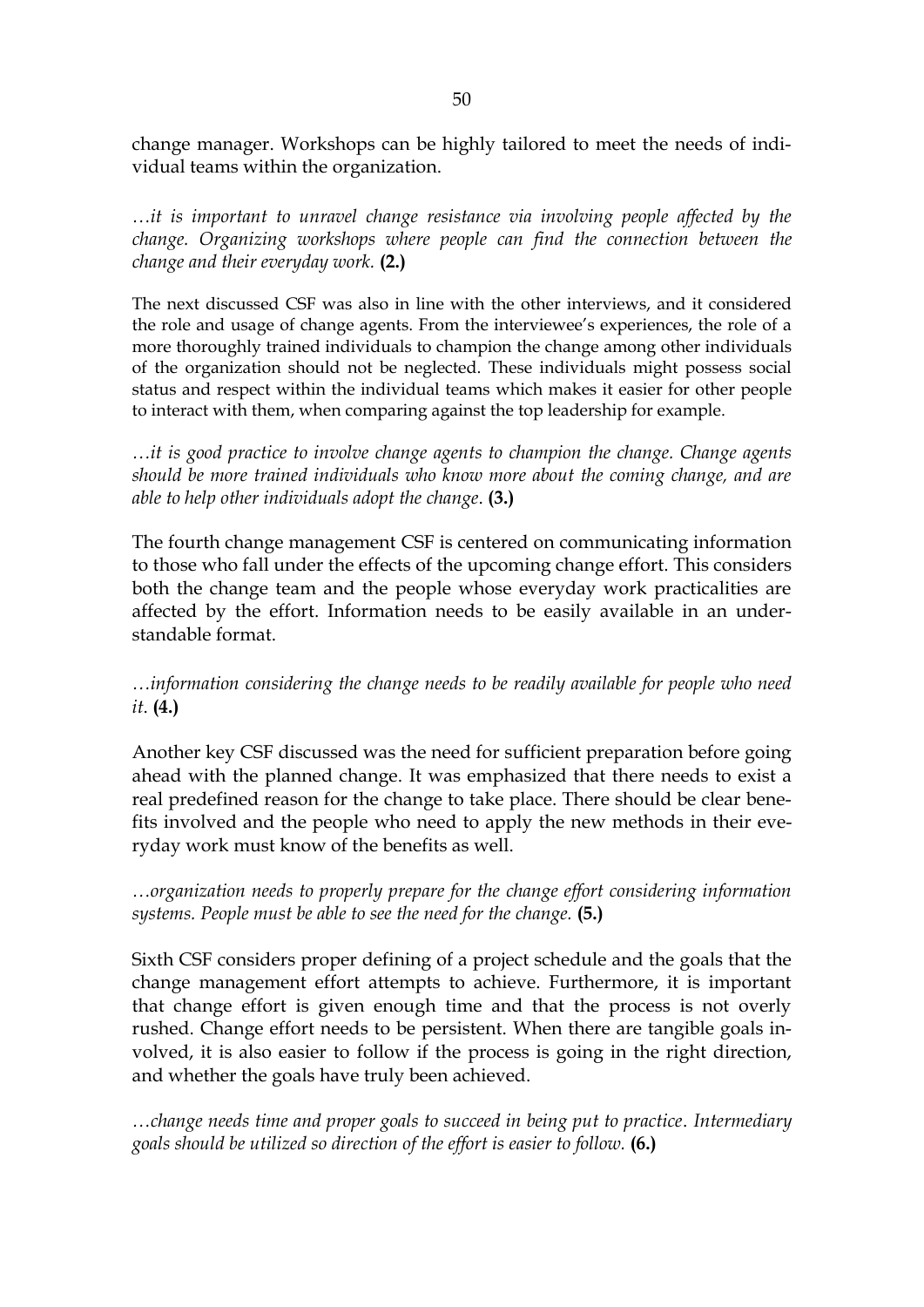Next CSF is about being able to verify, measure and follow the achieving of the set goals for the change effort. It is advisable, according to the interviewee, to follow the practical implementation of the change. Different metrics, such as efficiency and overall satisfaction of the people should be followed. Sometimes it might be more beneficial to reverse the change, rather than keep going with a seemingly unsuccessful change effort.

*…the implementation of the intended change needs to also be followed after the change project itself has ended. If it is noticeable that the intended change has failed, there might still be a reasonable opportunity to make further change, or reverse the process.* **(7.)**

The last CSF touched upon in this interview considers being able to recognize and understand the vision behind the change. It is imperative that information system change processes have an actual benefit behind them, and the change is not pushed solely because of change itself. Operational benefits and the business needs to be the starting point for an information systems change effort. Thus it is also important to recognize who the change affect and how, including the changing tasks and responsibilities.

*…change processes in information systems need to be seen first and foremost as projects for operational change. The vision for the change must be clearly defined and there needs to be a proper justification for the project. Needs of the employees must be a priority and they need to be aware of the benefits of the change and how it affects them.* **(8.)**

In addition to these CSFs, the interview pointed out that he has not witnessed any extensive utilization of change management models in the change efforts he has been a part of. It seems that especially within a more mature organization where change is constantly worked with, the people tend to know the most common change management principles by heart and do not follow any stepby-step models. These more experienced people seem to think that applying models in their work does not offer any extra value.

# **5.1.5 Interview 5**

CSFs discussed in the last interview were mostly the same as in the previous interviews. In this interview however, the basic leadership skills of the change leaders were seen as the most important thing for a long-term success in change management within IS context. A total of 8 CSFs were identified, which are listed in the table 14 below.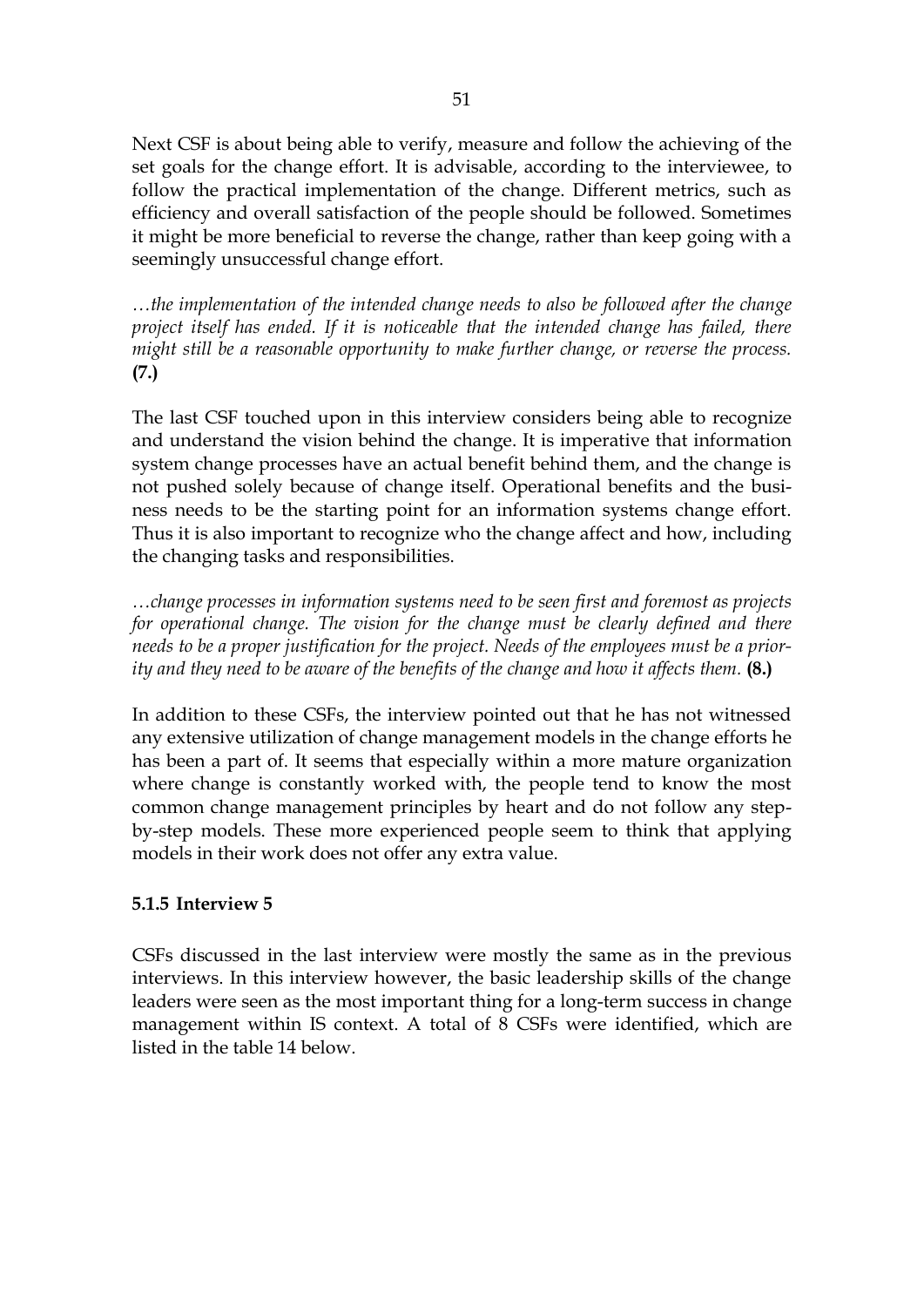Table 14: Interview 5 results

- **# CHANGE MANAGEMENT CSFS IN IS**
- **1.** Leadership skills
- **2.** Effective communication
- **3.** Top management support
- **4.** Sufficient change plan
- **5.** Training and education
- **6.** Defining roles
- **7.** Involving change agents
- **8.** Gradual change

According to the interviewee, it needs to be remembered that leading change in information systems is about people leadership. In other words, leading change does not significantly differ from the principles of leading people.

*…leading change effort is at its core about leading people. One cannot forget basic good leadership principles.* **(1.)**

Second CSF is about being able to communicate the change for the organization and for the people in order to awaken their inner motivation. It is implied by the interviewee, that forcing change upon the organization and people is very ineffective and you would rather make them want to change. Encouraging this also has a good change of mitigating change resistance. In interviewee's experience communication is often an overlooked part of a change effort. Weight needs to be placed on making sure that communication is open, timely clear and targeted towards the right audience.

*…in my own experience, it is very important to be able to justify the need for change properly. Being able to do this also mitigates change resistance. You need to awaken the inner motivation of the organization and the people*. **(2.)**

*…communication is a much overlooked part of well managed change. Many times, communication is not open, timely or clear enough. Sometimes communication might also be targeted towards the wrong audience.* **(2.)**

Next CSF is a common one across all the interviews, and it considers leadership support. In interviewee's opinion, this is a classic area where things need to go right for the change effort to success. However, this interviewee does not see the top leadership support to be as crucial, as the leadership skills of the change managers.

*…top leadership support must exist for change effort to succeed.* **(3.)**

*…it is a classic area where things need to go right.* **(3.)**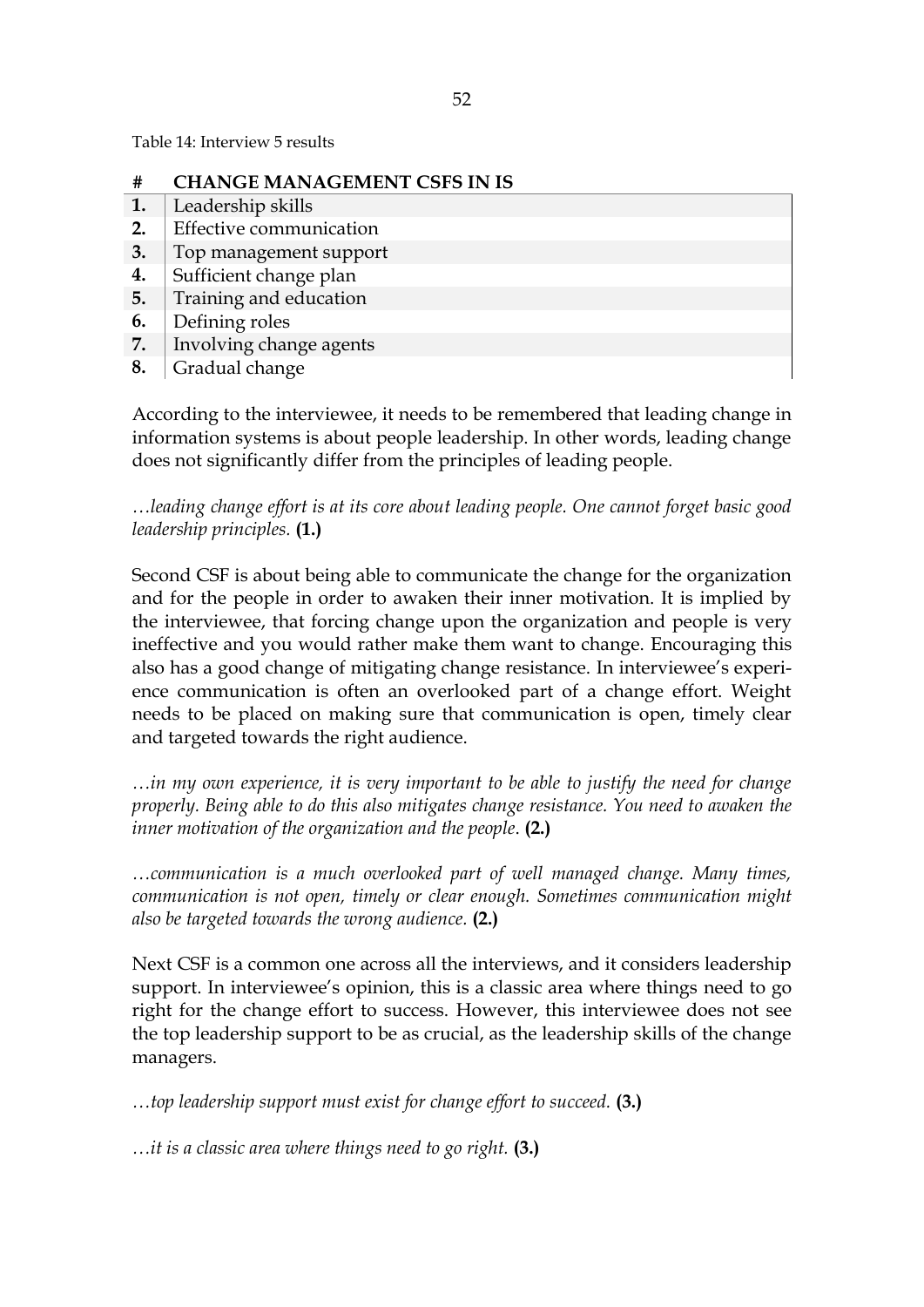The fourth CSF pinpointed by the interviewee is the need for clear goals and a timetable. The understanding of goals is important, as otherwise it is difficult to measure the success of the change effort. In addition, the timetable involved with the change needs to be realistic. If the schedule is too ambitious, the change has a larger chance to fail, or the change is superficial. In this situation the change might exist on paper, but in reality, it has not been put into practice and daily routines.

*…goals must be well understood so there is common understanding where the change effort is aiming at, and how to measure success.* **(4.)**

*…it is important to realize that change requires time. If change is rushed, it might be visible on paper but not in practice.* **(4.)**

Next, the interviewee talked about the importance of properly training the people who will be affected by the upcoming change. In addition, new processes should be practiced before fully applying the change in practice. Properly practiced processes also give people ground to be able to use the systems, for example, correctly from the beginning. This will also give insight whether the change is actually beneficial for the organization. Additional emphasis needs to be placed on making sure that the leaders who are given the mandate to lead the change, are properly trained and possess the necessary skillset.

*…people need to be familiarized and trained with new processes in order to be able to handle the upcoming change. New processes must also be practiced. In a large organization especially, it is easy to do changes on paper, but putting them to practice is a different story*. **(5.)**

*…change leaders need to be well trained and they must have the required qualities to successfully manage their role*. **(5.)**

Sixth CSF is about making sure that roles considering the change are distributed. People need to be aware what is expected of them considering the change, and who is ultimately responsible of doing what. It is important to place the correct people in the correct roles, so everyone can be utilized in a position where they best benefit the change process.

*...people need to be given matching roles and responsibilities*. **(6.)**

The interviewee then highlights the importance of utilizing change agents. He argues, that change agents can make it more likely that also other less experienced are able to better comprehend and accept to upcoming change. However, it is apparently quite difficult to find the best people to fill the roles of change agents and motivate them to act efficiently in that role.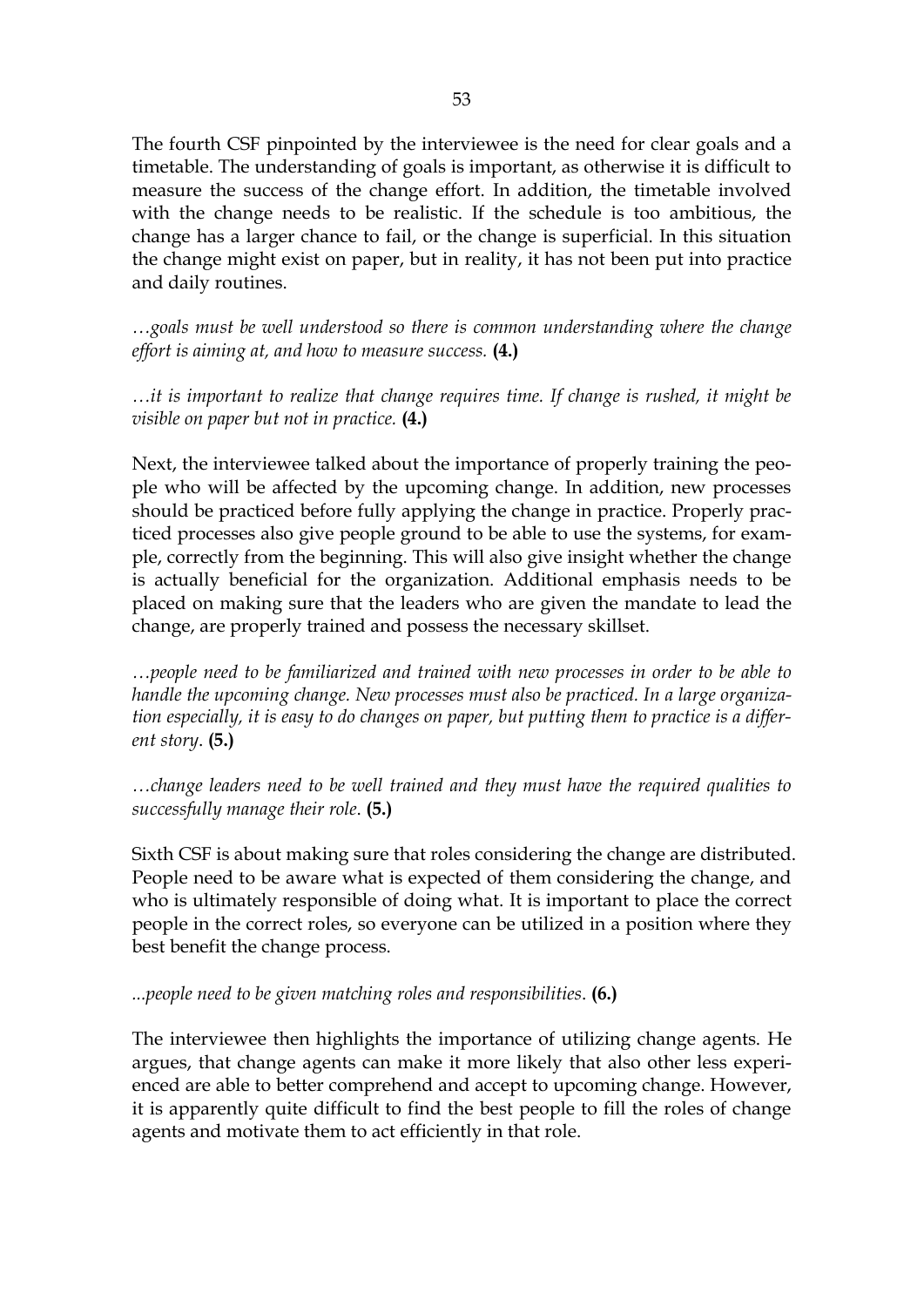*…utilization of change agents is good way to make it more probable that change is put into practice. However, it is difficult to find good people to fill these roles. Change agents also need to be motivated.* **(7.)**

The final recognized CSF in this interview touches the subject of driving change gradually. According to the interviewee's experiences, trying to create too much or too complicated change at once is risky and might easily end in failure, without any of the goals being achieved. This is why change needs to be pushed forward gradually, or little by little. All the applied changes should be piloted first in a limited environment, before going live organization wide.

*…trying to create too much and/or complicated change at once is not the best approach. Change should be conducted gradually, and the changes should first be piloted in a more limited environment*. **(8.)**

Regarding change management models, the interviewee mentioned that not many organizations consistently appear to utilize them. Rather some individuals might have used them as point of reference and guidelines. The interviewee added that choosing a change management model to use in an organization might help in achieving consistently a certain quality in change management work, as then it would not rest alone on the shoulders of individuals who have the understanding of different models of change.

### **5.2 Compiled results**

The results of the previous analysis of the interviews are shown here in a single table. The different recognized IS change management CSFs are categorized on the left and the interviews which they appeared in are marked. The mentions for each CSF are quantified on the left to form a basic understanding which CSFs are the most important according to the interviewees. The most important factor mentioned by each interviewee is also bolded.

As the results gathered on the table 15 demonstrate, the interviewees were of one mind about the importance of ensuring leadership support, communicating the change, understanding the big picture, and training and education. The other CSFs presented in the table were more controversial, with amount of CSFs presented only once in the interviews counting up to four. Next, these findings will be compared to the literature's understanding of current change management in information systems, and whether any differences can be identified.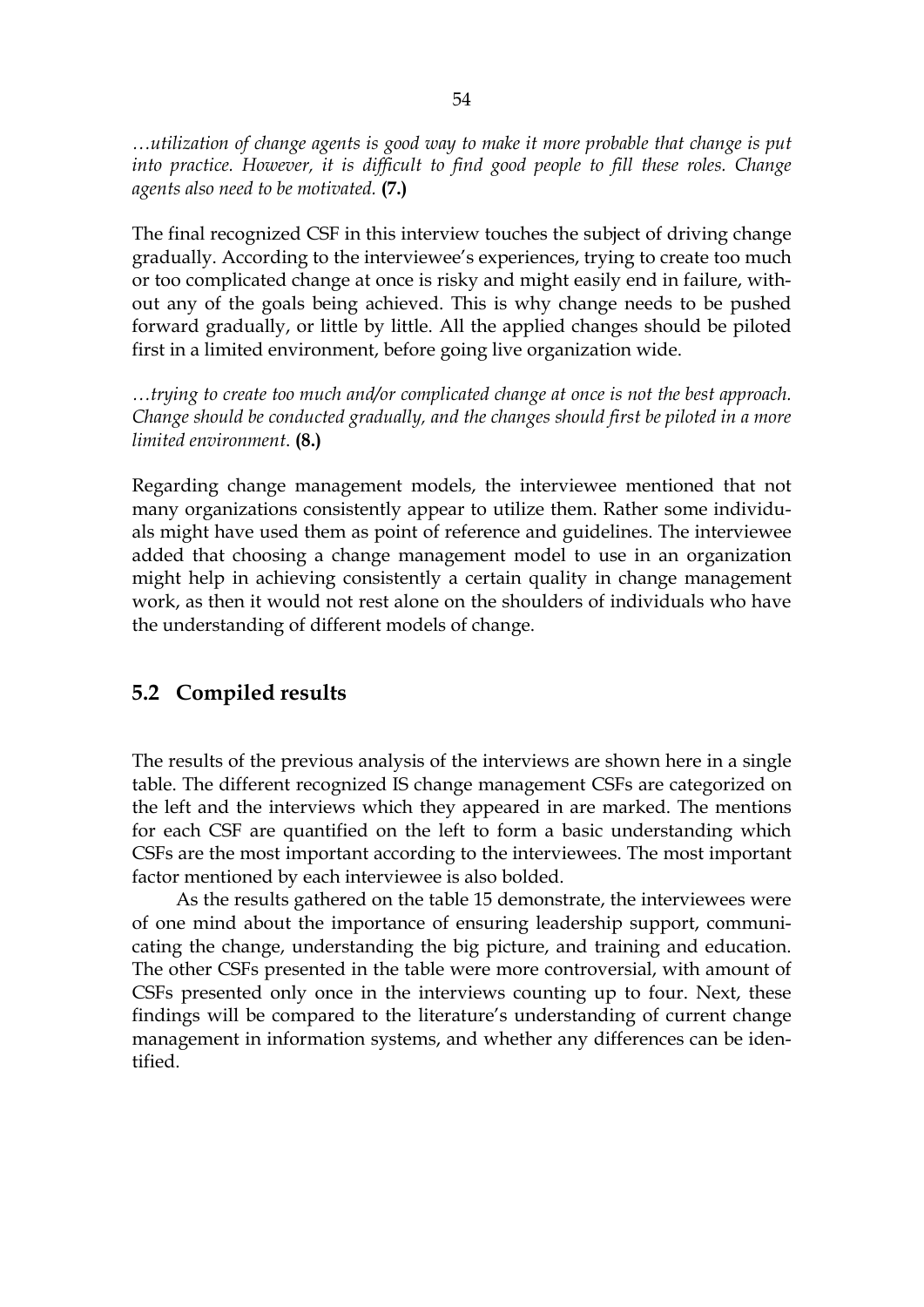| Table 15: Compiled IS change management CSFs recognized in the interviews |  |
|---------------------------------------------------------------------------|--|
|                                                                           |  |

| <b>Change management CSF</b>                        | Interview 1  | <b>Interview 2</b> | Interview 3  | Interview 4  | Interview 5  | <b>Times mentioned</b> |
|-----------------------------------------------------|--------------|--------------------|--------------|--------------|--------------|------------------------|
| Top management support                              | √            | $\checkmark$       | $\checkmark$ | $\checkmark$ | $\checkmark$ | 5                      |
| Effective communication                             | $\checkmark$ | $\sqrt{}$          | $\checkmark$ | $\checkmark$ | $\checkmark$ | 5                      |
| Shared vision for change                            | $\checkmark$ | $\checkmark$       | $\checkmark$ | $\checkmark$ |              | $\overline{4}$         |
| Training and education                              |              | $\checkmark$       | $\sqrt{}$    | $\checkmark$ | $\checkmark$ | $\overline{4}$         |
| Involving change agents                             |              | $\checkmark$       |              | $\checkmark$ | $\checkmark$ | 3                      |
| Sufficient change plan                              |              |                    | $\checkmark$ | $\checkmark$ | $\checkmark$ | 3                      |
| Organization's readiness to deal<br>with the change | $\checkmark$ |                    |              | $\sqrt{2}$   |              | $\overline{2}$         |
| Defining roles                                      |              | $\checkmark$       |              |              | $\checkmark$ | $\overline{2}$         |
| Performance measurement                             |              |                    | $\checkmark$ | $\checkmark$ |              | $\overline{2}$         |
| Sufficient trust                                    |              |                    | $\checkmark$ |              |              | $\mathbf{1}$           |
| Managerial activity                                 |              |                    | $\checkmark$ |              |              | $\mathbf 1$            |
| Gradual change                                      |              |                    |              |              | $\checkmark$ |                        |
| Leadership skills                                   |              |                    |              |              |              |                        |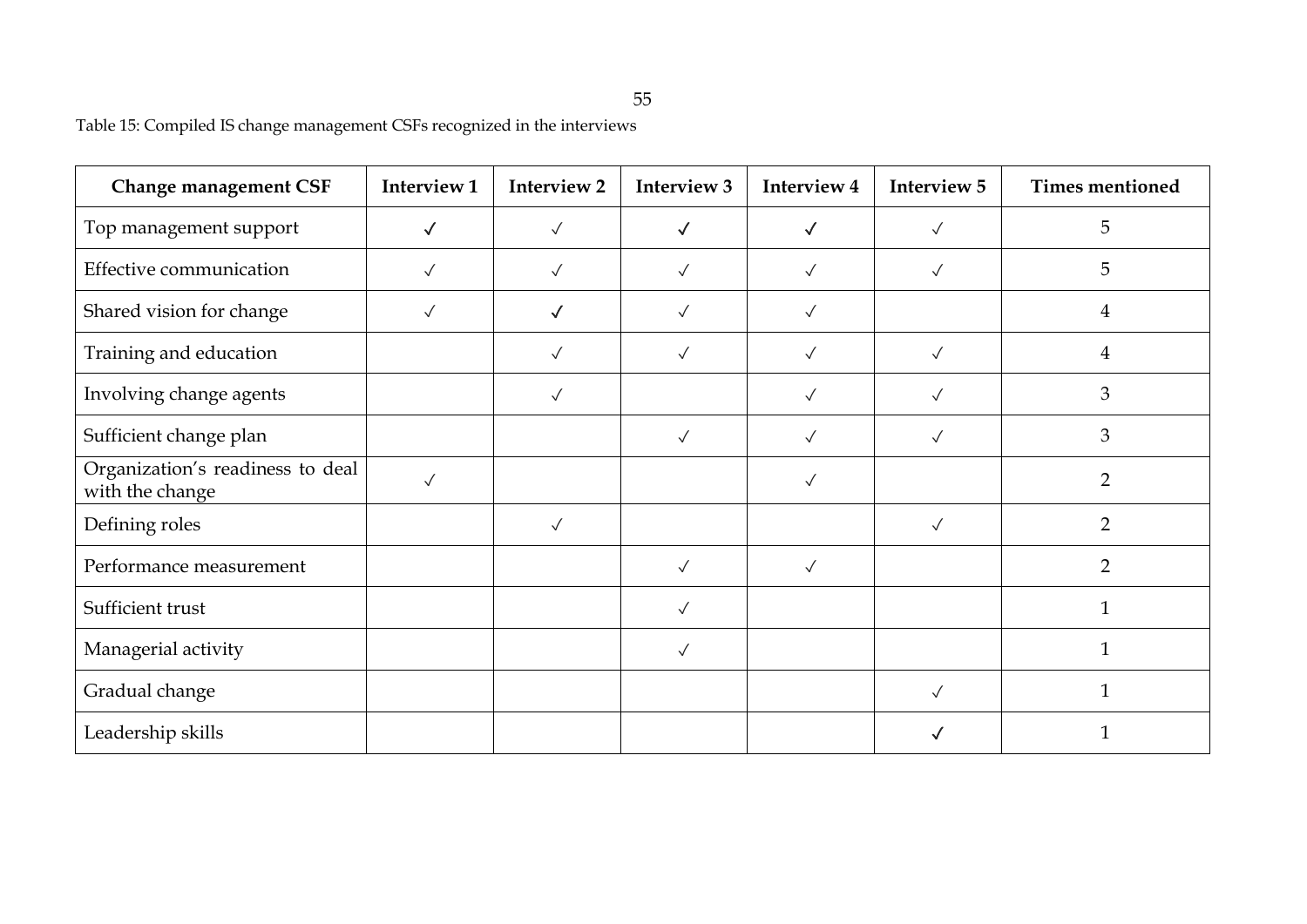# **6 DISCUSSION**

In this chapter the answers to the research question and findings will be explored. Furthermore, implications for practice will be discussed. This study had the ultimate purpose of expanding the currently lacking literature on change management CSFs in information systems context. When organizations are able to recognize the most important critical success factors, their ability to better allocate resources in IS change endeavors grows. By being able to concentrate on the most important change management CSFs, the probability of leading successful change should also increase. After all, lack of change management has been recognized as having an ill desired effect on information systems relevant implementation projects (Momoh et al., 2010).

The current literature understanding of critical success factors in change management cited in this study is based on the research by Ziemba and Oblak (2015). These IS change management CSFs are used due to the relative freshness of the paper, and the fact that it is the only comprehensive study with the viewpoint of gathering change management CSFs strictly with information systems context in mind. The authors of the study have recognized the change management CSFs in IS in an extensive literature review, thus it was not repeated again for the purpose of this study.

### **6.1 Research question and findings**

This thesis had the aim of gathering change management critical success factors from an information systems viewpoint by utilizing qualitative interviews with chosen change management and information system specialists. The reasoning for choosing this topic of study was the bolstering of the currently lacking area of information systems literature, and to better understand how the IS change management CSFs recognized in the earlier literature hold up against the opinions of professionals today.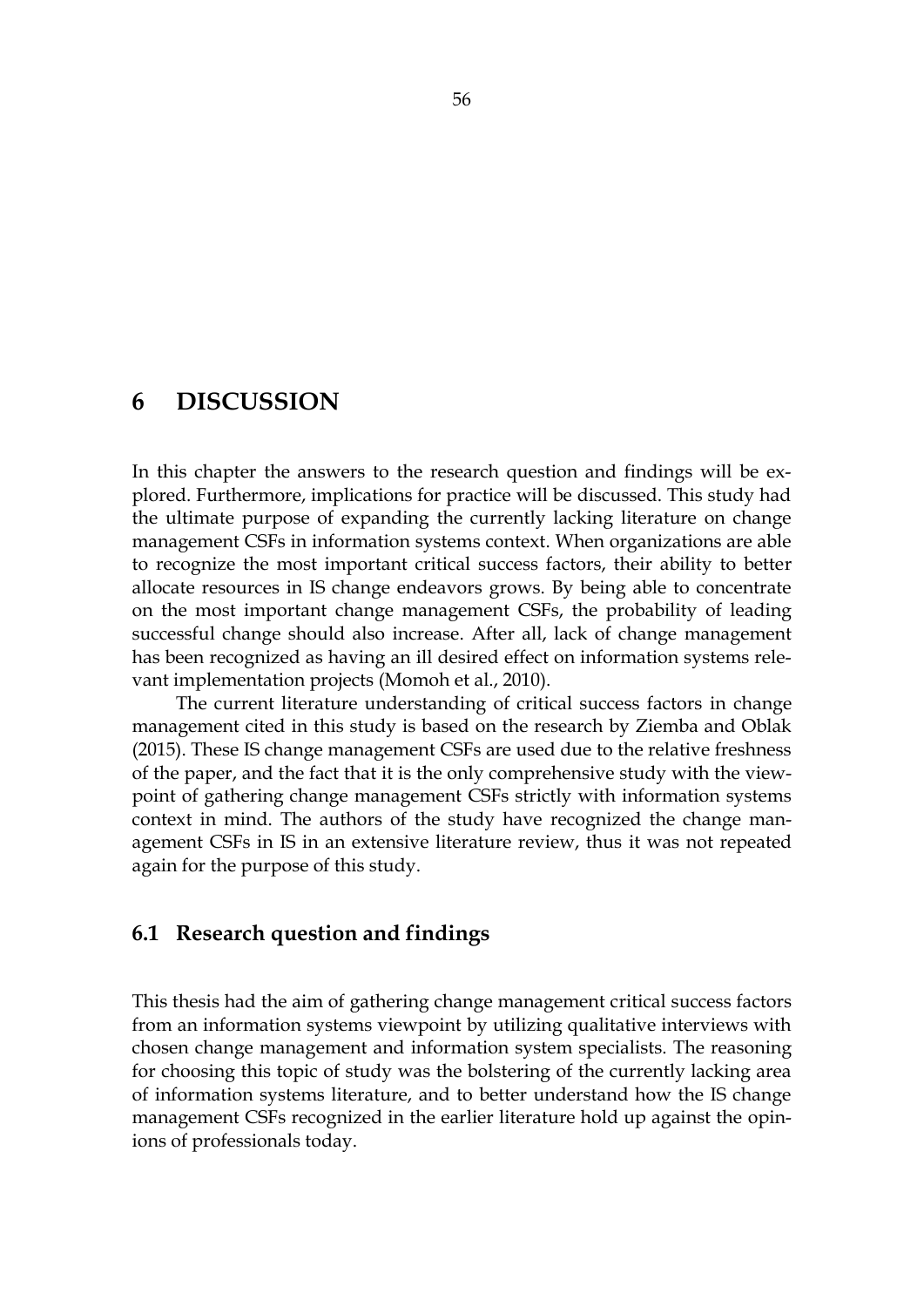57

The main research question of the study was the following:

 **What are the critical success factors for change management in information systems context?**

The sub-question used to decipher the answer is the following:

 **How do the critical success factors recognized in this study differ from the critical success factors currently recognized in the literature?**

For the purpose of answering the research questions, the data collected in the interviews was analyzed by using inductive content analysis, where phrases and comments by the interviewees were analyzed and used to form higher level categories which were then used to create categories of CSFs. Both the CSFs currently recognized and the CSFs that were recognized in this study have been collected to the table 16 below, which answers both the main research question, and the sub-question.

| Change management CSF in information<br>systems context | Recognized in<br>the current IS<br>literature | Recognized<br>in this thesis |
|---------------------------------------------------------|-----------------------------------------------|------------------------------|
| Top management support                                  |                                               |                              |
| <b>Effective communication</b>                          |                                               |                              |
| Shared vision for change                                |                                               |                              |
| Training and education                                  |                                               |                              |
| Involving change agents                                 |                                               |                              |
| Sufficient change plan                                  |                                               |                              |
| Organization's readiness to deal with the               |                                               |                              |
| change                                                  |                                               |                              |
| Defining roles                                          |                                               |                              |
| Performance measurement                                 | $\checkmark$                                  |                              |
| Sufficient trust                                        |                                               |                              |
| Managerial activity                                     |                                               |                              |
| Gradual change                                          |                                               |                              |
| Leadership skills                                       |                                               |                              |
| Recognize the change                                    |                                               |                              |
| Employees' involvement                                  |                                               |                              |
| Employees' satisfaction                                 |                                               |                              |
| Information flow                                        |                                               |                              |

Table 16: Compiled list of change management CSFs in IS context and a comparison between the CSFs recognized in the current literature and findings of this thesis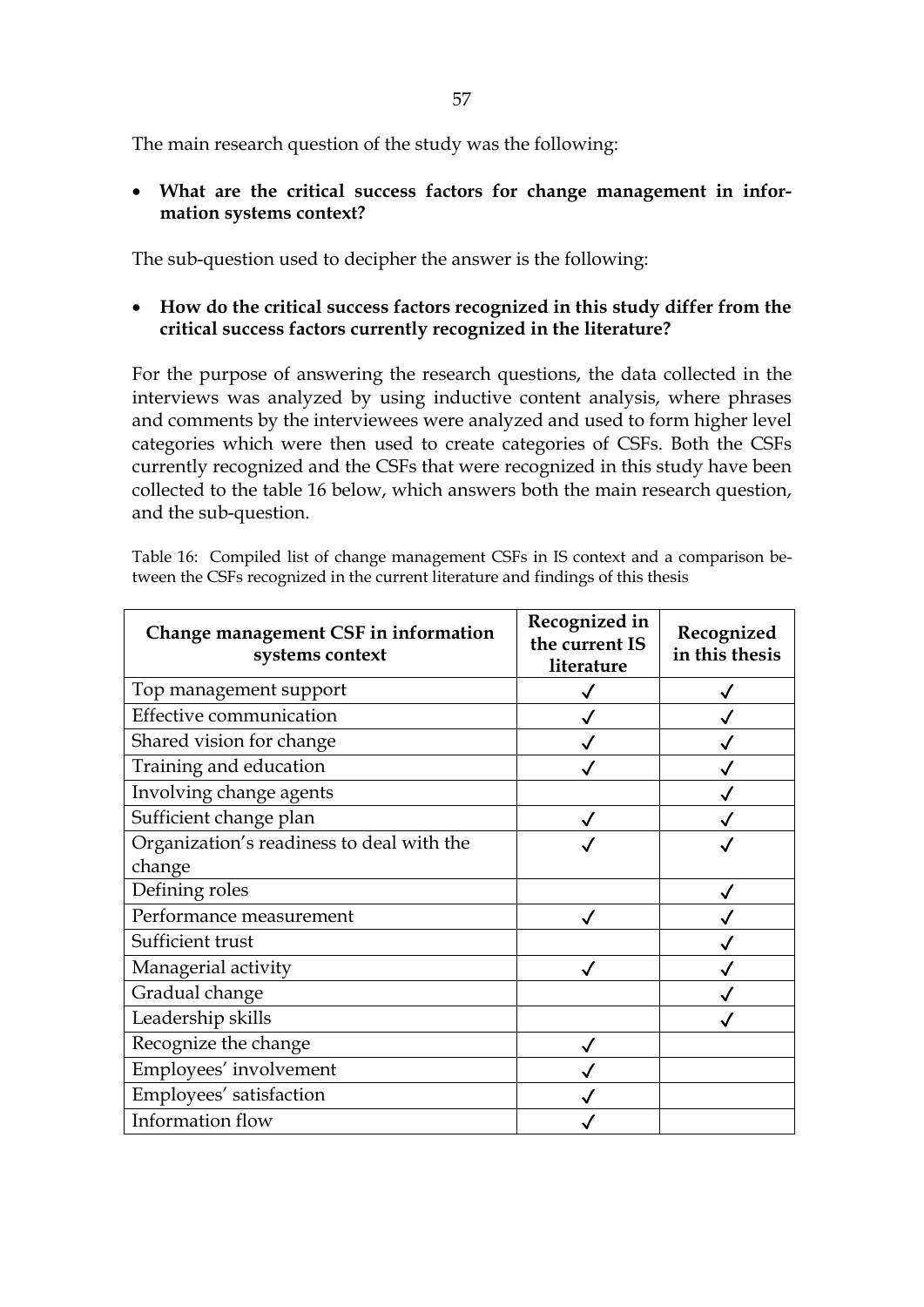The findings of this study indicate that the results of this study are somewhat comparable to the previously recognized critical success factors in information systems context. Eight of the listed critical success factors were found from both current studies and the results of this study, while eight critical success factors were only found from either one. The highest level of consensus was identified in top management support, effective communication, having a shared vision for change and training and education, as these were mentioned to be crucial for successful change management in IS by all, or most of the interviewees. Differences were also found in a few categories between the current literature and the results of this thesis. For example, current IS literature does not seem to recognize change agent involvement, role definition, sufficient trust, gradual change and leadership skills as CSFs, which came up as a part of the results of this thesis. On the other hand, current literature recognizes a few other categories which were not recognized in the study at hand as CSF, namely recognizing the change, employee's involvement, employee's satisfaction, and information flow. These distinctions are likely caused by the differences in the scope and perspective of the compared studies, and the method how the CSFs are raised above other success factors. As study by Ziemba and Oblak (2015) is based on public sector, while the viewpoint of the interviewees in this thesis was from the private sector, it might cause a different emphasis on the importance of different success factors. For instance, change agent involvement is embedded by Ziemba and Oblak (2015) within shared vision for change CSF. Similarly, role definition might be more tightly embedded somewhere else, rather than having been raised as its own CSF, like has been done in the study at hand. The differences do not necessarily mean that the current literature, or the results of this study are inaccurate, rather they might be more relevant in their own sub contexts. Moving on, the findings of this study are presented in more detail and supported with relevant literature findings.

The most popular, and arguably most important change management CSF in IS was recognized to be top management support. Three of the five interviewees picked it as the most crucial part of a successful change, and the other two interviewees also picked it as one of the CSFs. According to interviewees, the importance of top management support is paramount for a change to be successful, and a comment was even made that there is no reason to even attempt a change endeavor without having the support of organization level leadership. Top leadership support is important in securing enough motivation for the change to occur in the organization. It also allows those responsible for the change to get enough money, training, time and other resources to actually go through with the change. In addition, having top management support helps mitigate change resistance via setting a good example and showing that even they are committed to the change. Top leaders can demonstrate this by being the first ones to test and utilize a new information system, for example. Top management support should also introduce clear goals which helps in assessing success of the project. These thoughts get a lot of support from the existing literature. For example, Sutanto, Tay, Kankanhalli and Tan (2009) argue that top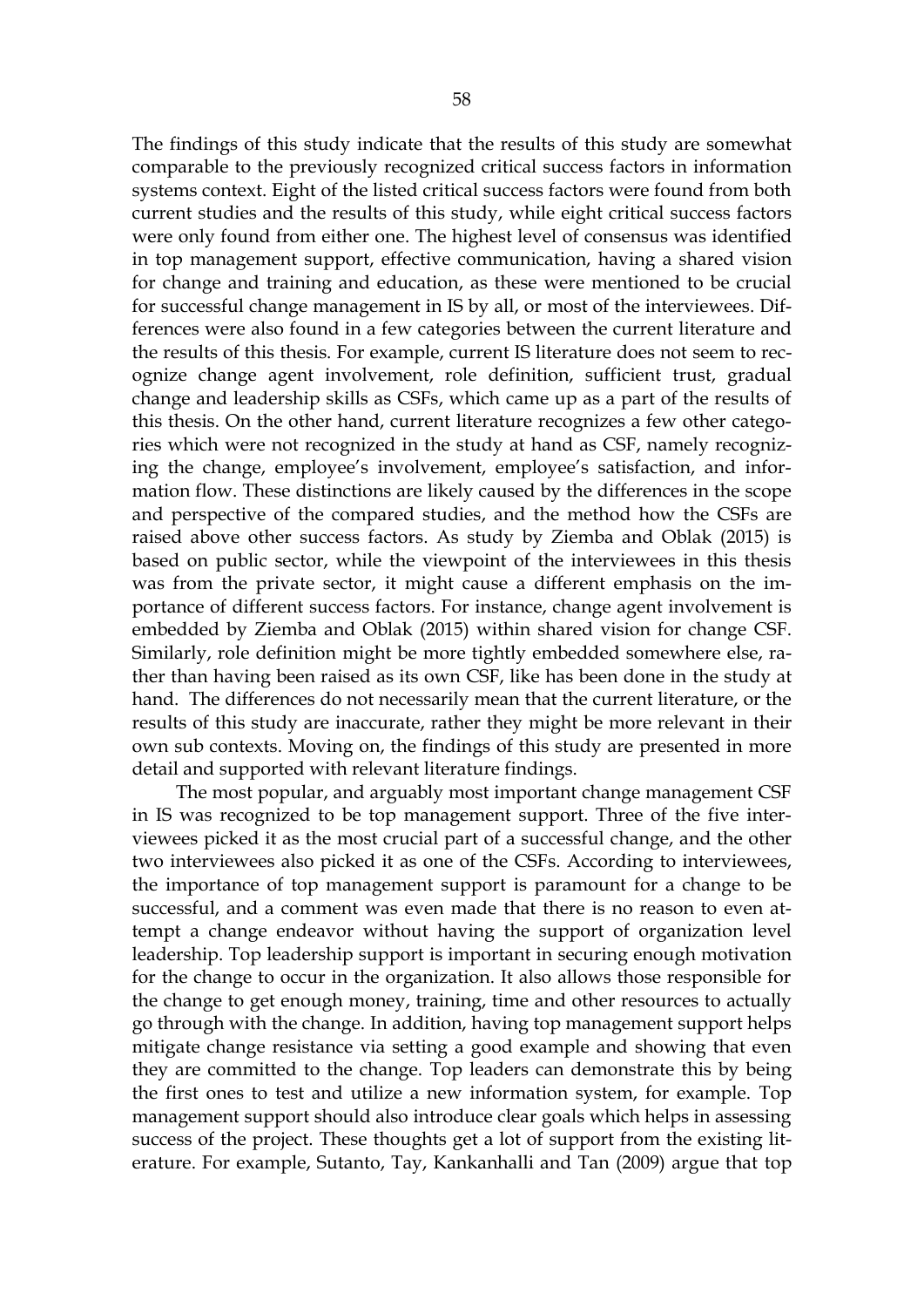management support in IS projects provides sufficient influence, power, and resources to push the change through. In addition, it was found in a literature review by Sutanto et al. (2009) in multiple system change related studies, that top management support is essential in facilitating intra-organizational systemrelated change. Chrusciel and Field (2006) also recognized top management support as crucial for success in an information systems implementation project. It is difficult to argue against the importance of top management support and commitment in information systems change endeavors. Top management should have the most comprehensive view of the status of their organization, and they should be the ones to recognize the elements required for the change to succeed. Thus, their support for successful change is paramount, as without their involvement, it is difficult to explain or justify the need for change to the rest of the organization.

According to the results of this study, effective communication is among the top CSFs for IS change management, as there was full consensus about its importance across all the interviews. Effective communication involves being able to communicate fast and purposefully all the change related information across the organization and articulate it in the correct form for the listener to understand. Having enough information in the right form is crucial for people in the organization to understand the need for change and be able to visualize what it will mean for their everyday routines. When introducing a new information system, there should be enough information available easily on how to use the system in question efficiently. It is difficult to argue against the necessity of effective communication on well managed IS change process. For instance, Ziemba and Oblak (2015) discuss that without proper communication, the employees involved in the change process cannot know the changes that have been made, are being made, and what changes should be made. More crucially, they will not have enough knowledge on what their tasks are related to the change to be implemented. Additionally, Graetz (2000) states that communicating the need for change is important, also from the grassroots up. Key stakeholders of the change effort need to assist in communicating the message about the change repeatedly up, down and across the organization (Graetz, 2000). In further support of effective communication, Kotter (1995) explains that communication coming straight from top management has excellent leverage in gaining commitment and increasing motivation throughout the change effort. It can thus be stated, that effective communication is an essential part of successful change management in IS context.

Another crucial change management element for IS recognized in this study, is the ability to have a shared vision for change throughout the organization. The vision on what the IS project is meant to achieve, and how does it fit in to the goals of the broader context of the organization should be clear in order for a proper justification for the IS change project to exist. The information gathered from interviewees in this study provides evidence on the importance of having a shared vision for change, as four of the five interviewees considered to be a critical success factor. Sutanto et al. (2008) support this notion by stating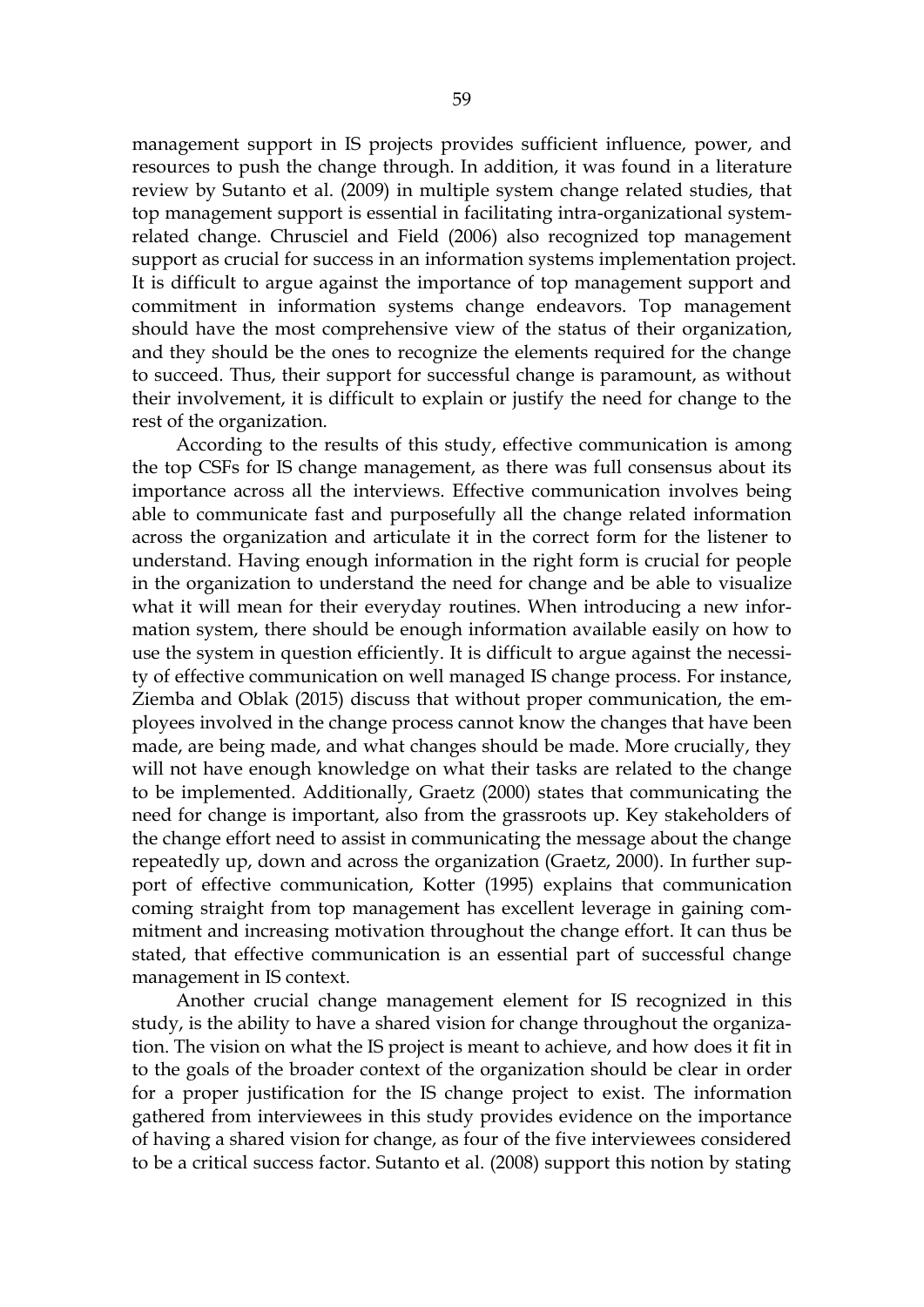that from a system change effort perspective, shared vision for change serves as a foundation for creating strategies for arriving at a future end-state. Having this vision is thus an important first in moving towards the actual change, and it needs to be shared by all the relevant stakeholders of the organization. In addition, Weber and Weber (2001) emphasize the importance of clear vision and objectives for organizational success in times of uncertainty, such as an organization being in a state of transformation.

According to the results of the study, training and education form an important part of a successful IS change process. Ensuring that this CSF is taken into account well enough does its part in making sure that all the employees know enough details about the change in order to know what is required from them, and are also able to use any newly deployed information systems in order to reap the maximum benefits from its use. Training and education of the employees who are affected by the change was seen as crucial by four of the five interviewees. Workshops and other meetings where communication goes both ways can be utilized so employees can learn, but also express their own thoughts about the change at hand. Weber and Weber (2001) support the importance of employee training by stating that via training employees gain initial experience about the change, for example a new information system, and are able to better support management in the upcoming change effort.

Although involvement of change agents does come up in the literature quite often when considering successful elements of change, it does not seem to have been widely recognized as a higher level critical success factor for change management in information systems. For example, Sutanto et al. (2009) do find the role of change champion, a role which can be seen as a leader of change agents, important element of successful change in intra-organizational system change management, but it is placed under top management support CSF. Moreover, Ziemba and Oblak (2015) see change agents as an integral part of shared vision for change, and do not raise it as its own CSF. Kendra and Taplin (2004) add to the importance of change agents by stating that managers who master change agent knowledge and the necessary social and management skills are crucial in improving the odds of IT project success. Change agents also can have an emotional impact on the staff working on an ICT project. For example, implementation of information systems largely depends on people accepting a system and generating positive feelings towards the system, in which change agents hold significant responsibility (Zorn, 2003). The previous statements demonstrate the importance and required attention of sufficient utilization of change agents in order to achieve satisfactory results for IS change projects.

The results raise sufficient change plan as another CSF in IS change management. Three of the five interviewed professionals raise it among their chosen critical success factors. According to their comments, in order for a change project to progress smoothly, it is necessary to form a change plan that allows enough time and intermediary steps for the change process. Creating a proper change plan also involves creating relevant metrics that can be used to follow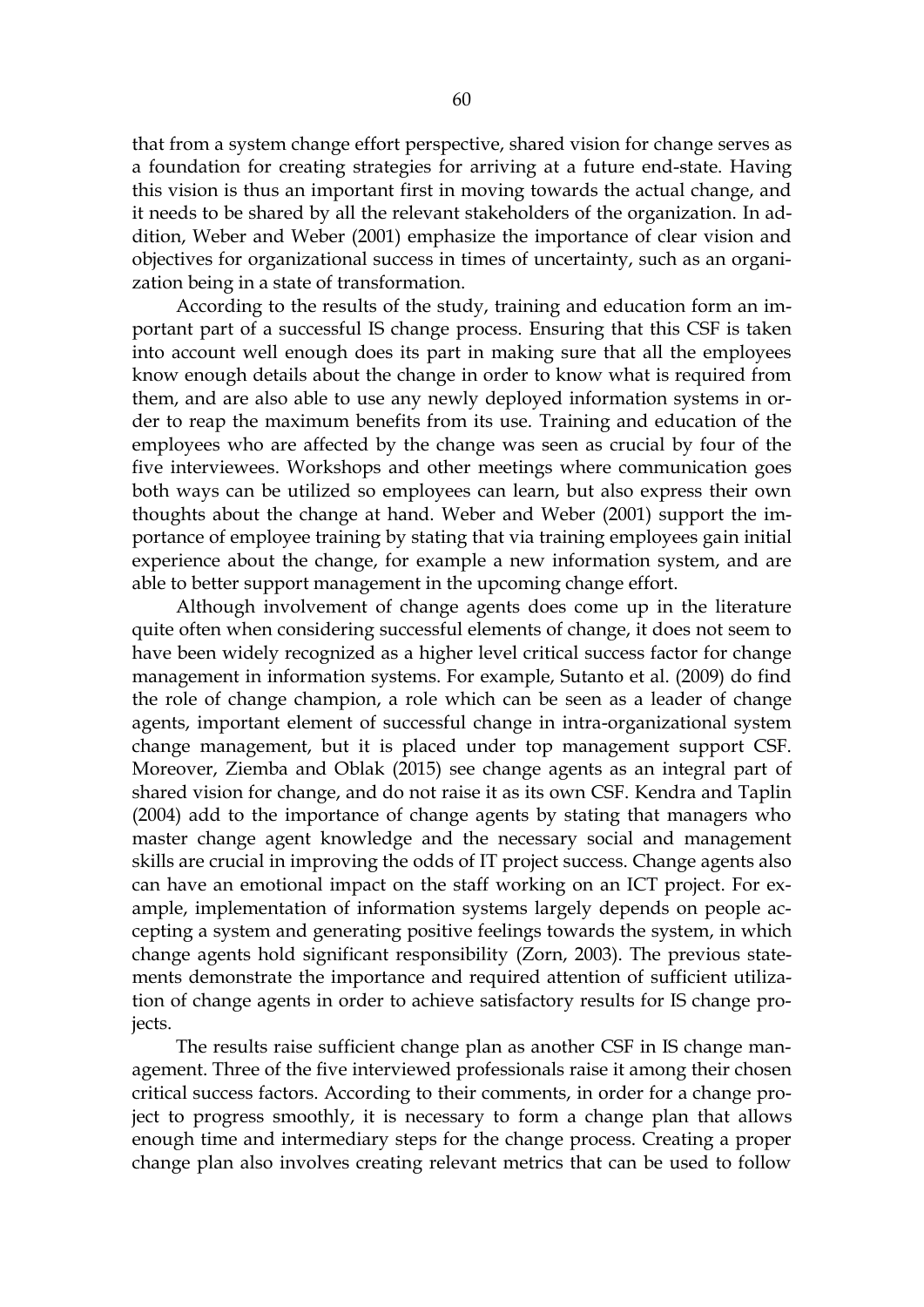the progress of the change effort. Furthermore, creating a change plan involves managing human and other resources in an efficient way (Ziemba & Oblak, 2015). This, in part, allows the creation of best environment for the change effort to succeed. Cocks (2014) further supports the importance of a good change plan by stating that a clearly documented change management process helps in mapping the tasks and required resources. In addition, according to Kotter and Schlesinger (1989), change effort that is not clearly planned in advance but is implemented quickly tends to get bogged down because of problems that weren't anticipated.

Another CSF recognized in IS change management context is the readiness of the organization to conduct the change. Two of the five interviewees recognized it as a CSF, thus according to the results of this study, it was not seen to be as crucial CSF as some of the previously recognized CSFs where interviewees were more unanimous. The important aspects of organizational readiness include the necessary resources and skills that are required for the change to be thoroughly applied. Interviewees also made remarks, that in the case of implementing information systems for, you need to be fully aware of your organization's information system portfolio and how the systems relate to each other. This is necessary if you want to truly understand and benefit from an additional information system. When the organization is ready to adapt the change and the necessary groundwork has been properly laid, it is also more likely that the organization is able to reap the intended benefits of the change at hand. Literature supports the importance of organizational readiness to deal with change, for example, Sutanto et al. (2009) remark that conducting present situation assessments and managing expectations for the new system are important in order to succeed with an implementation of a new system. Additionally, Weber and Weber (2001) state the importance of being able to ensure the employees of the fact that organization is ready to implement the changes and achieve better performance as a result.

The next CSF recognized in the results of this study considers the proper allocation of roles considering the change effort. According to the results of the interviews, this CSF was a little more niche element of a successful IS change management effort, than top leadership support for example. Nevertheless, its importance was recognized by two of the five interviewees. For instance, it was raised as a fact that people who partake in the change need to be given roles and responsibilities that properly match their skills personal skills. Also, it became apparent from one of the interviewees experiences that people involved in the change cannot have too many roles and responsibilities at once possibly due to conflicts of interest, or simple overburdening. Current IS change management literature covers matters such as building an efficient team (Sutanto et al., 2009), as well as managerial activity, training the employees and planning the change as project (Ziemba & Oblak, 2005), but it fails to explicitly mention the importance of role allocation. It is likely that some of the mentioned entities, such as planning the change properly, might include careful role allocation for those people partaking in the change. However, according to the results of this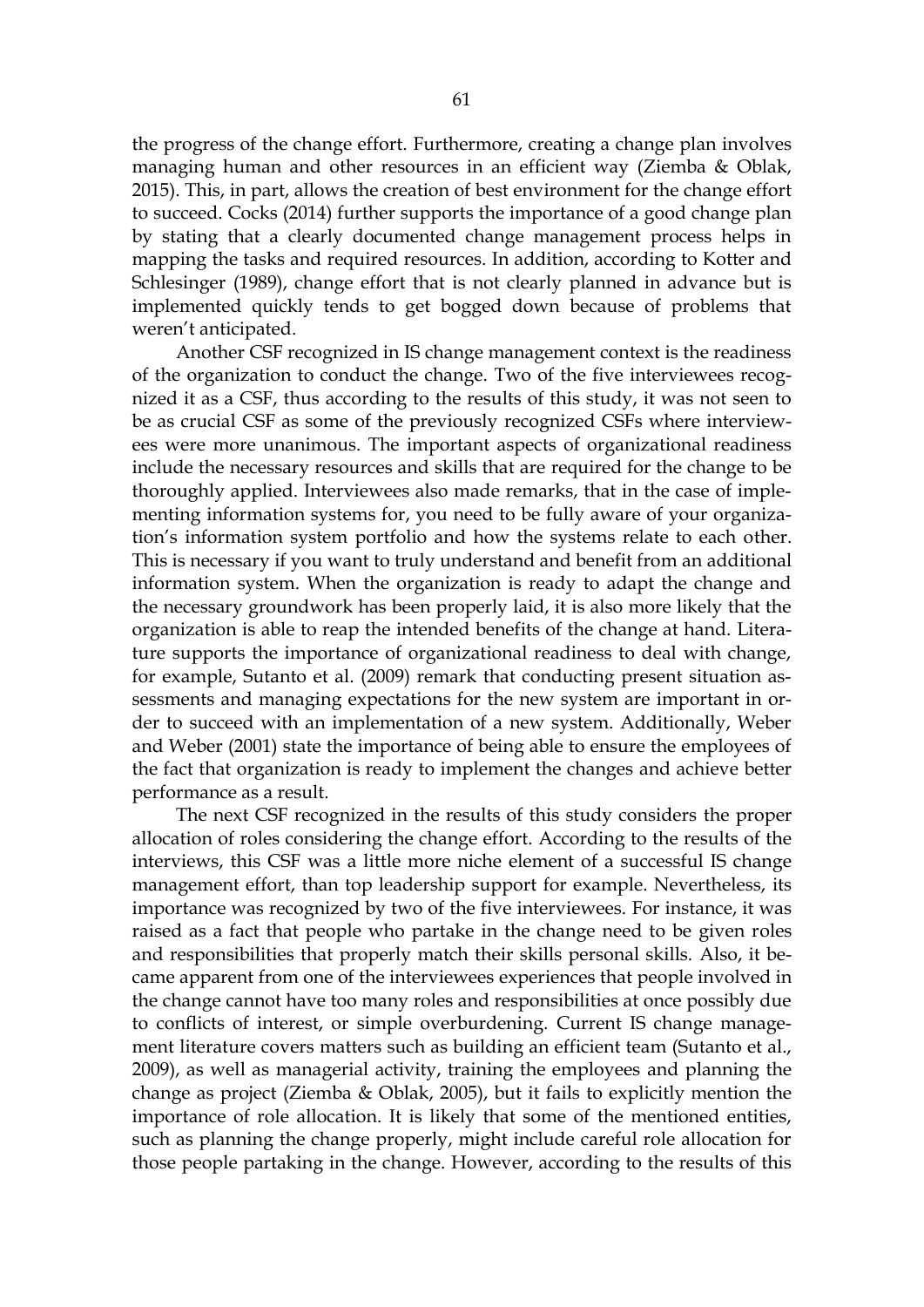study, more emphasis should be placed on allocating change roles according to the skills of the individuals.

Performance measurement was another CSF that was recognized by two of the interviewees in this study. Interviewees had experiences of IT change projects where there was a clear lack of performance measurement which made it harder to recognize whether the change has actually been achieved in the wished extent. It was also noted, that when proper performance measurement is in place, it is easier to recognize the need for additional adjustments, or even abandoning the project and reversing the change, if it seems that things are not working as intended. This CSF also has considerable support in the literature. For instance, Ziemba and Oblak (2005) state that it is necessary to be able to follow the progress of the change effort in order to control IS change more effectively and efficiently. In addition, the ability to monitor and get feedback considering the change from the users enables organization to follow whether the change is achieving its objectives. Al-Mashari, Al-Mudimigh and Zairi (2003) agree with these statements and add that measuring and evaluating performance is critical for ensuring success of the business organization, as well as making sure that IT systems provide the value they were meant to provide.

Next CSF recognized, managerial activity, was only mentioned by one of the interviewees, but it has support in the relevant literature. It is also likely that many of the other interviewees saw managerial activity as a sub-category of some other mentioned CSF, such as organizational readiness for change, or sufficient change plan. The interview who raised managerial activity as CSF mentions that actions of managers involved in the change are of great importance if success is to be met in an information systems change management endeavor. Emphasis was also placed that the managers need to have enough authority to advocate the change and keep time and resources under control. Chrusciel and Field (2006) support the importance of managerial activity by stating that managers play a crucial role in managing the time of their subordinates and accounting for their involvement in the change process when necessary. Additionally, Luftman and Brier (1999) point out that IT managers need to have enough knowledge about new implementable technologies, and how they can best be integrated into the components of business. It is highly likely that all serious information system change projects include IT managers as a part of the change process, which makes the knowledge and skills of IT managers imperative for a successful IS change project. Many of these IT managers might have change management roles as well.

Next three CSFs recognized in the context of this study were sufficient trust, gradual change, and leaderhip skills. The common denominator for these CSFs was that they were only recognized by one of the interviewees, and they are not widely recognized as CSFs in the current literature under the names listed here. However, they are more or less included as parts, or sub-categories of the higher level CSFs that have been discussed in this paper and in the literature. For instance, sufficient trust can be seen as captured by sufficient organizational readiness, or as a result of effective communication. Similarly, gradual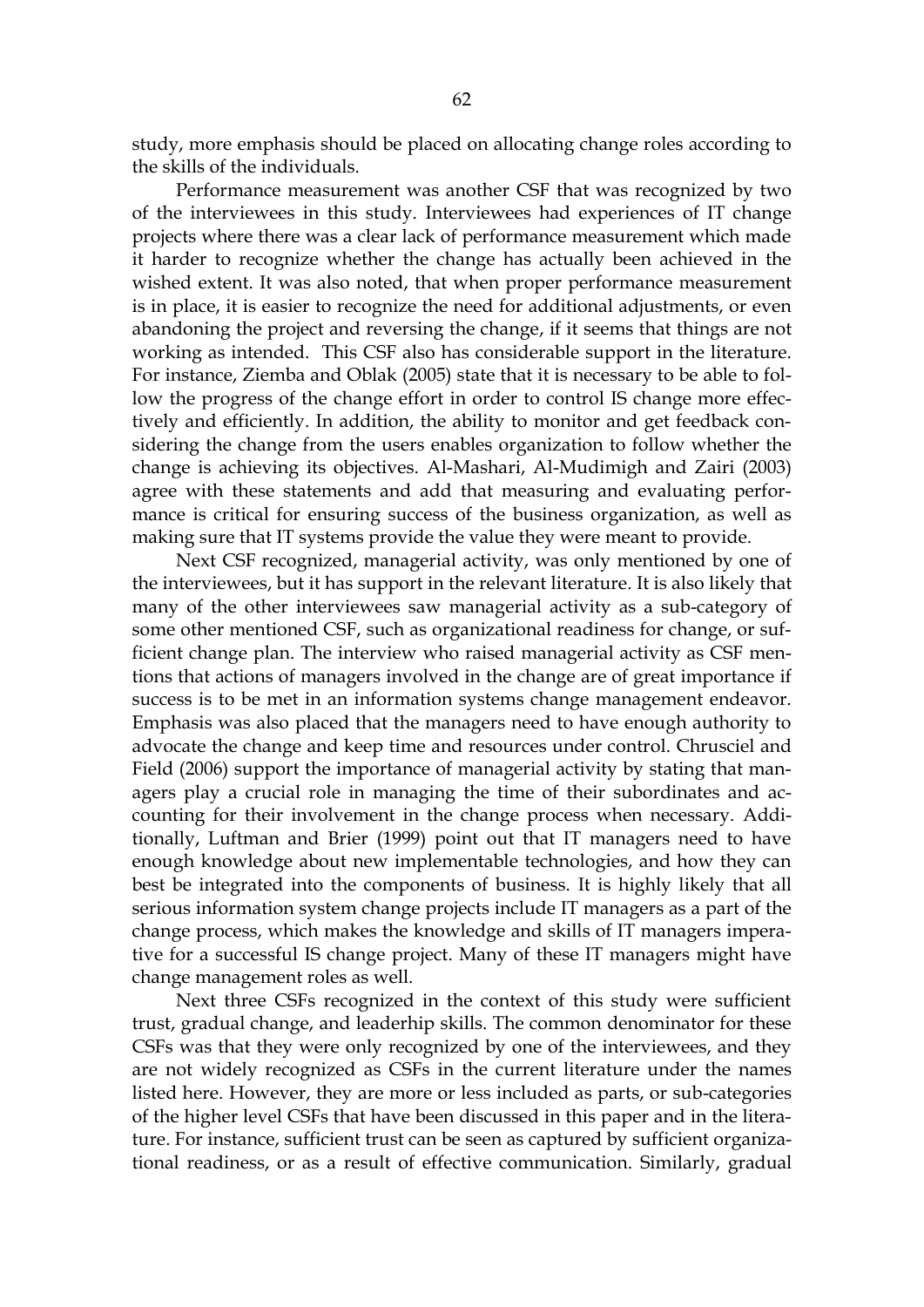change might be a side effect of good change plan and making sure the organizational readiness for change, by committing it little by little. Leadership skills is another possible CSF sub-category that can be seen as a part of managerial activity, proper change plan, or top management support for instance. These three entities however, did not receive much attention in the interviews or in the literature under these exact definitions, so it is difficult to justify raising them as high level CSFs for IS change management.

Due to the change management emphasis of this research, all the interviewees were also questioned whether they have recognized any extensive and formal use of a standardized change management models in the client organizations they have worked in. The answer from all the interviewees was rather exhaustive no. The interviewees had only witnessed ad hoc ways of managing the change in the organization during their projects. Such a complete lack of utilization of any change management models is surprising, as they seem like a good solution to make certain that many of the elements of success are naturally included in the change processes of an organization, without the need to reformulate a good change management structure every time. Further still, many of the CSFs recognized here in the context of successful IS change management can be connected with different steps of various change management models. The benefits of using a standard change management model, possibly with some situation specific modifications, was also recognized in the interviewees, as it would ensure certain standards across the organization in change management. However, based on the literature review and the interviews, it became apparent that many of the change management models are not seen as practical, which might be one of the reasons why they are not as widely used and accepted as one might expect.

### **6.2 Implications of the research for theory and practice**

This study offers some implications for theory and practice in the field of information systems. For instance, implications of the literature review section for theory are that change management literature in information systems context is still lacking. Few studies handle this issue, and especially information systems literature seems very preoccupied with issues such as ERP implementation, with change management barely mentioned. The various change management models looked upon in this study provide very general guidelines for managing change in organizations, with little information systems relevance. Information systems literature could benefit from implementing change management viewpoint more often in the studies, and maybe creating a higher level framework which could be utilized in a multitude of IS projects, instead of only in the implementation of single technologies. There are few studies that recognize the unique prospects of an information systems change project, with a few studies extending the thought that change management is important in information systems context, but not providing further details of the information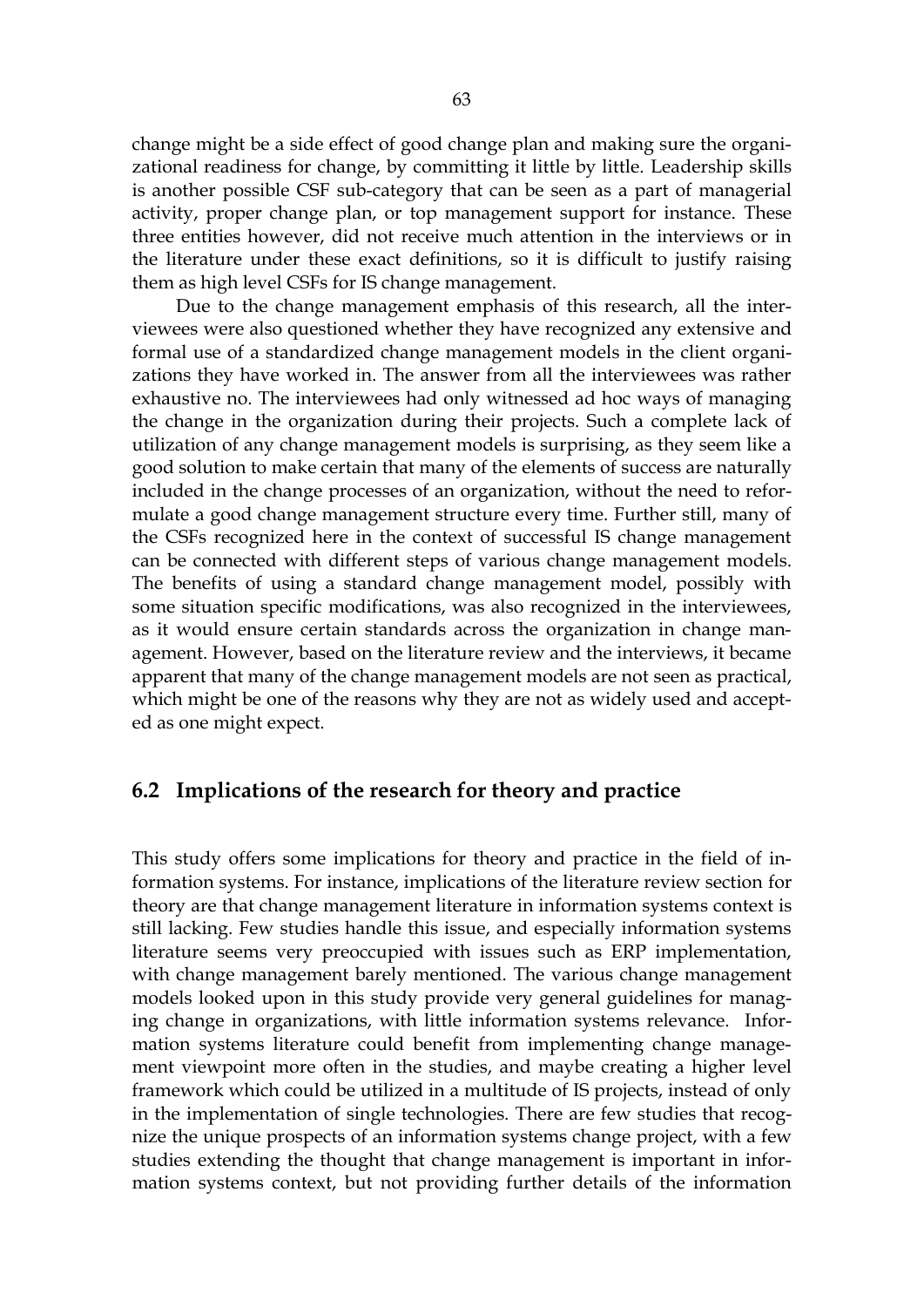systems relevant areas of change management. The sole fresh study discovered in the literature review of this paper provided the basis of IS critical success factors in change management for comparison against the current study. The fact that few such studies seem to exist of this subject indicate that more research emphasis could be placed on critical success factors for change management in information systems. More studies should be conducted in different information systems contexts to allow more comfortable generalization of the critical success factors found and confirmed in this study. Additional theoretical implications consider the role of change management models. It appears that many organizations do not formally utilize a standard change management model in IS transformation. More studies could be conducted on the reasoning behind this, and whether the available change management methodologies are sufficient for the needs of a modern organization.

From a practical perspective, this study has a few key implications. First, many of the currently recognized critical success factors in information systems gain further confirmation in this study. Top management support, effective communication, shared vision for change, training and education, and sufficient change plan were all further confirmed to be a crucial part of a successful IS change project, as most of the interviewees agreed on their criticality. Especially top management support and effective communications were recognized as being critical for change management success in IS, as these CSFs had unanimous support from the interviewees. Top management support is seen as an absolute must for a change project in IS, as without it there will be not be enough resources, motivation, or organizational commitment to go through a change in a thorough way. Effective communication is critical in order to make sure everyone understands the need for change, its scope, and its effect on day to day work of all the parties involved. Without effective communication, change resistance might grow excessive for instance. In addition to providing evidence on the importance of many of the existing CSFs for change management in IS, two new candidates for CSFs were identified, namely the utilization of change agents, and careful role definition. Change agents are required to further spread the message of the change among the other employees and act as personnel who can help others in comprehending and adapting the change, which is important if the organization is to rely on the usage of a fresh new information system. Careful role definition is required to make sure that all the required change roles are fulfilled with people who have the suitable experience and training for the role, whether it is a technical information system expert, or a project manager. In addition, few sub-categories of CSFs were noted to be of special importance. These include ensuring sufficient trust within the change management organization, making sure change is gradual enough as not to try achieve too much at once, and basic leadership skills. The ability to further recognize these factors improves the ability of organizations to concentrate further resources to those critical success factors to ensure smooth transition process. The ability to allow organizations to direct resources correctly in IS engagements will also have a remediating effect on the rather high failure rate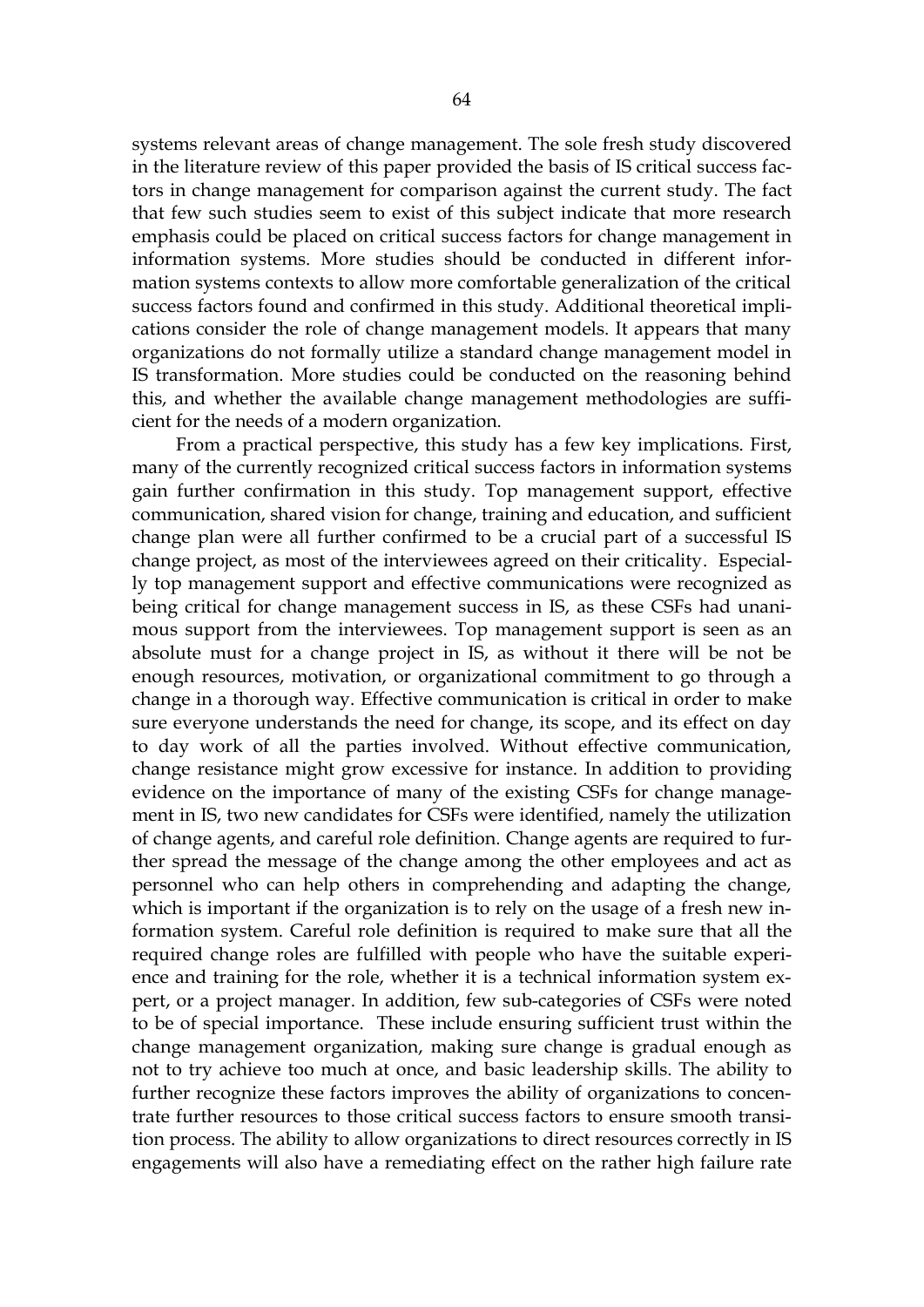of IS projects. Further implications rise from the lacking usage of change management models in change management situations. Organizations might not be utilizing change management models and different standardized methods in their change processes regularly, but the implication might be that many of the change management models might be too abstract and difficult to modify to differing situations. Implication of this might be the need for more easily generalizable change management models, but also looking for additional standard methods within change management context, in order to ensure certain level of quality across all change projects in the organization.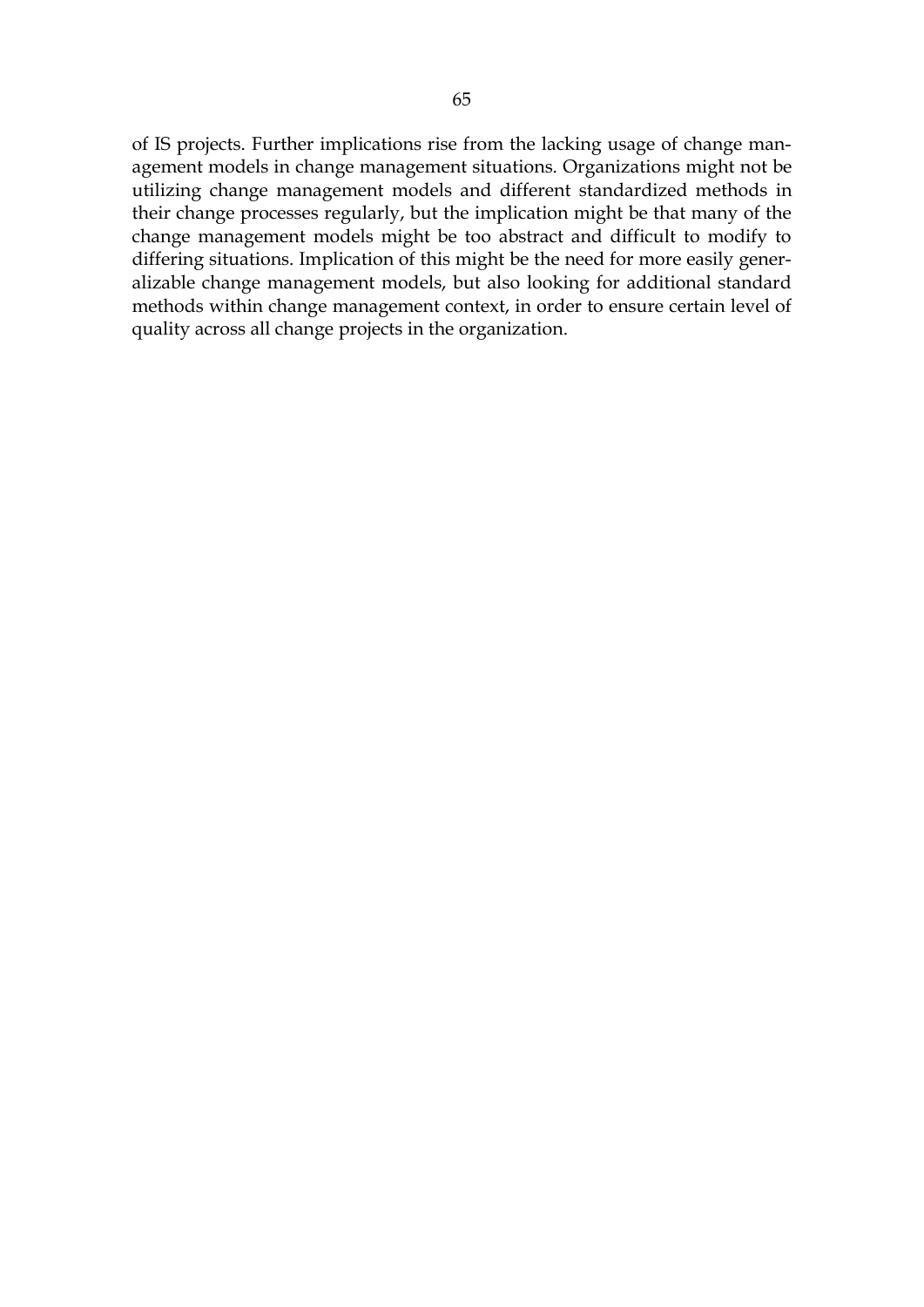# **7 CONCLUSION**

In this chapter the conclusion of this study are presented. A summary will be given about the outcomes of this research, while also discussing the contribution of the study, as well as the relevant limitations.

This research had the purpose of recognizing the most critical success factors in change management in the field of information systems. This direction was chosen due to the lack of current IS literature on the subject. Very few previous studies in IS have delved into the subject of critical success factors in the area of change management, rather focusing on the challenges of implementing single IS technologies or solutions. Research was conducted by utilizing qualitative interviews with chosen change management and IS knowledgeable specialists from a global consulting company, in its Finnish member firm. Five chosen professionals in different stages of their career were interviewed, and the results were analyzed by using an inductive content analysis method. This method allowed the researcher to form high level CSFs from the numerous elements that the interviewees mentioned as important for change management in information systems context. The results gathered were compared against existing literature about the subject, and new findings were highlighted.

Findings of the study strongly suggest that many of the currently recognized critical success factors in IS change management are accurate. For instance, top management support, effective communication, training and education, change plan and organizational readiness for change, among others, are examples of the critical success factors recognized in this study, which also have presence in the current literature. However, some areas that should perhaps require more attention were recognized as well. For example, utilization of change agents, and making sure that role allocation in the change process is done correctly might require more attention. Also, the importance of some of the sub-categories of CSFs, or elements that form the higher level CSF, such as the need for sufficient trust in the change organization, making sure change is gradual enough, and basic leadership skills have been recognized. Not all of the currently recognized critical success factors in change management in information systems were found to be relevant in this study as CSFs, but they are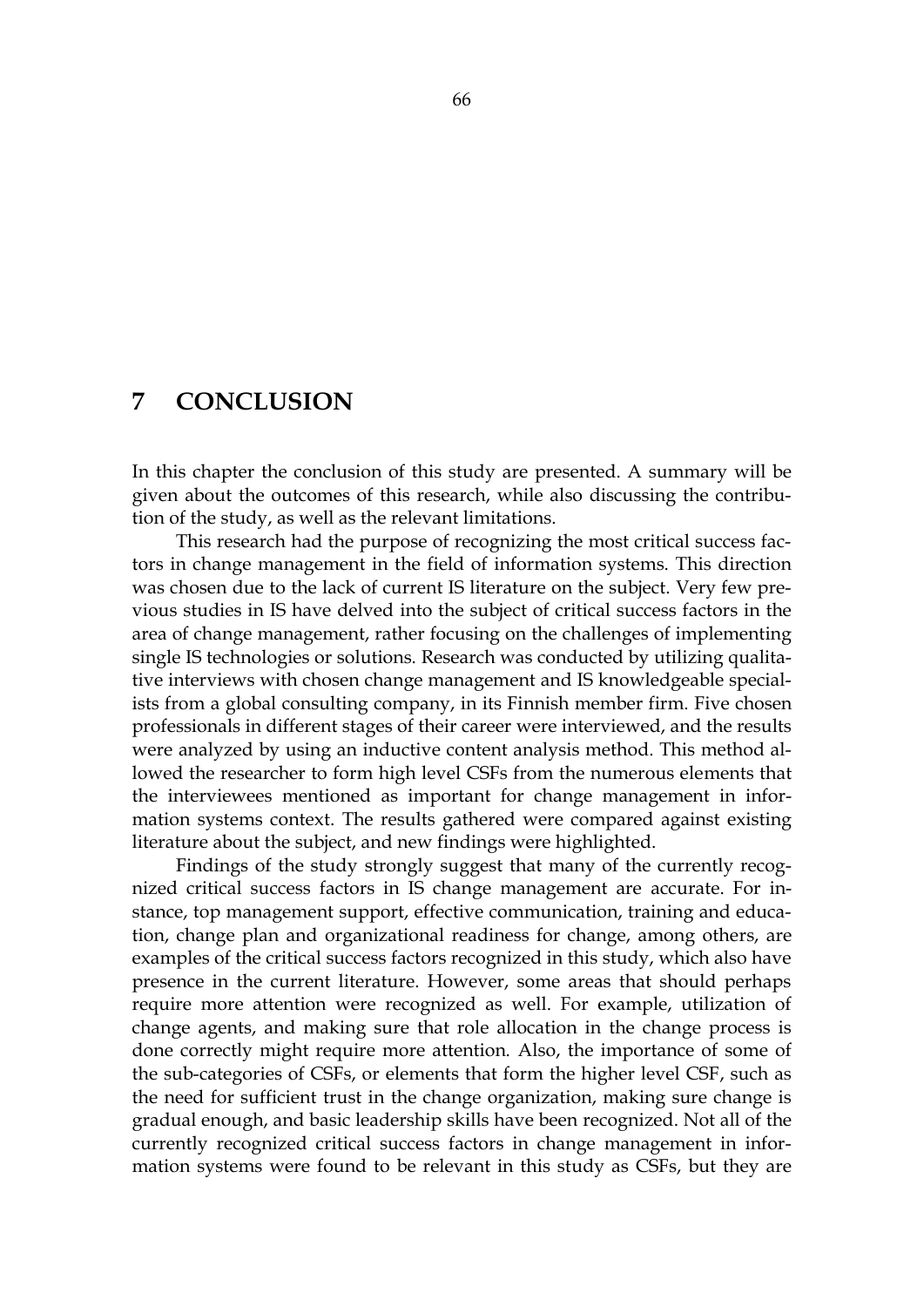not disregarded due to the limited scale of this research. This study also found out that there has been little usage of standardized change management models and methods in organizations with which the interviewees have worked with. The extent of change management field and the amount of available change management models should indicate that many organizations would have a change management model available which could be utilized in IS change as well, but this does not seem to be the case according to the results of this study.

The ability to further close the gap in IS change management research, and to confirm existing CSFs and additional CSFs and elements of successful IS change gives the organizations the ability to better allocate their resources in the volatile IS environment, which is known for its high project failure rates. Many of these changes consider ways of changing or upgrading the information systems in the organization, or the roles and methods of working in the information system environment.

#### **7.1 Contribution to research**

This study contributes to research in a few ways. As the purpose of the study was to recognize the CSFs in change management in the field of information systems, the confirmation of previous CSFs and recognizing new CSFs and areas of interest for IS change management was the primary goal and contribution of this study. Many of the previously recognized CSFs in IS change management, such as top leadership support and effective communication, were found to be relevant within the context of this study. New considerations for CSFs were also found, namely the extent that change agents should be utilized, as well as the fact that roles in IS change management endeavors need to be carefully allocated to match the roles and skills of the relevant personnel. Secondarily, some more specific areas of importance for change management in IS were identified, such as the need for gradual change and sufficient trust between the people involved in the change. The current understanding of change management in information systems is largely based on the work by Ziemba and Oblak (2015), but researchers such as Sutanto et al. (2009) have also contributed to the subject. The contribution of this research includes both the further confirmation of the CSFs recognized by these researchers, as well as expanding upon them. In addition, this study further confirmed the existing literature gap in IS change management literature, as few papers in the field delve in to the subject using these terms. IS literature seems to be keen on using terms such as implementation and being more concerned on the grass root level methodologies than looking for more widely applicable CSFs that should be taken care of before even considering the technology or situation specific methodologies for change. Moreover, in order to understand the current change management models and methodologies that are available for organization to utilize, an extensive literature review was conducted. The information about the models and their steps were gathered in a table by utilizing few key comparative studies on the subject,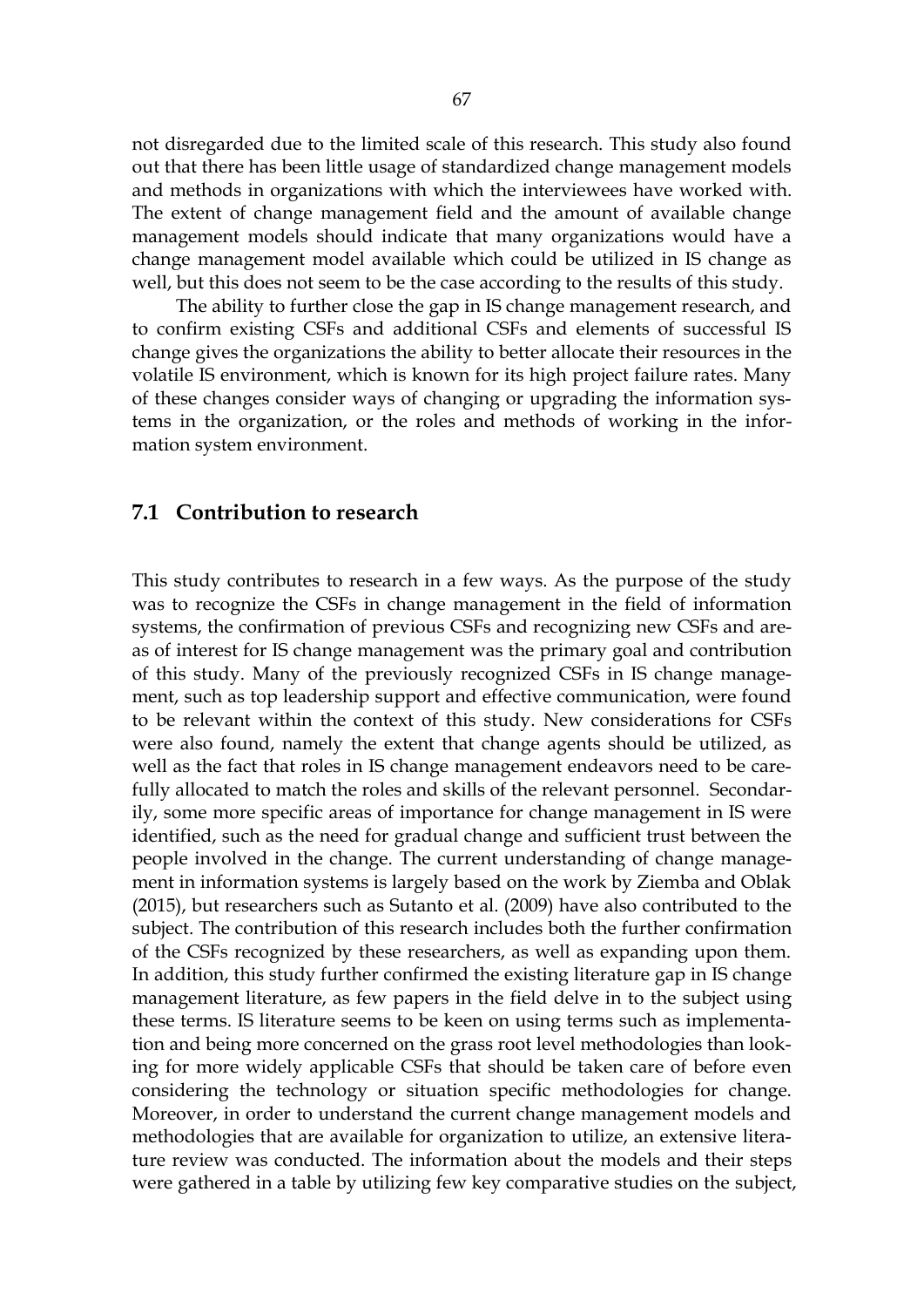performed by Kang (2015), Brisson-Banks (2010) and Todnem By (2005). The contribution is a larger scale comparison on the existing change management methodologies. Additionally, this study raised suspicion that many organizations are not utilizing any change management models standardly across the organization in IS environment, it rather seems that change management methodology is often created ad hoc. This is an interesting fact and could be followed up upon with additional research whether organizations are simply not using standardized change management methods or if the models themselves are not up to par with the required standard, or are perhaps too difficult to utilize in real life situations. This would lay ground for creating a change management model that could better serve the field of IS and could be used more substantially. Further studies could also include committing similar studies on IS change management CSFs as research done here, but on a larger scale in order to better confirm the applicability of the recognized CSFs. CSFs could also be better tied to different context, as in which CSF is more important in certain type of change. For example, how would the CSFs differ if the change is applied due to the own willingness of the organization, or if the change is posed upon the organization from the outside, for example due to regulatory compliance.

## **7.2 Limitations**

This research has some key limitations. First, the interview count is quite low at only five individuals. This has been attempted to mitigate by choosing interviewees with considerable experience on the subject matter, with a large number of engagements on relevant projects. However, with such a low number of interviewees, even a single interviewee forgetting something critical might skew the results quite a bit. Another limitation might be that the interviewees are purely from a professional services firm with an outside view on the client organizations' situation, which were used as the data point in this study. This could also be a strength however as the interviewees might not have a similar urge to hide facts or defend their viewpoints as interviewees who would be from an organization as the target of the study. In addition, many of the interviewees were talked to in Finnish, with the recordings of the interviews being used later to translate the data to English. As a result, some information may be lost in translation. Finally, there was little literature to compare the results of the study to. Thus, the comparison of currently recognized CSFs versus the CSFs recognized in the study might not be entirely accurate in describing the actual situation in the field.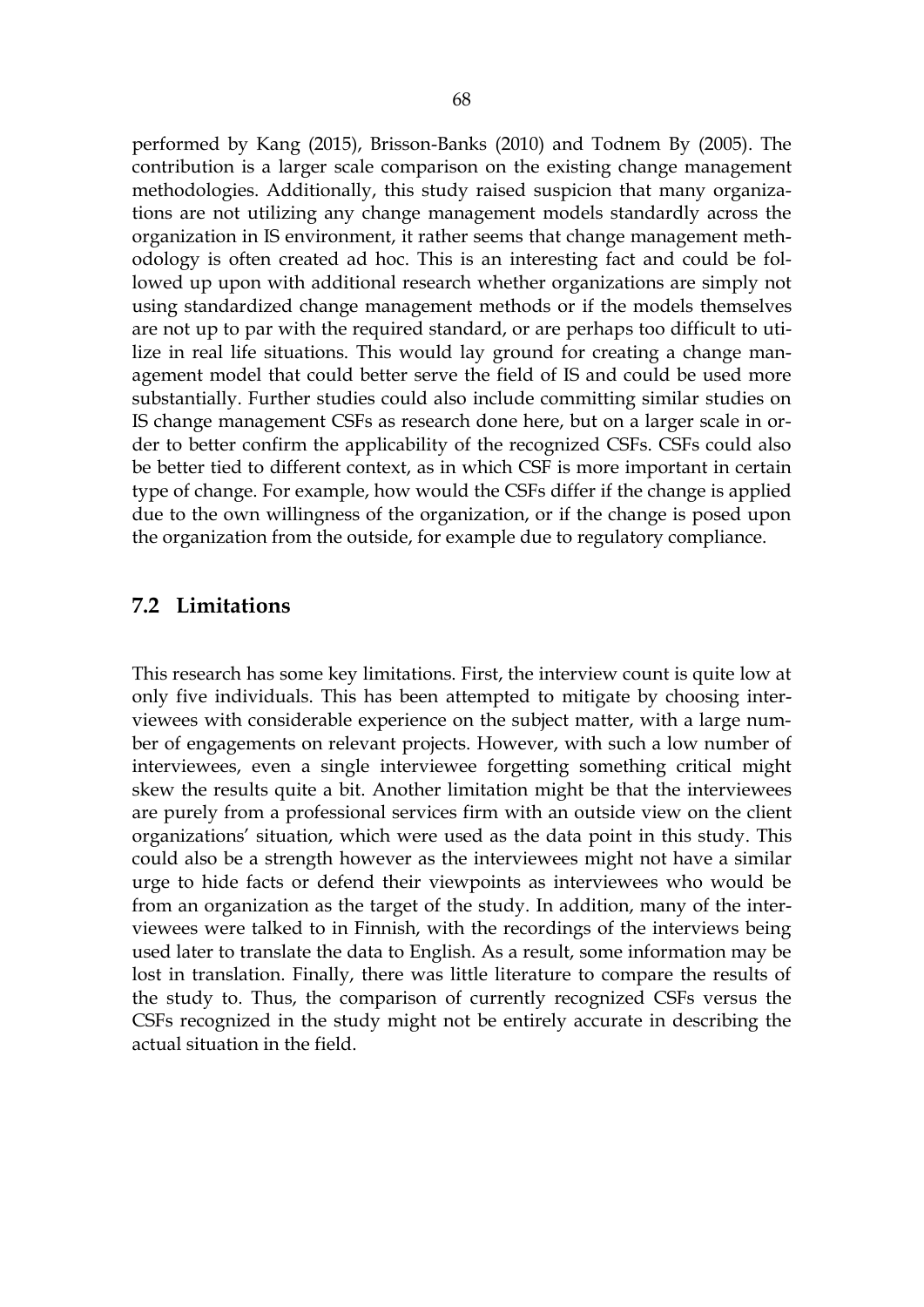#### **REFERENCES**

- Aladwani, A. (1998), "Coping with users resistance to new technology implementation: an interdisciplinary perspective'', Proceedings of the 9th IRMA Conference, Boston, MA, 17-20May, pp. 54-9.
- Aladwani, A. M. (2001). Change management strategies for successful ERP implementation. *Business Process management journal*, *7*(3), 266-275.
- Al-Mudimigh, A., Zairi, M., & Al-Mashari, M. (2001). ERP software implementation: an integrative framework. *European Journal of Information Systems*, *10*(4), 216-226.
- Al-Mashari, M., Al-Mudimigh, A., & Zairi, M. (2003). Enterprise resource planning: A taxonomy of critical factors. *European journal of operational research*, *146*(2), 352-364.
- Armstrong, M. (2006), *A Handbook of Human Resource Management* Practice, 10th ed., Kogan, London, pp. 343-57.
- Appelbaum, S. H., Habashy, S., Malo, J. L., & Shafiq, H. (2012). Back to the future: revisiting Kotter's 1996 change model. *Journal of Management Development*, *31*(8), 764-782.
- Balogun, J., & Hailey, V. H. (2008). *Exploring strategic change*. Pearson Education.
- Bamford, D., & Daniel, S. (2005). A case study of change management effectiveness within the NHS. *Journal of Change Management*, *5*(4), 391-406.
- Beckhard, R. (1969), Organizational Development: Strategies and Models, Addison-Wesley,Reading, MA.
- Beekman, M., Chenhall, R. H., & Euske, K. J. (2007). Management control systems as a tool for planned organizational change.
- Bogdan, R., & Biklen, S. K. (1997). *Qualitative research for education*. Boston, MA: Allyn & Bacon.
- Bosghossian, Z.J., (2002). An investigation into the critical success factors of software development process, time, and quality, Ph.D. Thesis, Pepperdine University, Malibu, California.
- Bridges, W. (1991), Managing Transitions Making the Most of Change, Addison-Wesley, Reading, MA.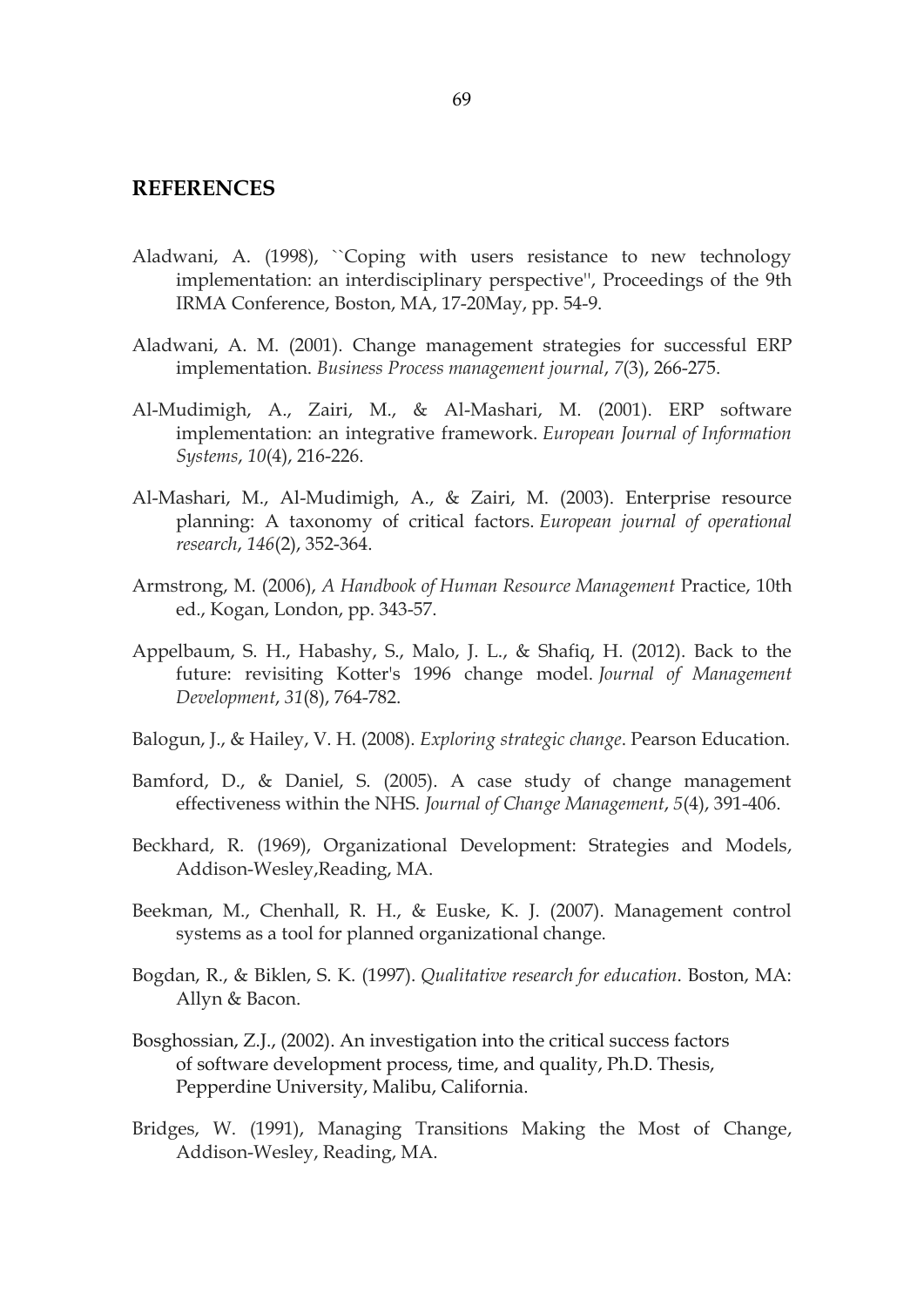Bullen, C. V., & Rockart, J. F. (1981). A primer on critical success factors.

- Bullock, R. J., & Batten, D. (1985). It's just a phase we're going through: a review and synthesis of OD phase analysis. *Group & Organization Studies*, *10*(4), 383-412.
- Burnard P. (1991) A method of analysing interview transcripts in qualitative research. *Nurse Education Today* 11, 461–466.
- Burnes, B. (2004). *Managing change: A strategic approach to organisational dynamics*. Pearson Education.
- Cameron, E., & Green, M. (2015). *Making sense of change management: A complete guide to the models, tools and techniques of organizational change*. Kogan Page Publishers.
- Cavanagh S. (1997) Content analysis: concepts, methods and applications. *Nurse Researcher* 4, 5–16.
- Change Management Institute (CMI) (2013), The Effective Change Manager: The Change Management Body of Knowledge (CMBoK), VIVID, Fremantle.
- Chow, T., & Cao, D. B. (2008). A survey study of critical success factors in agile software projects. *Journal of systems and software*, *81*(6), 961-971.
- Chrusciel, D., & Field, D. W. (2006). Success factors in dealing with significant change in an organization. *Business Process Management Journal*, *12*(4), 503- 516.
- Cocks, G. (2014). Optimising pathways for an organisational change management programme. *The TQM Journal*, *26*(1), 88-97.
- Cole, F. L. (1988). Content analysis: process and application. *Clinical nurse specialist*, *2*(1), 53-57.
- David, M., & Sutton, C. D. (2004). *Social research: The basics* (Vol. 74, No. 3). Sage.
- Data protection in the EU. European Commission. (2018, May 23). Retrieved from [https://ec.europa.eu/info/law/law-topic/data-protection/data](https://ec.europa.eu/info/law/law-topic/data-protection/data-protection-eu_en)[protection-eu\\_en](https://ec.europa.eu/info/law/law-topic/data-protection/data-protection-eu_en)
- Dey I. (1993) Qualitative Data Analysis. *A User-Friendly Guide for Social Scientists*. Routledge, London.
- Doody, O., & Noonan, M. (2013). Preparing and conducting interviews to collect data. *Nurse researcher*, *20*(5).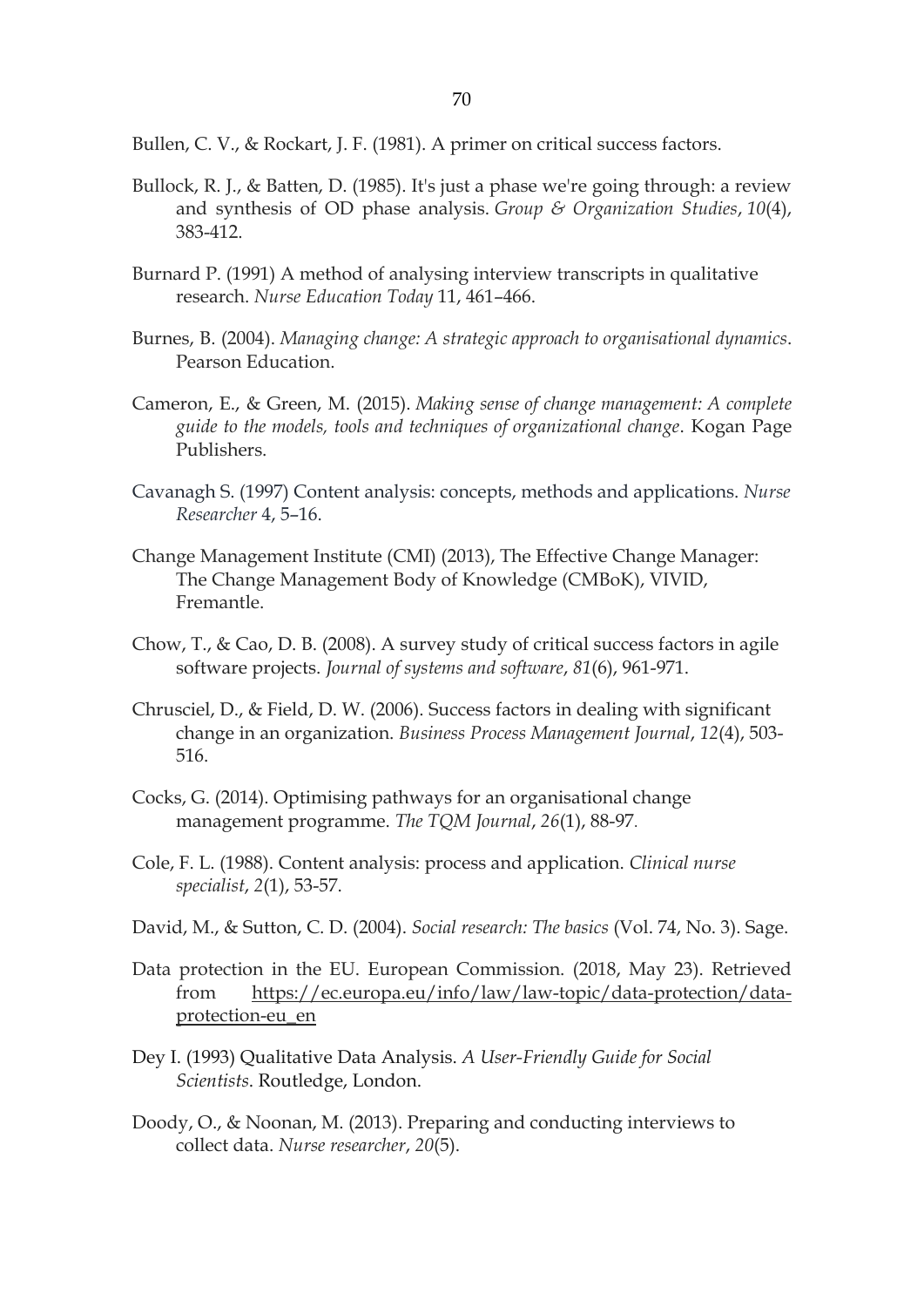- Elo, S., & Kyngäs, H. (2008). The qualitative content analysis process. *Journal of advanced nursing*, *62*(1), 107-115.
- Finney, S., & Corbett, M. (2007). ERP implementation: a compilation and analysis of critical success factors. *Business process management journal*, *13*(3), 329-347.
- Gauld, R. (2007), "Public sector information system failures: lessons from a New Zealand hospital organization", Government Information Quarterly, Vol. 24 No. 1, pp. 102-114.
- Gill, R. (2002). Change management--or change leadership?. *Journal of change management*, *3*(4), 307-318.
- Ginzberg, M. J. 1979, "A study of the implementation process," in The Implementation of Management Science, R. Doktor, R. L. Schulz, and D. P. Slevin (eds.), North Holland Publishing Co., New York, P. 88.
- Golafshani, N. (2003). Understanding reliability and validity in qualitative research. *The qualitative report*, *8*(4), 597-606.
- Graetz, F. (2000). Strategic change leadership. *Management decision*, *38*(8), 550- 564.
- Graneheim U.H. & Lundman B. (2004) Qualitative content analysis in nursing research: concepts, procedures and measures to achieve trustworthiness. *Nurse Education Today* 24, 105–112.
- Guthrie J., Yongvanich K. & Ricceri F. (2004) Using content analysis as a research method to inquire into intellectual capital reporting. *Journal of Intellectual Capital* 5, 282–293.
- Hand, H. (2003). The mentor's tale: a reflexive account of semi-structured interviews.(reflexivity in research). *Nurse Researcher*, *10*(3), 15-28.
- Hayes, J. (2018). *The theory and practice of change management*. Palgrave.
- Hoepfl, M. C. (1997). Choosing qualitative research: A primer for technology education researchers. *Volume 9 Issue 1 (fall 1997)*.
- Hughes, D. L., Rana, N. P., & Simintiras, A. C. (2017). The changing landscape of IS project failure: an examination of the key factors. *Journal of Enterprise Information Management*, *30*(1), 142-165.
- Jansson, J. E. (2008). The importance of change management in reforming Customs. *World Customs Journal*, *2*(2), 41-52.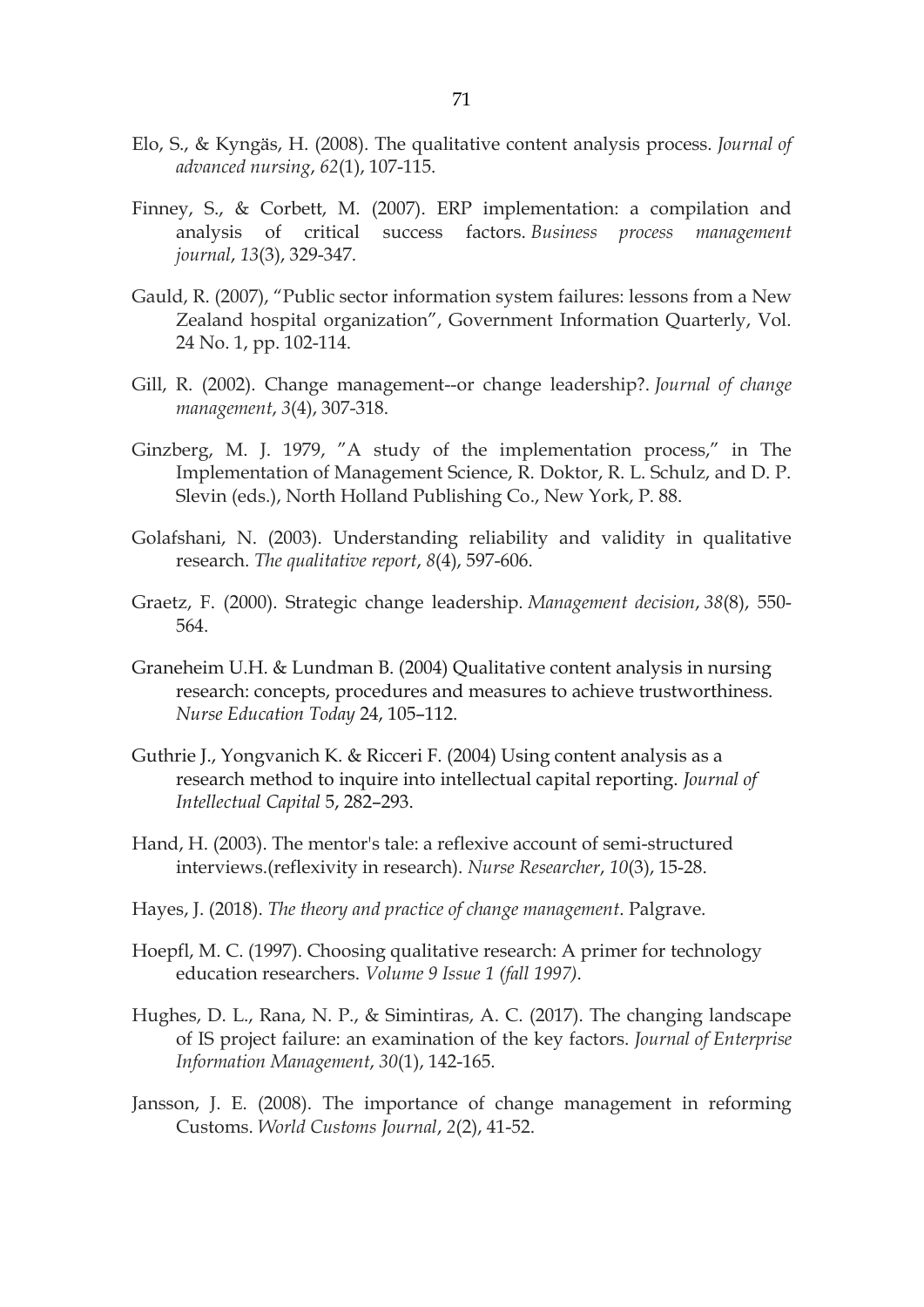- Kang, S. P. (2015). Change management: Term confusion and new classifications. *Performance Improvement*, *54*(3), 26-32.
- Kanter, R. M., Stein, B. A. and Jick, T. D. (1992) The Challenge of Organizational Change (New York: The Free Press).
- Kaplan, B., & Maxwell, J. A. (2005). Qualitative research methods for evaluating computer information systems. In *Evaluating the organizational impact of healthcare information systems* (pp. 30-55). Springer, New York, NY.
- Kendra, K. A., & Taplin, L. J. (2004). Change agent competencies for information technology project managers. *Consulting Psychology Journal: Practice and Research*, *56*(1), 20.
- Kotter, J. P., & Schlesinger, L. A. (1989). Choosing strategies for change. In *Readings in strategic management* (pp. 294-306). Palgrave, London.
- Kotter, J. P. (1995). Leading change: Why transformation efforts fail. *Harvard Business Review, May-June*, 59-67.
- Kotter, J.P. (1996), Leading Change, Harvard Business School Press, Boston, MA.
- Kolb, D. A., & Frohman, A. L. (1970). An organization development approach to consulting. *Sloan Management Review (pre-1986)*, *12*(1), 51.
- Krippendorff K. (1980) Content Analysis: An Introduction to its Methodology. *Sage Publications, Newbury Park.*
- Kritsonis, A. (2005). Comparison of change theories. *International journal of scholarly academic intellectual diversity*, *8*(1), 1-7.
- Lauri, S., & Kyngas, H. (2005). Developing nursing theories. *Vantaa, Finland: Werner Söderström, Dark Oy*.
- Lewin, K. (1951), Field Theory in Social Science, Harper and Row, New York, NY.
- Lippitt, R. , Watson , J. , Westley , B. , & Spalding, W.B. ( 1958). *The dynamics of planned change: A comparative study of principles and techniques* . New York, NY : Harcourt, Brace & World.
- Lockitt, W. G. (2004). *Change management*. 3T Productions Limited.
- Luftman, J., Brier, T., 1999. Achieving and sustaining business–IT alignment. *California Management Review* 42(1), 109–121.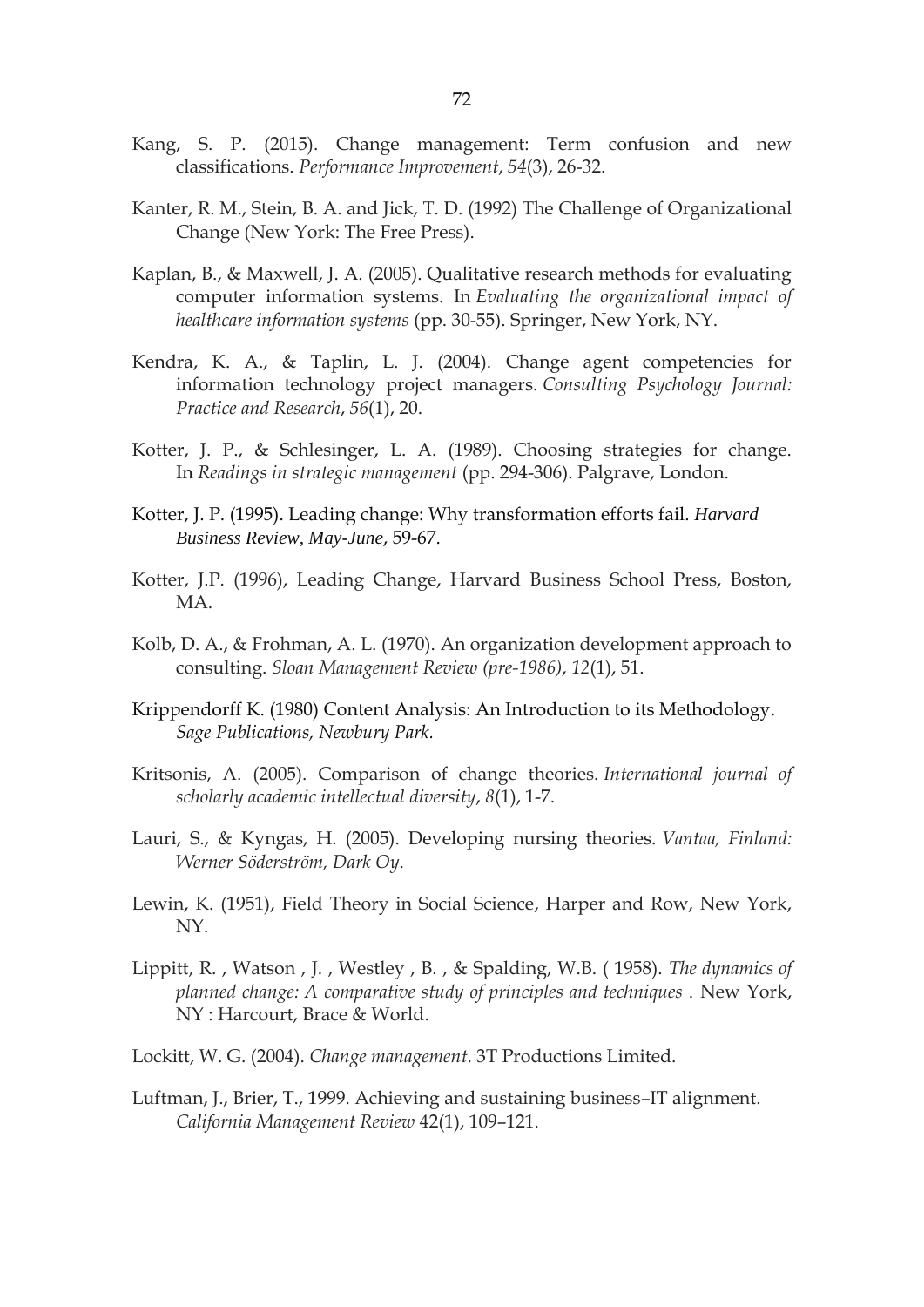- Luecke, R. (2003) Managing Change and Transition (Boston, MA: Harvard Business School Press).
- Mitev, N.N. (1996), "More than a failure ? The computerized reservation systems at French Railways", Information Technology and People, Vol. 9 No. 4, pp. 8-19.
- Momoh, A., Roy, R., & Shehab, E. (2010). Challenges in enterprise resource planning implementation: state-of-the-art. *Business Process Management Journal*, *16*(4), 537-565.
- Moran, J. W., & Brightman, B. K. (2001). Leading organizational change. *Career development international*, *6*(2), 111-119.
- Nilakant, V., & Ramnarayan, S. (2006). *Change management: Altering mindsets in a global context*. SAGE Publications India.
- Nutt, P. C. (1992). Helping top management avoid failure during planned change. *Human Resource Management*, *31*(4), 319-344.
- Patton, M. Q. (2002). Qualitative research and evaluation methods . Thousand Oakes.
- Power, Z., Campbell, M., Kilcoyne, P., Kitchener, H., & Waterman, H. (2010). The Hyperemesis Impact of Symptoms Questionnaire: development and validation of a clinical tool. *International journal of nursing studies*, *47*(1), 67- 77.
- Robson C. (1993) Real World Research. A Resource for Social Scientists and Practitioner–Researchers. *Blackwell Publishers*, Oxford.
- Rouda, R.H. and Kusy, M.E. Jr (1995), "Organization development the management of change",Tappi Journal, Vol. 3 No. 3, pp. 1-4, available at: http://alumnus.caltech.edu/*,*rouda/T3\_OD.html (accessed 10 August 2009).
- Rowley, J. (2012). Conducting research interviews. *Management research review*, *35*(3/4), 260-271.
- Russell, K. D., O'Raghallaigh, P., O'Reilly, P., & Hayes, J. (2018, August). Digital privacy GDPR: a proposed digital transformation framework. In *AMCIS 2018-24th Americas Conference on Information Systems*. Association for Information Systems.
- Schein, E.H. (2016) Organizational Culture and Leadership, U.S.A.: John Wiley & Sons.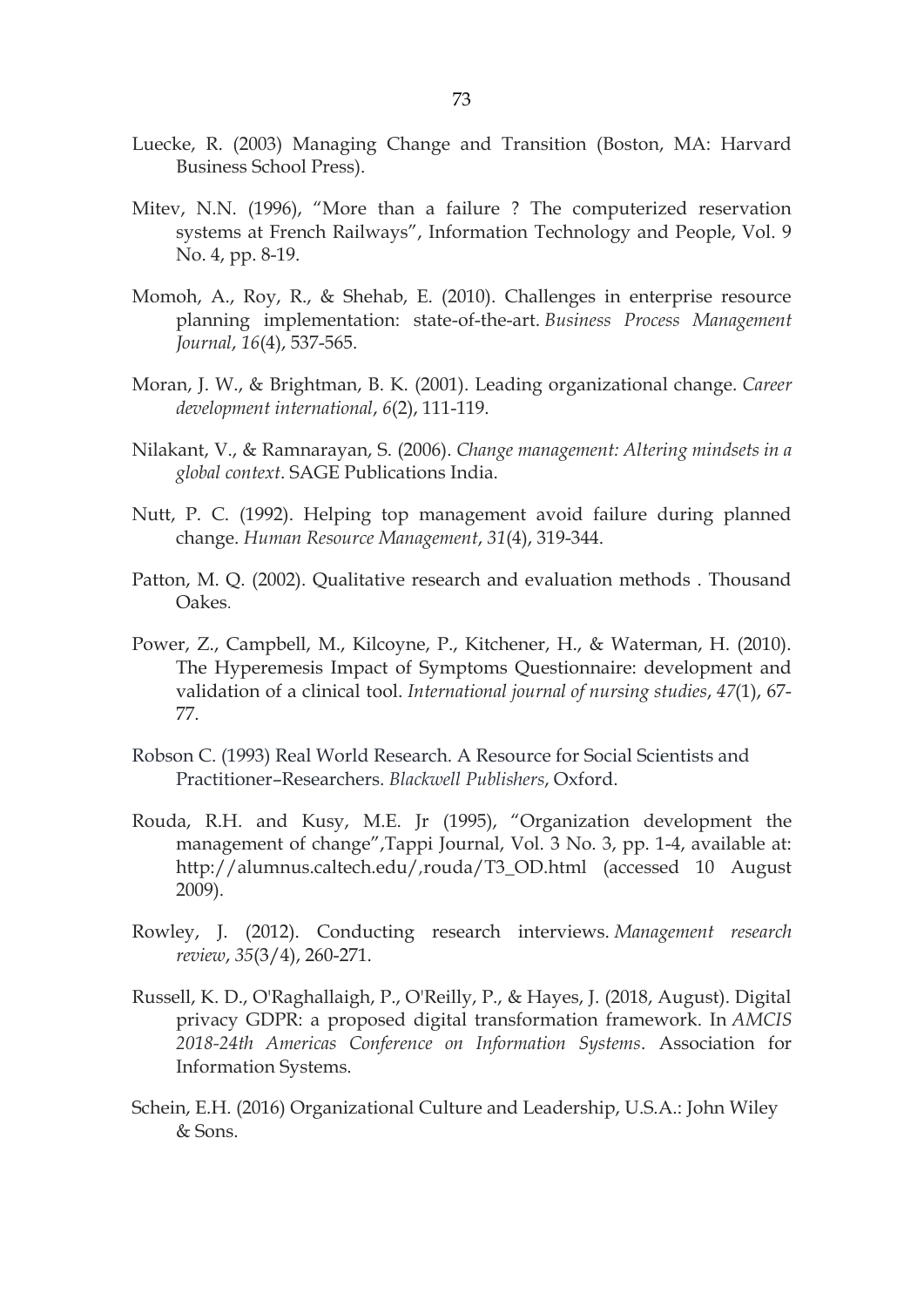- Seo, D.H. ( 2000 ). A study on the change management for the innovation of information system organization: A case of C Hospital (Unpublished thesis) . Seogang University , Seoul, Korea (in Korean).
- Smith, I. (2005). Continuing professional development and workplace learning 11: Managing the "people" side of organisational change. *Library Management*, *26*(3), 152-155.
- Strauss, A., & Corbin, J. (1990). *Basics of qualitative research*. Sage publications.
- Sutanto, J., Kankanhalli, A., Tay, J., Raman, K. S., & Tan, B. C. (2008). Change management in interorganizational systems for the public. *Journal of Management Information Systems*, *25*(3), 133-176.
- Tan, V., & Tan, N. T. (2005). Change management in times of economic uncertainty. *Singapore Management Review*, *27*(1), 49.
- Thurow, L. C. (1991). *The corporation of the 1990s: Information technology and organizational transformation* (pp. 3-23). M. S. S. Morton (Ed.). New York: Oxford University Press.
- Todnem By, R. (2005). Organisational change management: A critical review. *Journal of change management*, *5*(4), 369-380.
- Van de Ven, A. H., & Poole, M. S. (1995). Explaining development and change in organizations. *Academy of management review*, *20*(3), 510-540.
- Weber R.P. (1990) Basic Content Analysis. *Sage Publications*, Newburry Park, CA.
- Weber, P. S., & Weber, J. E. (2001). Changes in employee perceptions during organizational change. *Leadership & Organization Development Journal*, *22*(6), 291-300.
- Whetten, D. A. & Cameron, K. S. (2005). *Developing management skills* (6th ed.). Upper Saddle River, NJ: Pearson / Prentice Hall.
- Yeo, K.T. (2002), "Critical failure factors in information system projects", International Journal of Project Management, Vol. 20 No. 3, pp. 241-246.
- Ziemba, E., & Oblak, I. (2015). Change management in information systems projects for public organizations in Poland. *Interdisciplinary Journal of Information, Knowledge and Management*, *10*, 47-63.
- Zorn, T. E. (2003). The emotionality of information and communication technology implementation. *Journal of Communication Management*, *7*(2), 160-171.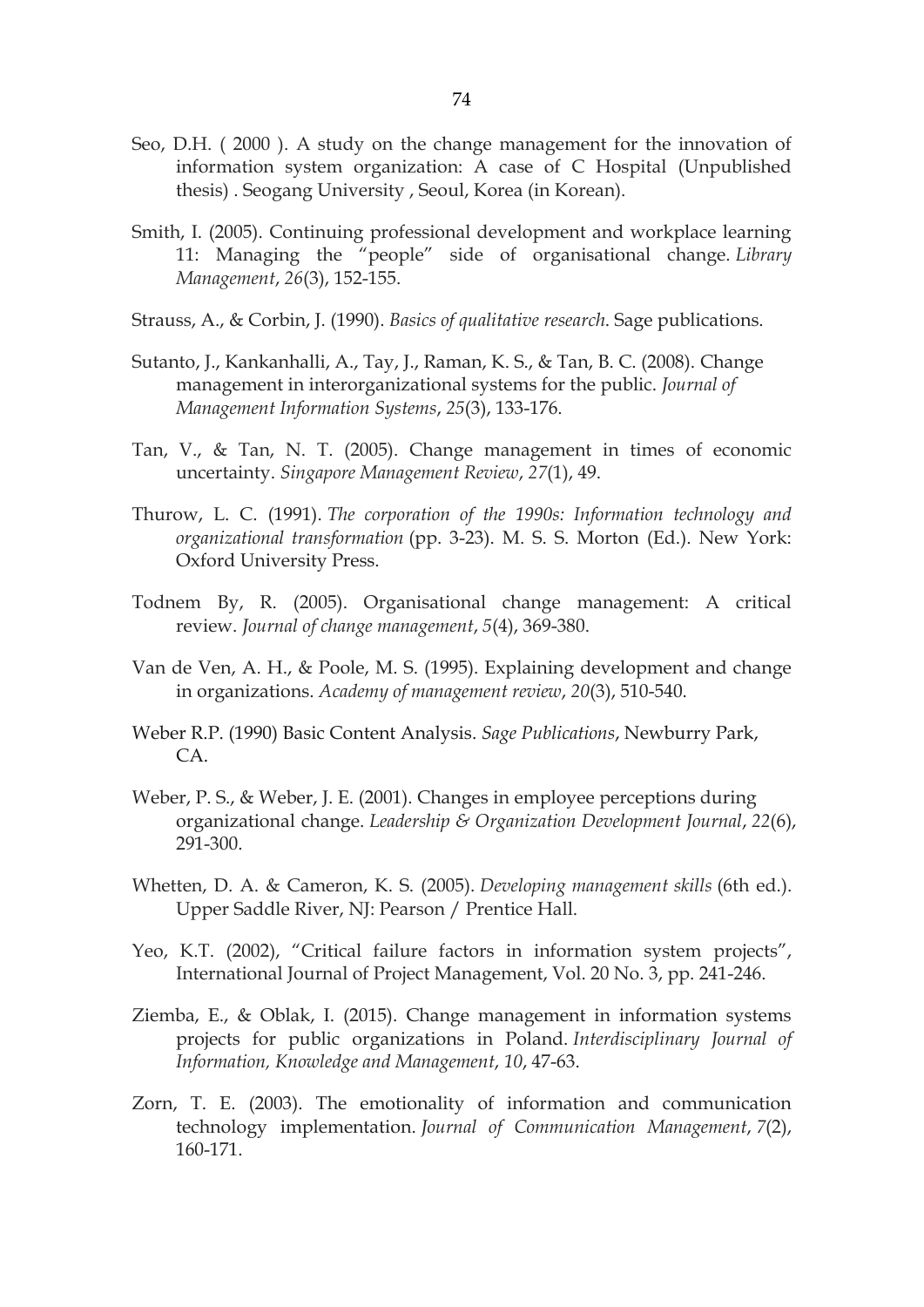## **APPENDIX 1 SEMI-STRUCTURED INTERVIEW SCHEME**

## **Background information for the interviewee:**

-The point of the thesis is to create knowledge for **change management in information systems.**

-The goal of the interview is to gather general guidelines and principles on how to leverage change management in an information systems related projects. Additionally, if there is any advice on what NOT to do in a change management process, it is also appreciated. From the gathered information, CSFs for change management in information systems will be formed.

-If the project itself considered mainly information systems related matters, then simply replying to and/or discussing the questions is enough. If information systems were only a minor part of the project's scope, please try to elaborate matters from information system perspective.

-The discussion will be recorded for the purpose of preserving information until the thesis is written, after which all recordings will be erased. If this is not ok, then no recording will be made, and key points will be written by hand during the interview. This will slightly lengthen the interview.

-The interview is conducted in the preferred language of the interviewee (Finnish or English).

-**All the information will be anonymized. The interviewee or possible client organizations cannot be recognized in the final thesis or in any other publicly shared document.**

## **General questions:**

-Interviewee's role at home organization?

-Work experience in years. How many relevant projects?

-Size of the home organization?

## **General advice based on experience in different change management projects (with information systems relevance):**

**Talking point examples:**